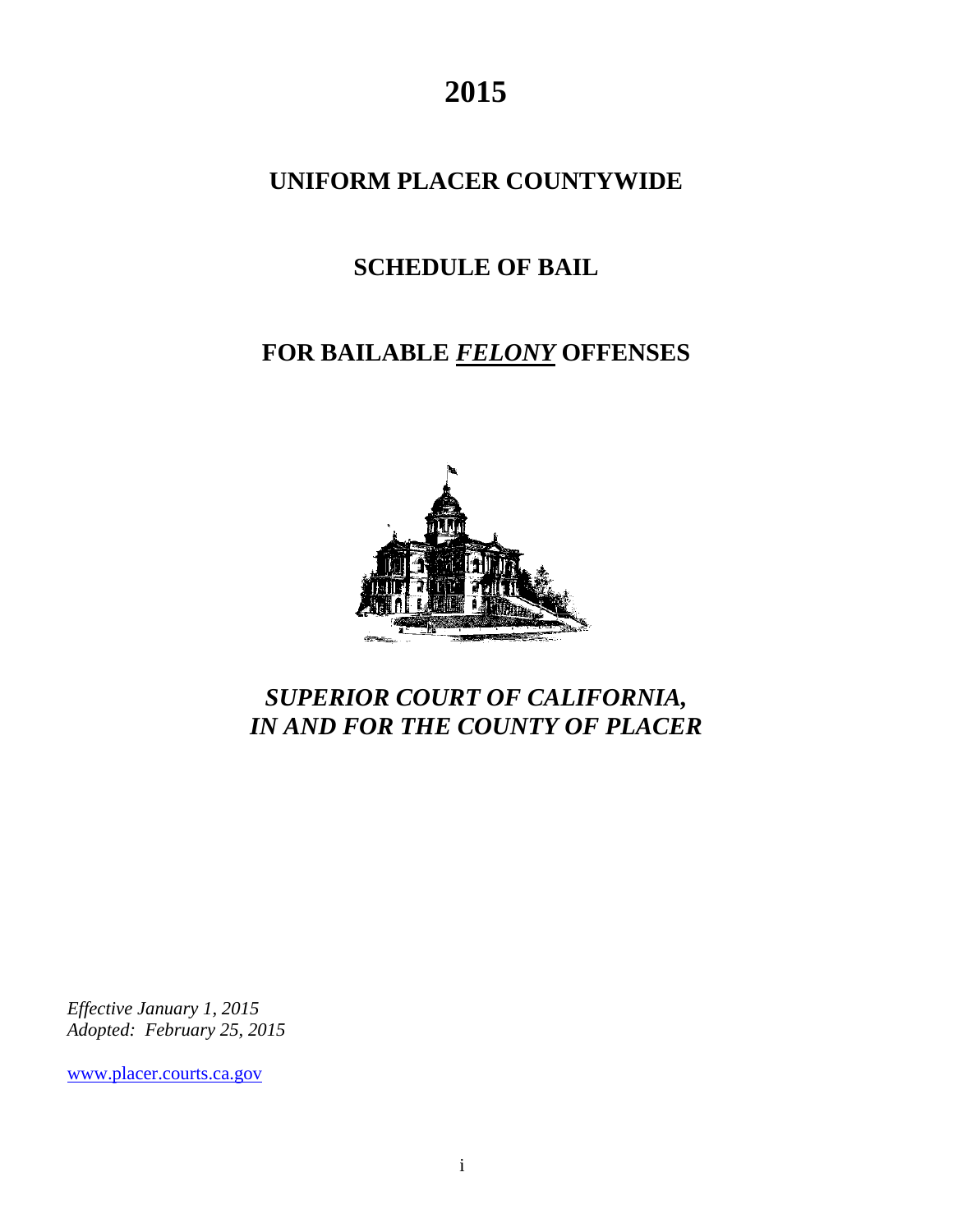

# Superior Court of California County of Placer

## **FELONY BAIL SCHEDULE**

Pursuant to Penal Code Section 1269b, the following bail schedule has been adopted by the Superior Court of California, County of Placer and is to be utilized in setting bail for the release of persons arrested on charges, without warrant, for the alleged commission of any bailable offense, and for Writs of Habeas Corpus.

- For any felony offense for which no presumptive bail is set forth, bail is fixed at \$15,000.
- The amount of bail for any offense listed as "no bail" will be determined at the first appearance.
- When a person is booked on multiple felony charges, the presumptive bail amount shall be the largest amount specified in the schedule for any one of the felony charges, plus all applicable enhancements. Bail shall be stacked for multiple felony offenses in the following circumstances:
	- o If one of the felony offenses is a "violent felony" pursuant to Penal Code § 667.5(c) or a "serious felony" pursuant to Penal Code § 1192.7(c), then all felony offenses shall be stacked.
	- o Felony offenses committed on separate victims shall be stacked.
	- o Felony offenses committed on the same victim on separate occasions shall be stacked.
	- o All felony sex offenses committed on the same victim shall be stacked.
- Requests for bail enhancements pursuant to Penal Code § 1269c must be made by contacting a judge at the Santucci Justice Center during court business hours or the oncall judge in the published on-call magistrate schedule during non-business hours.
- Requests for bail enhancements must be accompanied by a written declaration prepared pursuant to Penal Code § 1269c. The original declaration must be attached to the officer's probable cause statement and provided to the court. A copy of the declaration should be forwarded to the prosecuting authority. A sample declaration/affidavit is attached to this bail schedule as Attachment A.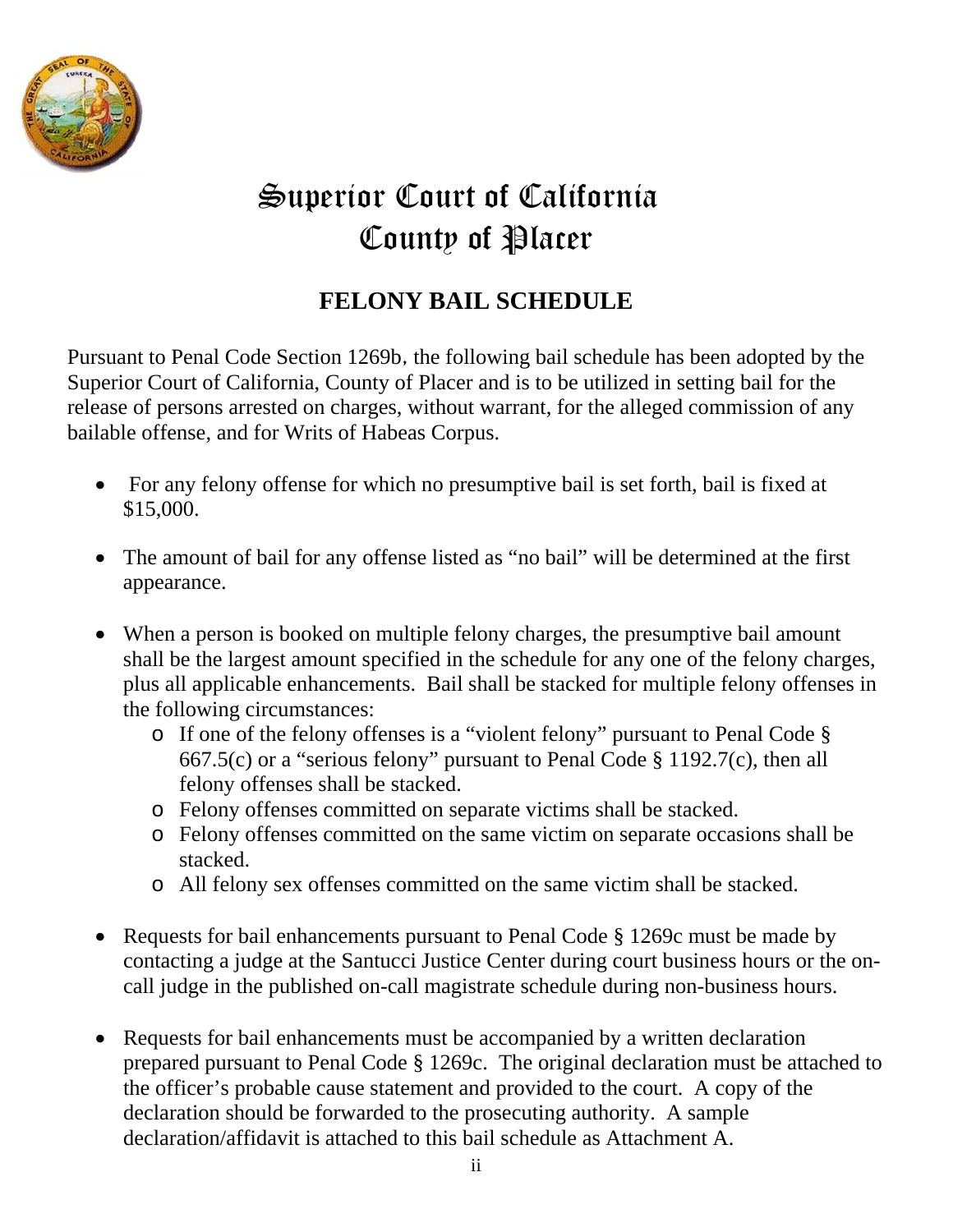- The letter "E" set forth with a code section means that it is an enhancement. Enhancements are set forth in the color green.
- Pursuant to Proposition 47, violations of Health & Safety Code § 11350, Health & Safety Code § 11357(a), Health & Safety Code § 11377, Penal Code § 459.5 (entering a commercial establishment and taking or intending to take property not exceeding \$950), Penal Code § 470/473 (forgery where document does not exceed \$950), Penal Code § 476a (insufficient funds where checks do not exceed \$950), and Penal Code § 496 (receiving stolen property not exceeding \$950) are normally misdemeanors. However, felony bail is required for violators who are required to register pursuant to Penal Code § 290 or have one or more prior convictions set forth in Penal Code § 667(e)(2)(C)(iv).
- Pursuant to Proposition 47, the crimes of theft of property taken from a person's physical presence not exceeding \$950 (Penal Code § 487(c)), theft of an automobile not exceeding \$950 (Penal Code § 487(d)(1)), theft of a firearm not exceeding \$950 (Penal Code §  $487(d)(2)$ ), and petty theft with a prior (Penal Code § 666), are normally punishable as misdemeanor petty thefts. However, felony bail is required for violators who are required to register pursuant to Penal Code § 290 or have one or more prior convictions set forth in Penal Code  $\S 667(e)(2)(C)(iv)$ . Felony bail is also required for petty theft with a prior if the violator has one or more prior convictions set forth in Penal Code § 368(d) or § 368(e).
- Bail must be set in the amounts specified in this schedule. Pursuant to Penal Code  $\S$ 1270.1, the amount of bail cannot be changed and release on own recognizance cannot be granted for the following offenses prior to a hearing in open court:
	- o "(1) A serious felony, as defined in subdivision (c) of Section 1192.7, or a violent felony, as defined in subdivision (c) of Section 667.5, but not including a violation of subdivision (a) of Section 460 (residential burglary).
	- o (2) A violation of Section 136.1 where punishment is imposed pursuant to subdivision (c) of Section 136.1, Section 262, 273.5, or 422 where the offense is punished as a felony, or Section 646.9.
	- o (3) A violation of paragraph (1) of subdivision (e) of Section 243.
	- o (4) A violation of Section 273.6 if the detained person made threats to kill or harm, has engaged in violence against, or has gone to the residence or workplace of, the protected party."
- Penal Code § 1319.5 prohibits the release of a person on his/her own recognizance prior to a hearing in open court for specified crimes and offenses.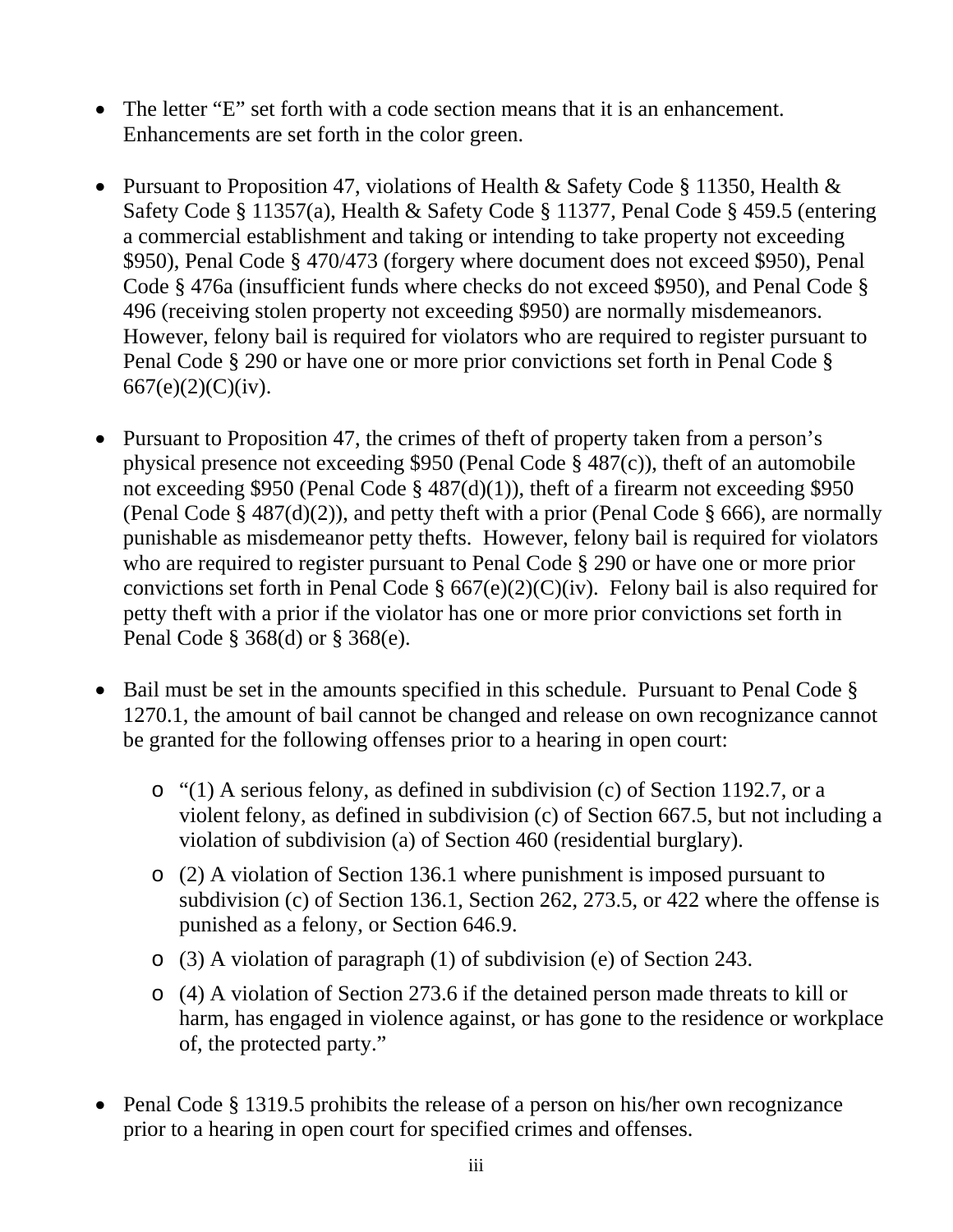- o "(a) No person described in subdivision (b) who is arrested for a new offense may be released on his or her own recognizance until a hearing is held in open court before the magistrate or judge.
- o (b) Subdivision (a) shall apply to the following:
	- (1) Any person who is currently on felony probation or felony parole.
	- (2) Any person who has failed to appear in court as ordered, resulting in a warrant being issued, three or more times over the three years preceding the current arrest, except for infractions arising from violations of the Vehicle Code, and who is arrested for any of the following offenses:
		- (A) Any felony offense.
		- (B) Any violation of the California Street Terrorism Enforcement and Prevention Act (Chapter 11 (commencing with Section 186.20) of Title 7 of Part 1).
		- (C) Any violation of Chapter 9 (commencing with Section 240) of Title 8 of Part 1 (assault and battery).
		- (D) A violation of Section 484 (theft).
		- (E) A violation of Section 459 (burglary).
		- (F) Any offense in which the defendant is alleged to have been armed with or to have personally used a firearm.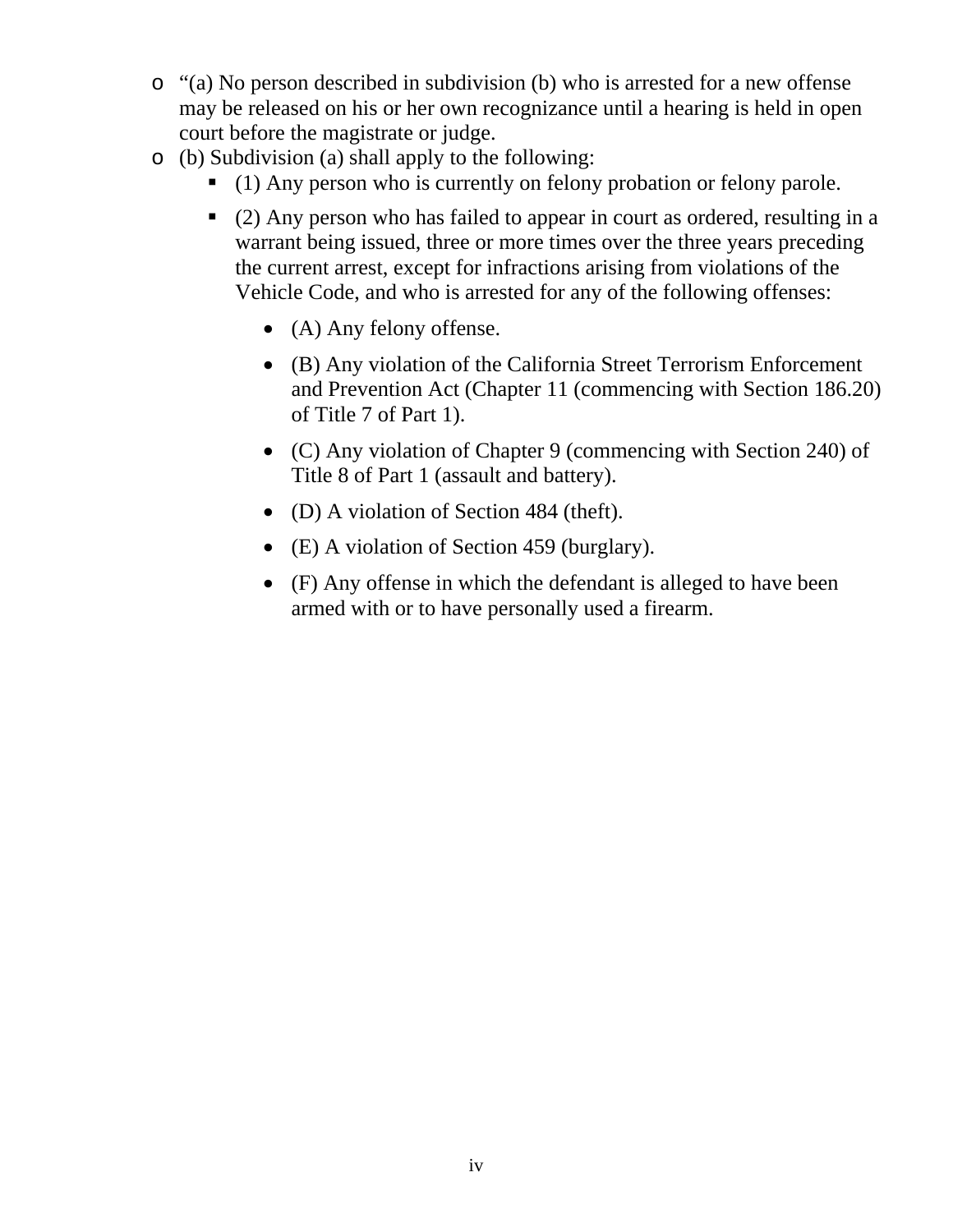| PENAL CODE<br><b>SECTION</b> | <b>OFFENSE DESCRIPTION</b>                                                                          | <b>PRESUMPTIVE</b><br><b>BAIL</b> |
|------------------------------|-----------------------------------------------------------------------------------------------------|-----------------------------------|
| 32                           | <b>ACCESSORIES</b>                                                                                  | \$10,000                          |
| 67                           | <b>BRIBES: GIVING OR OFFERING TO EXECUTIVE</b><br><b>OFFICER</b>                                    | \$25,000                          |
| 67.5                         | BRIBES; GIVING OR OFFERING TO MINISTERIAL<br>OFFICERS, EMPLOYEES OR APPOINTEES                      | \$15,000                          |
| 68                           | BRIBES; EXECUTIVE OR MINISTERIAL OFFICERS,<br>EMPLOYEES OR APPOINTEES ASKING OR<br><b>RECEIVING</b> | \$15,000                          |
| 69                           | OBSTRUCTING OR RESISTING EXECUTIVE<br>OFFICERS IN PERFORMANCE OF THEIR DUTIES                       | \$25,000                          |
| 71                           | THREATENING PUBLIC OFFICERS AND<br><b>EMPLOYEES AND SCHOOL OFFICIALS</b>                            | \$25,000                          |
| 76                           | THREATENING CERTAIN STATE OFFICIALS AND<br><b>JUDGES</b>                                            | \$250,000                         |
| 92                           | BRIBES; JUDICIAL OFFICERS, JUROR, ETC.; GIVING<br>OR OFFERING                                       | \$50,000                          |
| 93                           | BRIBES; JUDICIAL OFFICER, JUROR, ETC.; ASKING<br>OR RECEIVING                                       | \$50,000                          |
| 95.1                         | THREATENING A JUROR IN A CRIMINAL CASE<br><b>AFTER VERDICT</b>                                      | \$250,000                         |
| 113                          | FALSE DOCUMENTS - SELLING, DISTRIBUTING,<br>MANUFACTURING TO CONCEAL CITIZENSHIP                    | \$35,000                          |
| 114                          | USING FALSE DOCUMENTS TO CONCEAL<br><b>CITIZENSHIP OR RESIDENT ALIEN STATUS</b>                     | \$35,000                          |
| 115                          | PROCURING OR OFFERING FALSE OR FORGED<br><b>INSTRUMENT FOR RECORD</b>                               | \$15,000                          |
| 118                          | <b>PERJURY</b>                                                                                      | \$15,000                          |
| 127                          | <b>SUBORNATION OF PERJURY</b>                                                                       | \$15,000                          |
| 136.1(a)                     | ATTEMPTING TO PREVENT OR DISSUADE ANY<br>WITNESS OR VICTIM FROM TESTIFYING                          | \$50,000                          |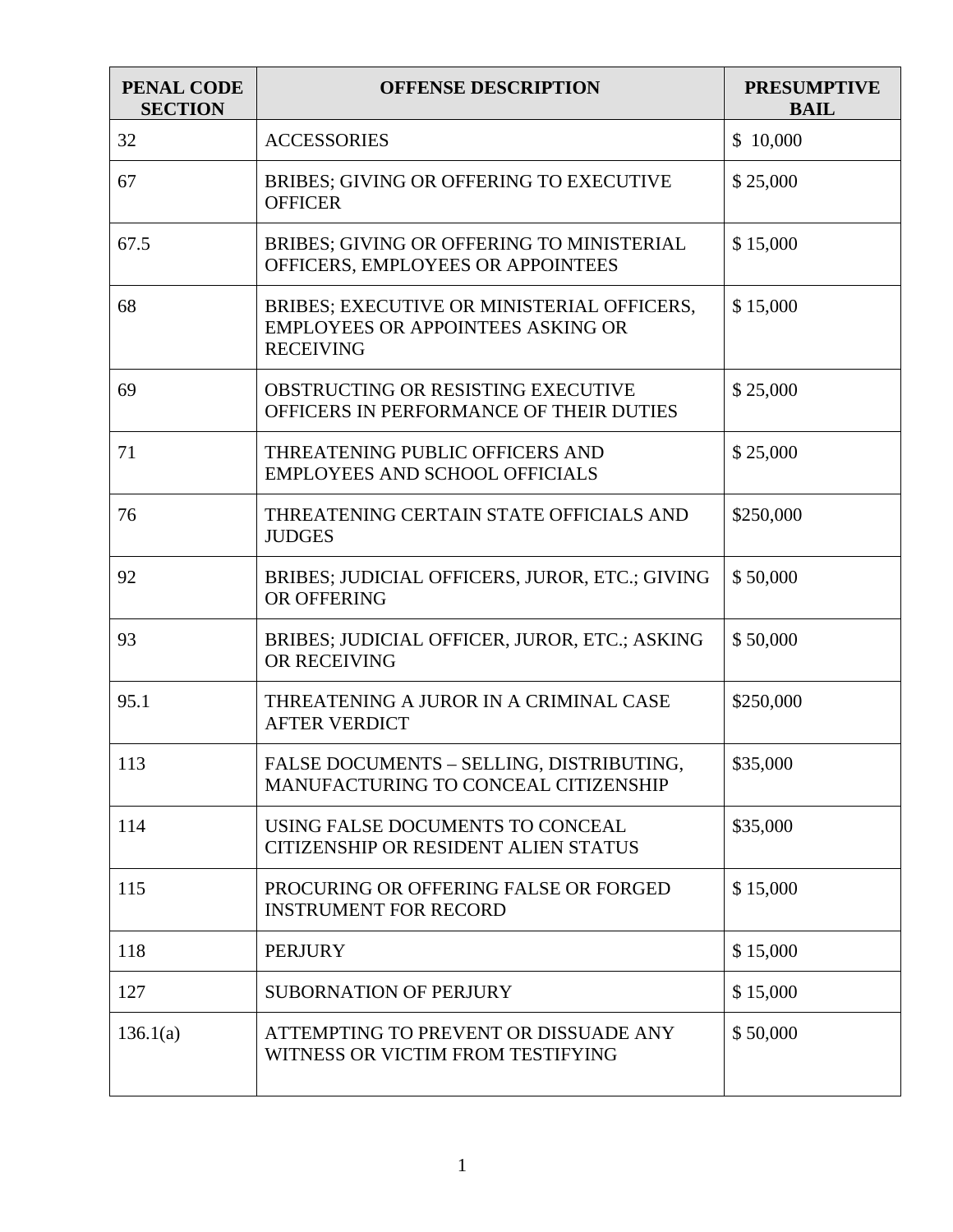| <b>PENAL CODE</b><br><b>SECTION</b> | <b>OFFENSE DESCRIPTION</b>                                                                                                    | <b>PRESUMPTIVE</b><br><b>BAIL</b>          |
|-------------------------------------|-------------------------------------------------------------------------------------------------------------------------------|--------------------------------------------|
| 136.1(b)                            | ATTEMPTING TO PREVENT OR DISSUADE A<br>VICTIM OR WITNESS FROM MAKING A REPORT                                                 | \$50,000                                   |
| 136.1(c)                            | INTIMIDATION OF WITNESSES AND VICTIMS                                                                                         | \$75,000                                   |
| $137(a)-(b)$                        | <b>INFLUENCING TESTIMONY OF WITNESS OR</b><br>INFORMATION GIVEN TO LAW ENFORCEMENT<br><b>OFFICIAL</b>                         | \$20,000                                   |
| 140                                 | <b>BRIBERY</b>                                                                                                                | \$50,000                                   |
| 146a(b)                             | FALSELY REPRESENTING ONESELF TO BE A<br>PUBLIC OFFICER, INVESTIGATOR, OR INSPECTOR<br>IN A STATE DEPARTMENT                   | \$35,000                                   |
| 146e(b)                             | <b>MALICIOUS DISCLOSURE OF ADDRESS OR</b><br>TELEPHONE NUMBER OF A PEACE OFFICER                                              | \$50,000                                   |
| 148(d)                              | TAKING A FIREARM FROM AN OFFICER'S PERSON<br>OR IMMEDIATE PRESENCE                                                            | \$75,000                                   |
| 148.1                               | FALSE REPORT OF SECRETION OF EXPLOSIVE OR<br><b>FACSIMILE BOMB</b>                                                            | \$25,000                                   |
| 148.3(b)                            | <b>FALSE REPORT OF EMERGENCY</b>                                                                                              | \$25,000                                   |
| 148.10                              | RESISTING PEACE OFFICER CAUSING GREAT<br><b>BODILY INJURY</b>                                                                 | \$50,000                                   |
| 149                                 | ASSAULT BY OFFICER UNDER COLOR OF<br><b>AUTHORITY</b>                                                                         | \$25,000                                   |
| 165                                 | BRIBERY OF COUNCILMEN, SUPERVISORS OR<br><b>TRUSTEES</b>                                                                      | \$25,000                                   |
| 166(c)(4)                           | WILLFULLY AND KNOWINGLY VIOLATING A<br>PROTECTIVE ORDER OR STAY AWAY ORDER<br><b>ISSUED PURSUANT TO P.C. 136.2 WITH PRIOR</b> | \$50,000                                   |
| $182(a)(1)$ to<br>(a)(5)            | <b>CONSPIRACY:</b><br>-TO COMMIT ANY MISDEMEANOR - - - - - - - - - - - -<br>-TO COMMIT ANY FELONY ------------------          | (SAME AS<br><b>SUBSTANTIVE</b><br>OFFENSE) |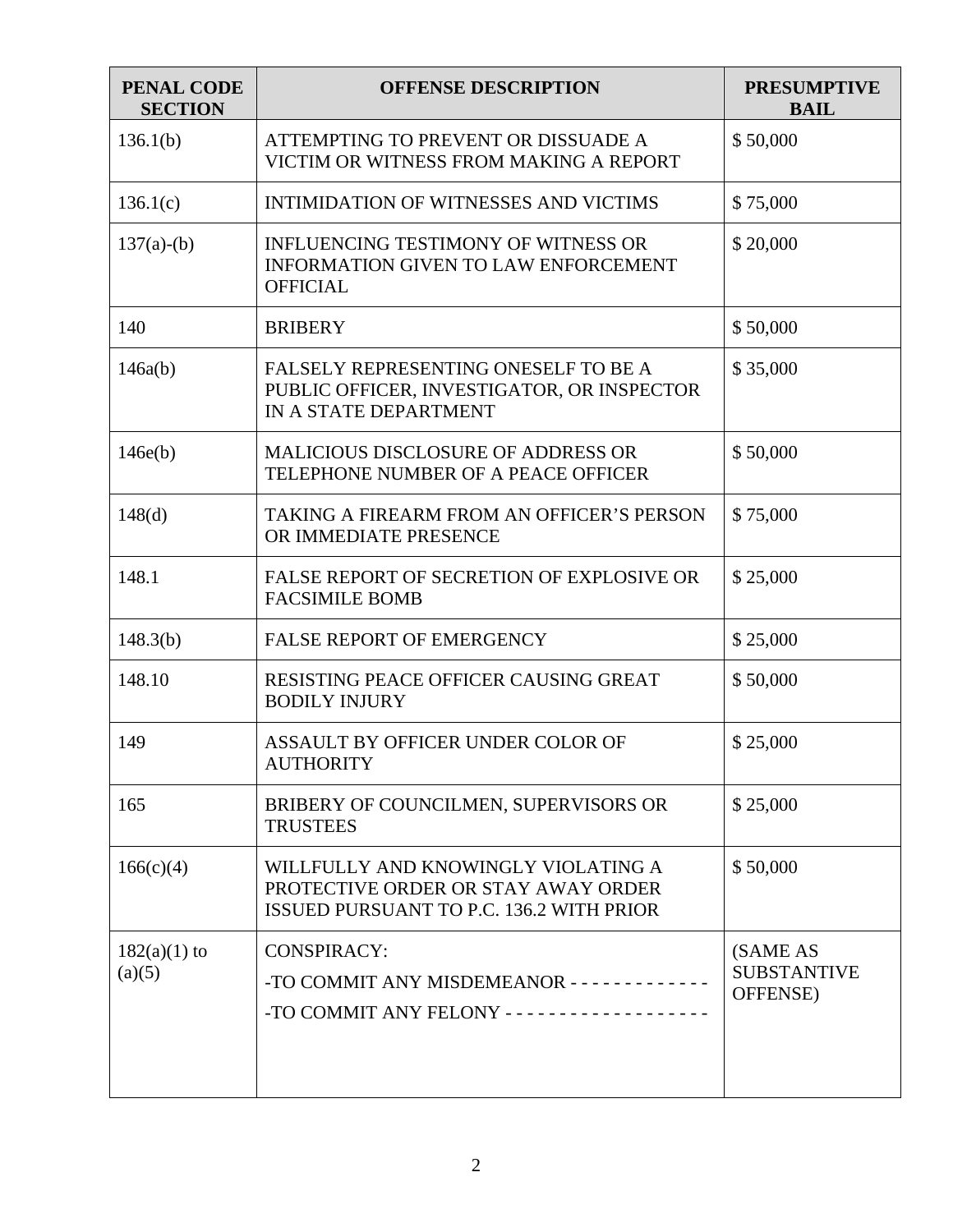| <b>PENAL CODE</b><br><b>SECTION</b> | <b>OFFENSE DESCRIPTION</b>                                                                                                                                                                                                           | <b>PRESUMPTIVE</b><br><b>BAIL</b>                                                                         |
|-------------------------------------|--------------------------------------------------------------------------------------------------------------------------------------------------------------------------------------------------------------------------------------|-----------------------------------------------------------------------------------------------------------|
| 182(a)(6)                           | <b>CONSPIRACY:</b><br>- TO COMMIT CRIME AGAINST PERSON OF<br><b>CERTAIN FEDERAL OR STATE OFFICERS</b>                                                                                                                                | \$100,000                                                                                                 |
| $186.10(a)$ to<br>186.10(c)         | MONEY LAUNDERING                                                                                                                                                                                                                     | \$10,000 OR<br><b>AMOUNT</b><br><b>ALLEGEDLY</b><br><b>TAKEN</b><br><b>WHICHEVER IS</b><br><b>GREATER</b> |
| 186.11(a)(2)<br>186.11(a)(3)        | AGGRAVATED WHILE COLLAR CRIME                                                                                                                                                                                                        | \$10,000 OR<br><b>AMOUNT</b><br><b>ALLEGEDLY</b><br><b>TAKEN</b><br><b>WHICHEVER IS</b><br><b>GREATER</b> |
| 186.22                              | PARTICIPATION IN CRIMINAL STREET GANG                                                                                                                                                                                                | \$50,000                                                                                                  |
| 186.22(b)(1)<br>E                   | FELONY COMMITTED FOR BENEFIT OF STREET<br><b>GANG</b>                                                                                                                                                                                | \$50,000                                                                                                  |
| 186.22(b)(4)<br>E                   | FELONY COMMITTED FOR BENEFIT OF STREET<br><b>GANG - LIFE TERM</b>                                                                                                                                                                    | \$1 Million                                                                                               |
| 186.22(d)                           | PUBLIC OFFENSE (FELONY OR MISDEMEANOR)<br>COMMITTED FOR BENEFIT OF STREET GANG                                                                                                                                                       | \$50,000                                                                                                  |
| 186.26(a)                           | USING PHYSICAL VIOLENCE TO COERCE, INDUCE<br>OR SOLICIT A MINOR TO ACTIVELY PARTICIPATE<br>IN A CRIMINAL STREET GANG                                                                                                                 | \$50,000                                                                                                  |
| 186.26(b)                           | THREATENING A MINOR WITH PHYSICAL<br>VIOLENCE ON TWO OR MORE SEPARATE<br>OCCASIONS WITHIN A 30-DAY PERIOD, WITH THE<br>INTENT TO COERCE, INDUCE, OR SOLICIT THE<br>MINOR TO ACTIVELY PARTICIPATE IN A<br><b>CRIMINAL STREET GANG</b> | \$50,000                                                                                                  |
| 186.26(c)                           | SOLICITING/COERCING GANG ACTIVITY                                                                                                                                                                                                    | \$50,000                                                                                                  |
| 186.28                              | KNOWINGLY SUPPLY, SELL OR GIVE FIREARM TO<br>ANOTHER FOR ILLEGAL PURPOSE                                                                                                                                                             | \$50,000                                                                                                  |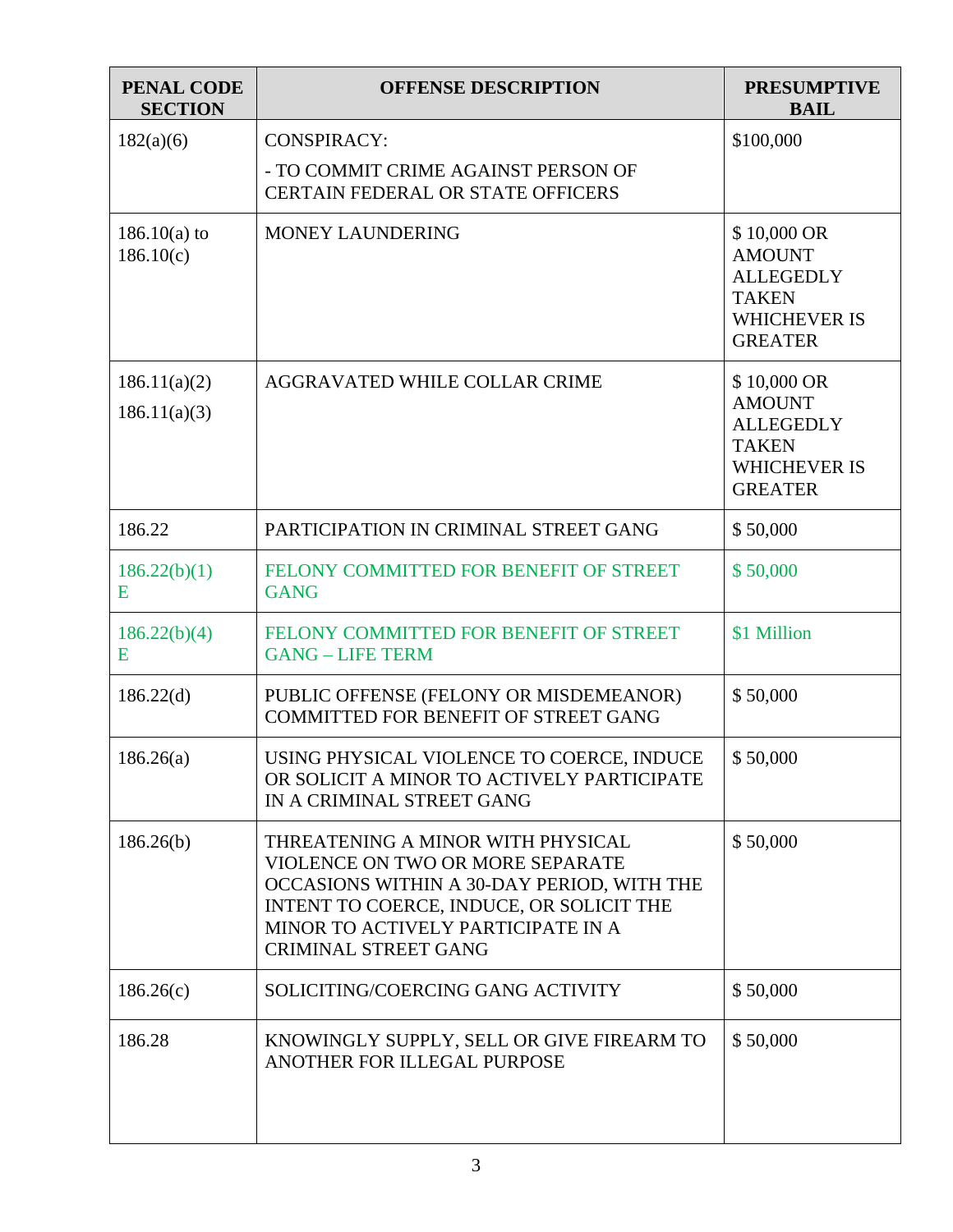| <b>PENAL CODE</b><br><b>SECTION</b> | <b>OFFENSE DESCRIPTION</b>                                                      | <b>PRESUMPTIVE</b><br><b>BAIL</b> |
|-------------------------------------|---------------------------------------------------------------------------------|-----------------------------------|
| $187 - 189$                         |                                                                                 | <b>NO BAIL</b>                    |
|                                     | MURDER, SECOND DEGREE - - - - - - - - - - - - - - - - - -                       | <b>NO BAIL</b>                    |
| 191.5(a)                            | <b>VEHICULAR MANSLAUGHTER WHILE</b><br>INTOXICATED WITH GROSS NEGLIGENCE        | \$250,000                         |
| 191.5(b)                            | <b>VEHICULAR MANSLAUGHTER WHILE</b><br>INTOXICATED WITHOUT GROSS NEGLIGENCE     | \$100,000                         |
| 192(a)                              | VOLUNTARY MANSLAUGHTER                                                          | \$150,000                         |
| 192(b)                              | <b>INVOLUNTARY MANSLAUGHTER</b>                                                 | \$50,000                          |
| 192(c)(1)                           | <b>VEHICULAR MANSLAUGHTER WITHOUT</b><br>INTOXICATION BUT WITH GROSS NEGLIGENCE | \$150,000                         |
| 192(c)(3)                           | <b>VEHICULAR MANSLAUGHTER WHERE COLLISION</b><br>STAGED FOR FINANCIAL GAIN      | \$150,000                         |
| 203                                 | <b>MAYHEM</b>                                                                   | \$150,000                         |
| 205                                 | MAYHEM, AGGRAVATED                                                              | \$1 Million                       |
| 206                                 | <b>TORTURE</b>                                                                  | \$1 Million                       |
| 207(a)                              | <b>KIDNAPPING</b>                                                               | \$200,000                         |
| 207(b)                              | KIDNAPPING A VICTIM UNDER 14 YEARS OR IF<br>FOR SEXUAL ASSAULT                  | \$1 Million                       |
| 209(a)                              | KIDNAPPING FOR RANSOM OR EXTORTION                                              | \$1 Million                       |
| 209(b)                              | KIDNAPPING FOR ROBBERY                                                          | \$1 Million                       |
| 209.5                               | KIDNAPPING DURING THE COMMISSION OF A<br><b>CARJACKING</b>                      | \$1 Million                       |
| 210.5                               | FALSE IMPRISONMENT, USING PERSON AS SHIELD                                      | \$100,000                         |
| 211                                 | ROBBERY $(2^{nd}$ degree)                                                       | \$50,000                          |
|                                     | <b>ROBBERY OF RESIDENCE</b>                                                     | \$100,000                         |
| 215                                 | <b>CARJACKING</b>                                                               | \$200,000                         |
| 217.1(a)                            | <b>ASSAULT ON PUBLIC OFFICIAL</b>                                               | \$250,000                         |
| 217.1(b)                            | ATTEMPT TO KILL PUBLIC OFFICIAL                                                 | \$1 Million                       |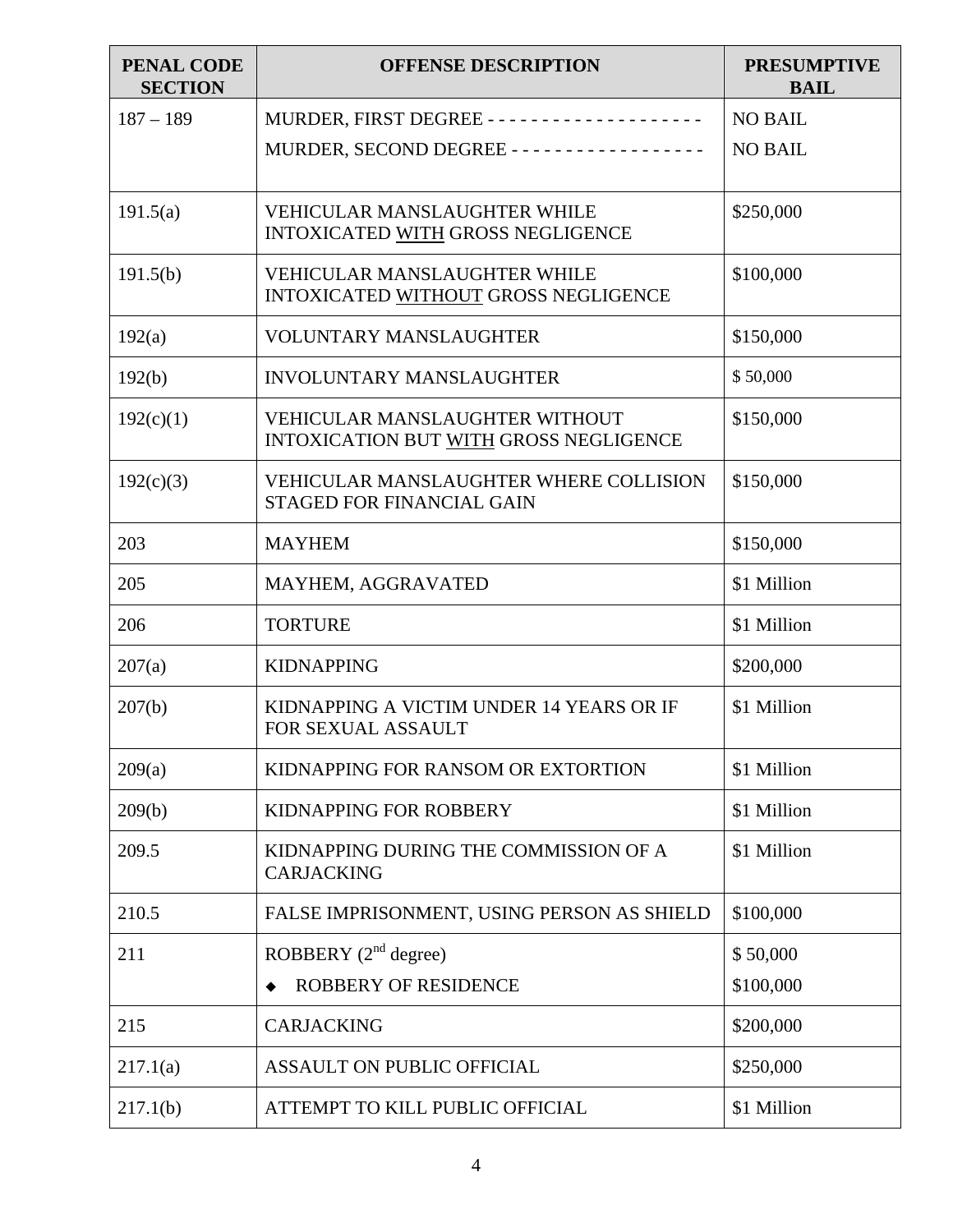| PENAL CODE<br><b>SECTION</b> | <b>OFFENSE DESCRIPTION</b>                                                                                        | <b>PRESUMPTIVE</b><br><b>BAIL</b> |
|------------------------------|-------------------------------------------------------------------------------------------------------------------|-----------------------------------|
| 218.1                        | <b>OBSTRUCTION ON OR NEAR RAILROAD TRACKS</b><br>THAT CAUSES DERAILING, DAMAGE OR INJURY                          | \$100,000                         |
| 219                          | <b>TRAIN DERAILING OR FIRING BRIDGE</b>                                                                           | \$1 Million (no bail if<br>death) |
| 219.1                        | THROWING MISSILE AT COMMON CARRIER<br><b>VEHICLE</b>                                                              | \$75,000                          |
| 219.2                        | THROWING MISSILE OR SHOOTING AT TRAIN OR<br><b>OTHER CONVEYANCE</b>                                               | \$25,000                          |
| 220(a)                       | ASSAULT WITH INTENT TO COMMIT MAYHEM,<br>RAPE, SODOMY                                                             | \$100,000                         |
| 220(b)                       | ASSAULT WITH INTENT TO COMMIT A SPECIFIED<br><b>SEX CRIME DURING COMMISSION OF FIRST</b><br><b>DEGREE BURLARY</b> | \$1 Million                       |
| 222                          | ADMINISTERING CONTROLLED SUBSTANCES OR<br>ANESTHETIC TO AID FELONY                                                | \$25,000                          |
| 236                          | FALSE IMPRISONMENT BY VIOLENCE, MENACE,<br>FRAUD, OR DECEIT                                                       | \$25,000                          |
| 236.1                        | <b>HUMAN TRAFFICKING</b>                                                                                          | \$250,000                         |
| 241.1                        | ASSAULT ON CUSTODIAL OFFICER                                                                                      | \$50,000                          |
| 241.4                        | ASSAULT ON SCHOOL PEACE OFFICER                                                                                   | \$25,000                          |
| 241.7                        | <b>ASSAULT ON JUROR</b>                                                                                           | \$100,000                         |
| 243(c)                       | BATTERY ON PEACE OFFICER, CUSTODIAL<br>OFFICER, FIREFIGHTER, ETC. WITH INJURY                                     | \$50,000                          |
| 243(d)                       | BATTERY WITH SERIOUS BODILY INJURY                                                                                | \$50,000                          |
| 243.1                        | BATTERY ON CUSTODIAL OFFICER                                                                                      | \$50,000                          |
| 243.3                        | BATTERY ON PUBLIC TRANSIT EMPLOYEE OR<br><b>PASSENGER</b>                                                         | \$25,000                          |
| 243.4                        | <b>SEXUAL BATTERY</b>                                                                                             | \$25,000                          |
| 243.6                        | BATTERY AGAINST SCHOOL EMPLOYEE                                                                                   | \$25,000                          |
| 243.7                        | <b>BATTERY AGAINST JURORS</b>                                                                                     | \$100,000                         |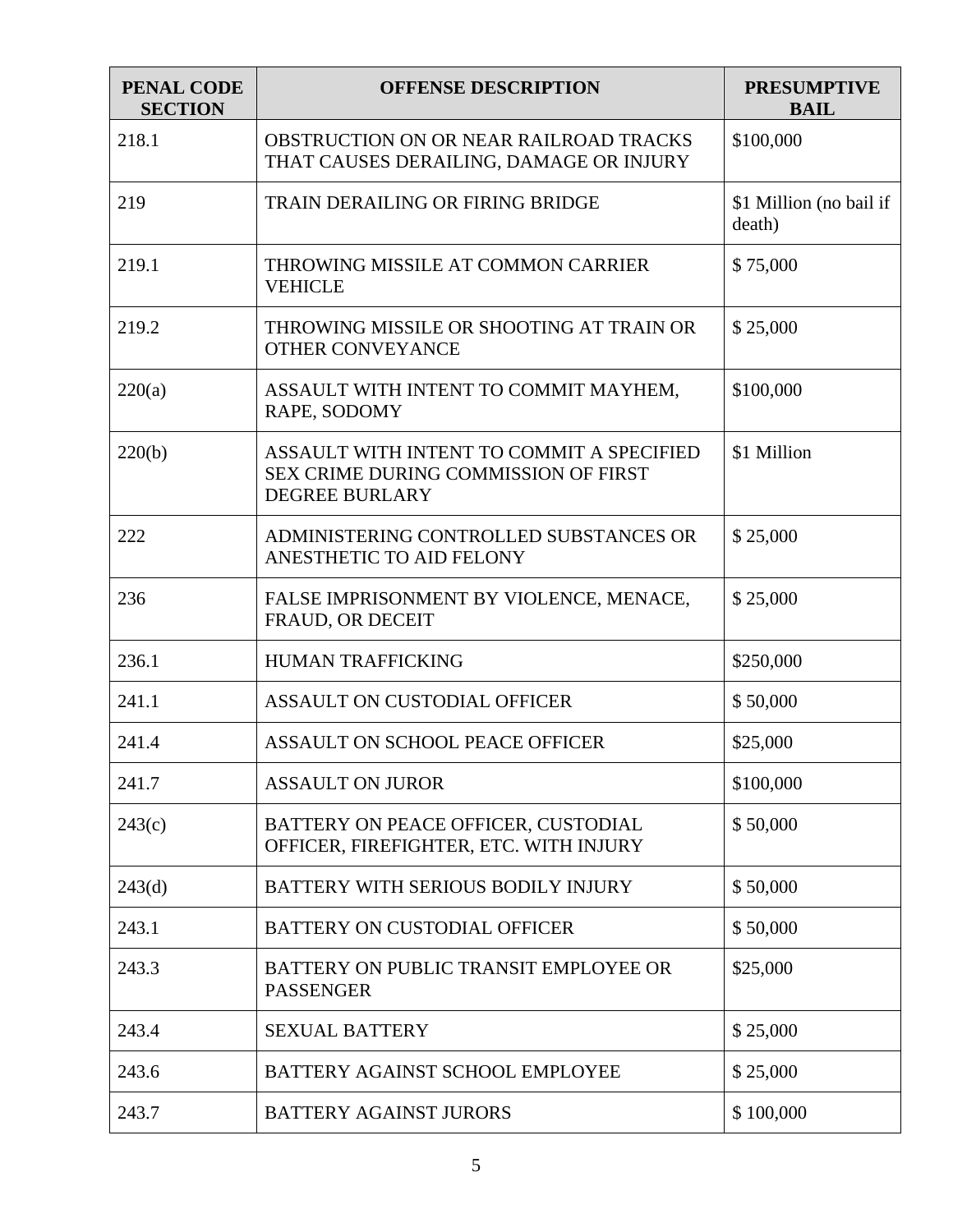| <b>PENAL CODE</b><br><b>SECTION</b> | <b>OFFENSE DESCRIPTION</b>                                                                                                                                  | <b>PRESUMPTIVE</b><br><b>BAIL</b> |
|-------------------------------------|-------------------------------------------------------------------------------------------------------------------------------------------------------------|-----------------------------------|
| 243.9                               | BATTERY ON A PEACE OFFICER BY GASSING                                                                                                                       | \$100,000                         |
| 244                                 | ASSAULT WITH CAUSTIC CHEMICALS                                                                                                                              | \$100,000                         |
| 244.5(b)                            | ASSAULT WITH STUN GUN OR TASER                                                                                                                              | \$20,000                          |
| 244.5(c)                            | ASSAULT WITH STUN GUN OR TASER ON A PEACE<br><b>OFFICER</b>                                                                                                 | \$50,000                          |
| 245(a)(1)                           | ASSAULT WITH DEADLY WEAPON OTHER THAN<br><b>FIREARM</b>                                                                                                     | \$30,000                          |
| 245(a)(2)                           | <b>ASSAULT WITH A FIREARM</b>                                                                                                                               | \$75,000                          |
| 245(a)(3)                           | ASSAULT WITH A MACHINEGUN                                                                                                                                   | \$150,000                         |
| 245(a)(4)                           | ASSAULT WITH FORCE LIKELY TO PRODUCE<br><b>GREAT BODILY INJURY</b>                                                                                          | \$25,000                          |
| 245(b)                              | ASSAULT WITH A SEMIAUTOMATIC FIREARM                                                                                                                        | \$75,000                          |
| 245(c)                              | ASSAULT WITH A DEADLY WEAPON, OTHER THAN<br>A FIREARM, OR FORCE LIKELY TO PRODUCE<br><b>GREAT BODY INJURY UPON A PEACE OFFICER OR</b><br><b>FIREFIGHTER</b> | \$100,000                         |
| 245(d)(1)                           | ASSAULT WITH A FIREARM UPON A PEACE<br><b>OFFICER OR FIREFIGHTER</b>                                                                                        | \$250,000                         |
| 245(d)(2)                           | ASSAULT WITH A SEMIAUTOMATIC RIFLE UPON A<br>PEACE OFFICER OR FIREFIGHTER                                                                                   | \$500,000                         |
| 245(d)(3)                           | ASSAULT WITH A MACHINEGUN OR ASSAULT<br>WEAPON UPON A PEACE OFFICER OR<br><b>FIREFIGHTER</b>                                                                | \$500,000                         |
| 245.2                               | ASSAULT WITH A DEADLY WEAPON OR FORCE<br>LIKELY TO CAUSE GREAT BODILY INJURY UPON<br><b>TRANSPORTATION WORKER OR PASSENGER</b>                              | \$50,000                          |
| 245.3                               | ASSAULT WITH A DEADLY WEAPON OR FORCE<br>LIKELY TO CAUSE GREAT BODILY INJURY UPON<br><b>CUSTODIAL OFFICER</b>                                               | \$100,000                         |
| 245.5(a)                            | ASSAULT WITH DEADLY WEAPON OR FORCE<br>LIKELY TO CAUSE GREAT BODILY INJURY UPON A<br><b>SCHOOL EMPLOYEE</b>                                                 | \$50,000                          |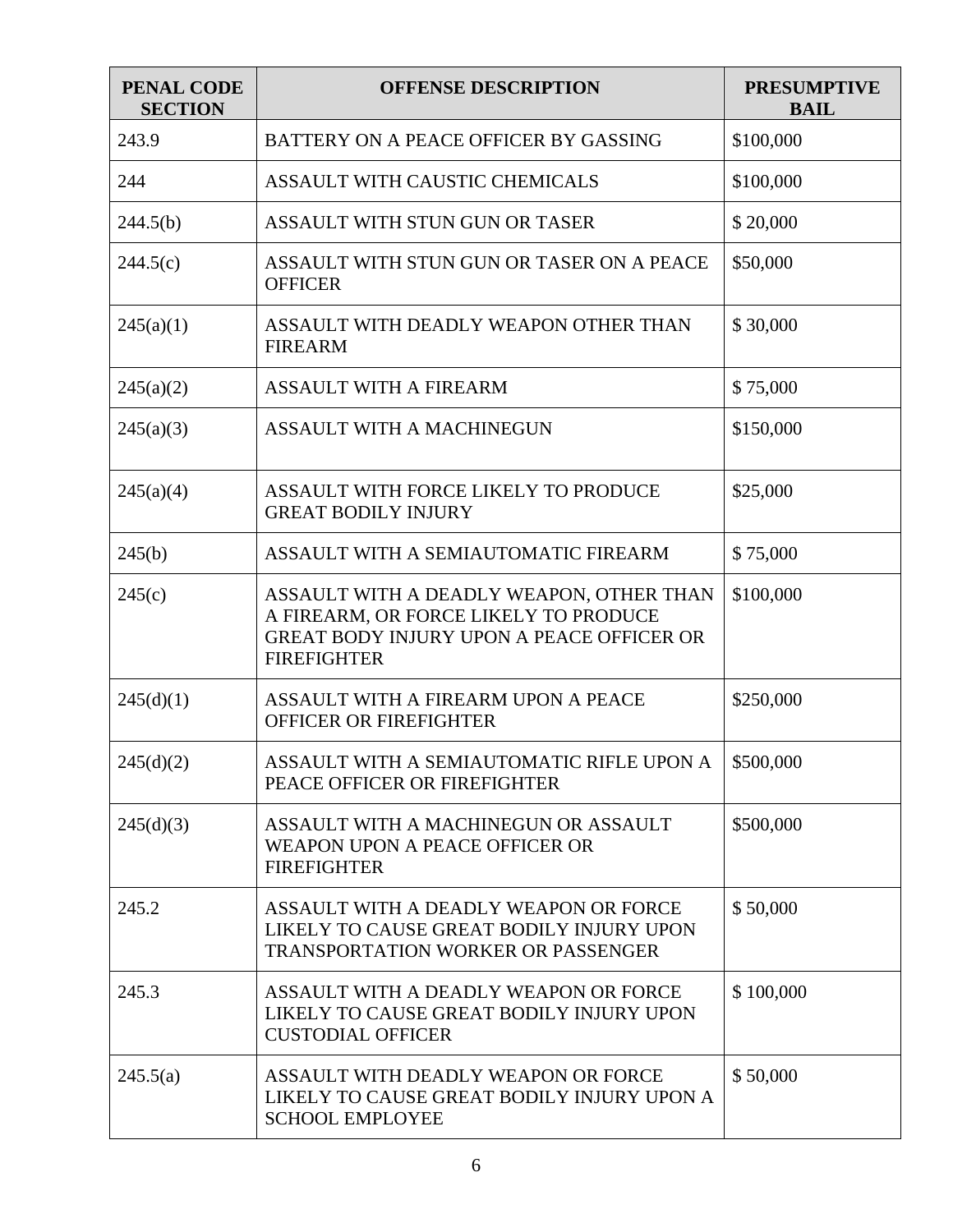| <b>PENAL CODE</b><br><b>SECTION</b> | <b>OFFENSE DESCRIPTION</b>                                                   | <b>PRESUMPTIVE</b><br><b>BAIL</b> |
|-------------------------------------|------------------------------------------------------------------------------|-----------------------------------|
| 245.5(b)                            | ASSAULT WITH A FIREARM UPON A SCHOOL<br><b>EMPLOYEE</b>                      | \$100,000                         |
| 245.5(c)                            | ASSAULT WITH A STUN GUN OR TASER UPON A<br><b>SCHOOL EMPLOYEE</b>            | \$50,000                          |
| 246                                 | SHOOTING AT INHABITED DWELLING, VEHICLE<br>OR AIRCRAFT                       | \$150,000                         |
| 246.3                               | DISCHARGING FIREARM IN GROSSLY NEGLIGENT<br><b>MANNER</b>                    | \$25,000                          |
| 247.5                               | DISCHARGING LASER AT AIRCRAFT                                                | \$50,000                          |
| 261                                 | <b>RAPE</b>                                                                  | \$150,000                         |
| 261.5(c)                            | UNLAWFUL SEXUAL INTERCOURSE W/ MINOR<br><b>OVER 3 YEARS YOUNGER</b>          | \$50,000                          |
| 261.5(d)                            | UNLAWFUL SEXUAL INTERCOURSE W/ 21 YEARS<br>OR OLDER, MINOR UNDER 16 YEARS    | \$75,000                          |
| 262                                 | <b>RAPE OF SPOUSE</b>                                                        | \$150,000                         |
| 264.1                               | RAPE IN CONCERT WITH FORCE OR VIOLENCE                                       | \$200,000                         |
| 266f                                | <b>SALE OF PERSON FOR IMMORAL PURPOSES</b>                                   | \$50,000                          |
| 266g                                | PROSTITUTING WIFE                                                            | \$50,000                          |
| 266h(a)                             | PIMPING                                                                      | \$25,000                          |
| 266h(b)                             | PIMPING - MINOR PROSTITUTE                                                   | \$100,000                         |
| 266i(a)                             | <b>PANDERING</b>                                                             | \$25,000                          |
| 266i(b)                             | <b>PANDERING - MINOR PROSTITUTE</b>                                          | \$100,00                          |
| 266j                                | PROCUREMENT OF CHILD UNDER 16 FOR LEWD<br>AND LASCIVIOUS ACTS                | \$75,000                          |
| 267                                 | ABDUCTION OF PERSON UNDER 18 FOR PURPOSES<br>OF PROSTITUTION                 | \$50,000                          |
| 269                                 | RAPE – ON A CHILD UNDER 14 AND SEVEN OR<br>MORE YEARS YOUNGER THAN DEFENDANT | \$1 Million                       |
| 270                                 | PARENT FAILURE TO PROVIDE FOR MINOR CHILD                                    | \$10,000                          |
| 271                                 | ABANDONMENT OF CHILD UNDER 14                                                | \$20,000                          |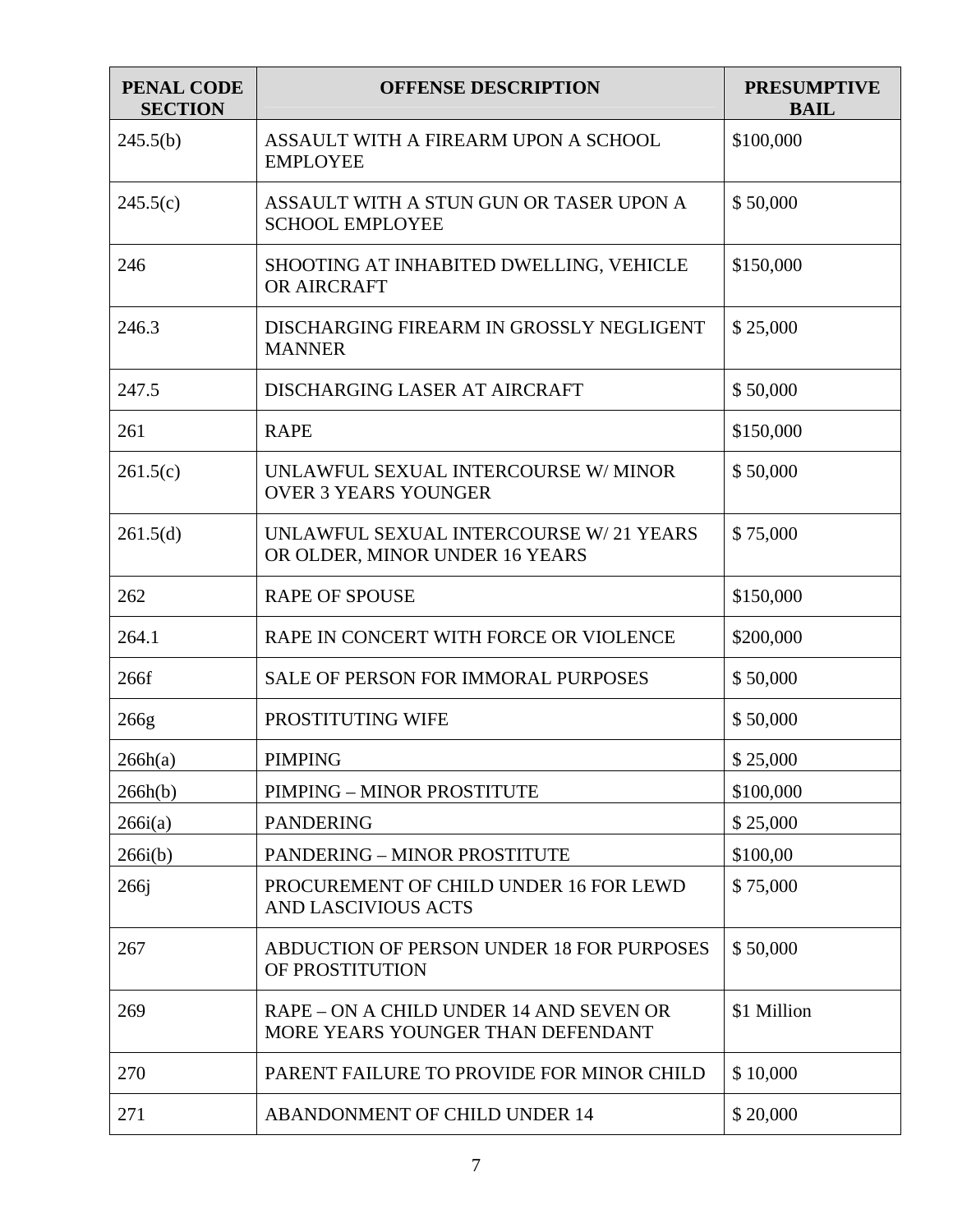| <b>PENAL CODE</b><br><b>SECTION</b> | <b>OFFENSE DESCRIPTION</b>                                                                                                                                     | <b>PRESUMPTIVE</b><br><b>BAIL</b>                           |
|-------------------------------------|----------------------------------------------------------------------------------------------------------------------------------------------------------------|-------------------------------------------------------------|
| 273a(a)                             | ABUSING OR ENDANGERING HEALTH OF CHILD -<br>LIKELY TO PRODUCE GREAT BODILY HARM OR<br><b>DEATH</b>                                                             | \$50,000                                                    |
| 273ab(a)                            | HAVING CUSTODIAL CARE OF CHILD UNDER AGE<br>8, AND ASSAULTING THE CHILD BY MEANS OF<br>FORCE TO PRODUCE BODILY INJURY, WHICH<br><b>RESULTS IN DEATH</b>        | \$1 Million                                                 |
| 273ab(b)                            | HAVING CUSTODIAL CARE OF CHILD UNDER AGE<br>8, AND ASSAULTING THE CHILD BY MEANS OF<br>FORCE TO PRODUCE BODILY INJURY, WHICH<br><b>RESULTS IN BRAIN INJURY</b> | \$1 Million                                                 |
| 273d                                | CORPORAL PUNISHMENT OR INJURY OF A CHILD<br>RESULTING IN A TRAUMATIC CONDITION                                                                                 | \$50,000                                                    |
| 273.5(a)                            | CORPORAL PUNISHMENT RESULTING IN A<br>TRAUMATIC CONDITION UPON SPOUSE OR<br><b>COHABITANT</b>                                                                  | \$50,000                                                    |
| 273.5(f)<br>E                       | ENHANCEMENT FOR PRIOR CONVICTION FOR PC<br>243(d), 243.4, 244, 244.5, 245 OR 273.5(a)                                                                          | \$100,000 per Felony<br>prior<br>\$25,000 per Misd<br>prior |
| 273.6(d)                            | VIOLATION OF COURT ORDER WITH A PRIOR                                                                                                                          | \$50,000                                                    |
| 278                                 | <b>CHILD STEALING</b>                                                                                                                                          | \$50,000                                                    |
| 278.5                               | CHILD CONCEALMENT - BY PERSON WITH RIGHT<br>TO CUSTODY OR VISITATION                                                                                           | \$25,000                                                    |
| 281                                 | <b>BIGAMY</b>                                                                                                                                                  | \$5,000                                                     |
| 285                                 | <b>INCEST</b>                                                                                                                                                  | \$25,000                                                    |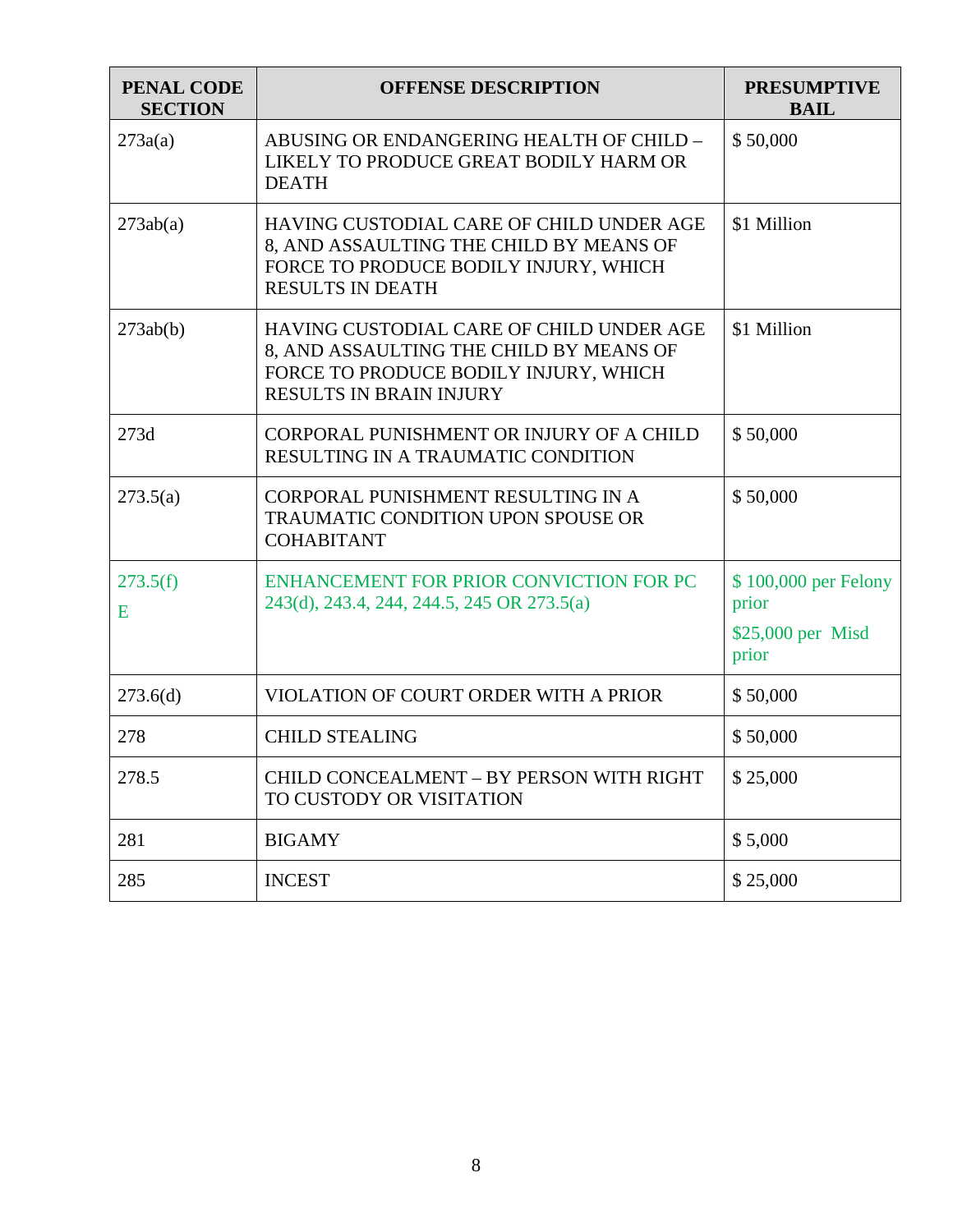| <b>PENAL CODE</b><br><b>SECTION</b> |               | <b>OFFENSE DESCRIPTION</b>                                                         | <b>PRESUMPTIVE</b><br><b>BAIL</b> |
|-------------------------------------|---------------|------------------------------------------------------------------------------------|-----------------------------------|
| 286                                 | <b>SODOMY</b> |                                                                                    |                                   |
|                                     | 286(b)(1)     | <b>VICTIM UNDER 18</b>                                                             | \$50,000                          |
|                                     | 286(b)(2)     | VICTIM UNDER 16, D OVER 21                                                         | \$75,000                          |
|                                     | 286(c)(1)     | VICTIM UNDER 14, D 10 YEARS OLDER                                                  | \$150,000                         |
|                                     | 286(c)(2)     | WITH FORCE, VIOLENCE, DURESS                                                       | \$150,000                         |
|                                     | 286(c)(3)     | THREAT OF RETALIATION                                                              | \$150,000                         |
|                                     | 286(d)        | IN CONCERT - WITH FORCE OR FEAR<br>OR BODILY INJURY TO VICTIM OR<br><b>ANOTHER</b> | \$250,000                         |
|                                     | 286(e)        | WHILE INCARCERATED                                                                 | \$25,000                          |
|                                     | 286(f)        | WHILE VICTIM NOT CONSCIOUS OF THE<br>NATURE OF THE ACT                             | \$150,000                         |
|                                     | 286(g)        | VICTIM INCAPABLE OF CONSENT<br>BECAUSE OF MENTAL OR PHYSICAL<br><b>DISABILITY</b>  | \$150,000                         |
|                                     | 286(h)        | VICTIM INCOMPETENT, BOTH<br><b>CONFINED FOR MENTAL DISORDER</b>                    | \$150,000                         |
|                                     | 286(i)        | VICTIM OVERCOME BY INTOXICANT                                                      | \$150,000                         |
|                                     | 286(i)        | VICTIM BELIEVED WITH ANOTHER                                                       | \$150,000                         |
|                                     | 286(k)        | THREAT TO USE AUTHORITY OF<br>PUBLIC OFFICIAL                                      | \$150,000                         |
|                                     |               |                                                                                    |                                   |
|                                     |               |                                                                                    |                                   |
|                                     |               |                                                                                    |                                   |
|                                     |               |                                                                                    |                                   |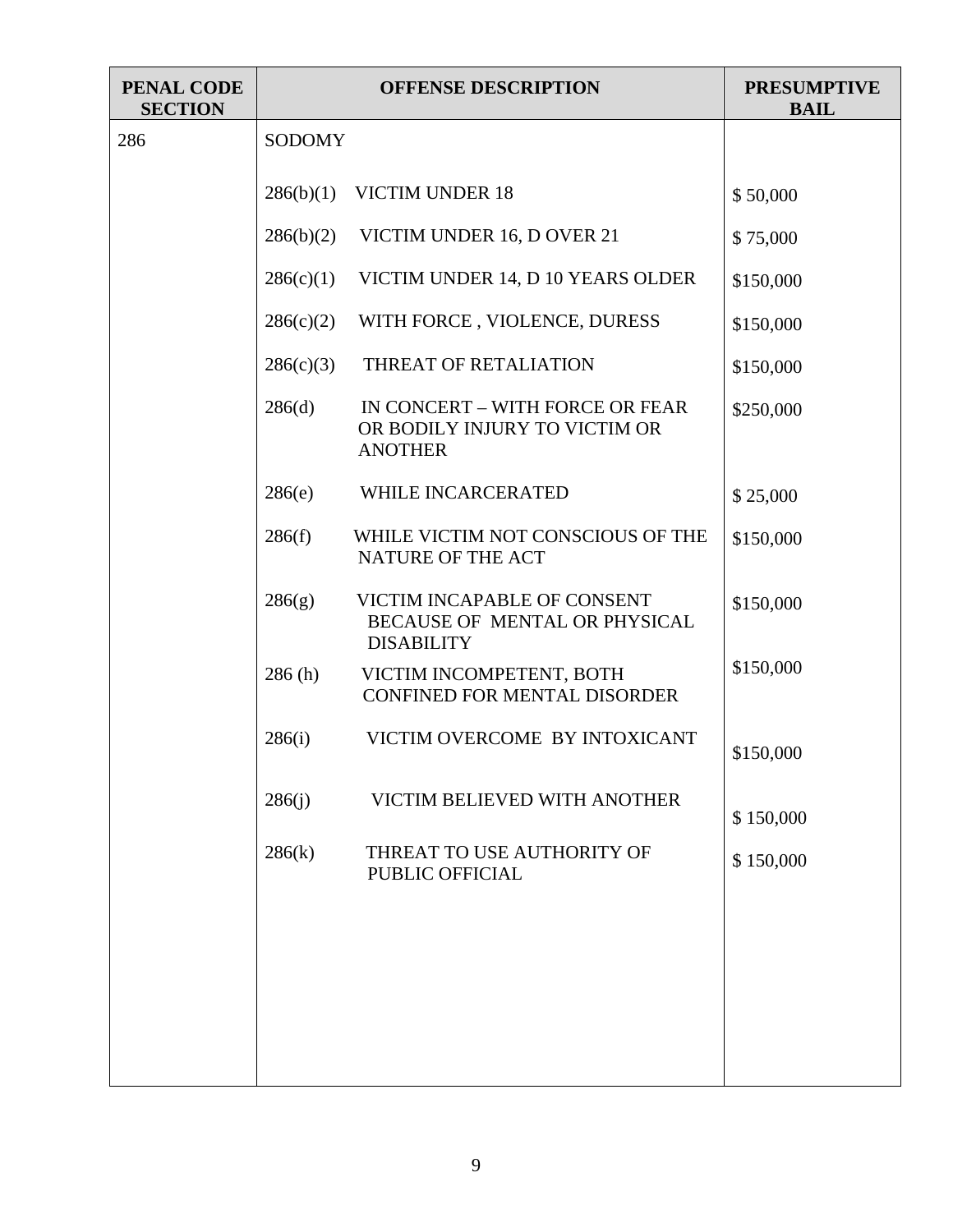| <b>PENAL CODE</b><br><b>SECTION</b> | <b>OFFENSE DESCRIPTION</b>                                                                                                                                                                              | <b>PRESUMPTIVE</b><br><b>BAIL</b> |
|-------------------------------------|---------------------------------------------------------------------------------------------------------------------------------------------------------------------------------------------------------|-----------------------------------|
| 288                                 | <b>LEWD ACT ON CHILD</b>                                                                                                                                                                                |                                   |
|                                     | <b>VICTIM UNDER 14</b><br>288(a)                                                                                                                                                                        | \$150,000                         |
|                                     | 288(b)(1)<br>BY USE OF FORCE OR FEAR, ETC.                                                                                                                                                              | \$250,000                         |
|                                     | BY CARETAKER UPON DEPENDENT<br>288(b)(2)<br>ADULT BY USE OF FORCE OR FEAR                                                                                                                               | \$200,000                         |
|                                     | 288(c)(1)<br>VICTIM 14 OR 15, D 10 YRS OLDER                                                                                                                                                            | \$50,000                          |
|                                     | BY CARETAKER UPON DEPENDENT<br>288(c)(2)<br><b>ADULT</b>                                                                                                                                                | \$100,000                         |
| 288.2                               | DISTRIBUTE OR EXHIBIT LEWD MATERIAL TO<br><b>MINOR</b>                                                                                                                                                  | \$30,000                          |
| 288.3                               | CONTACTING OR ATTEMPTED CONTACT WITH A<br>MINOR OR A PERSON BELIEVED TO BE A MINOR<br>WITH INTENT TO COMMIT SPECIFIED<br>KIDNAPPING, CHILD PORNOGRAPHY, OR OTHER<br><b>SEX CRIMES INVOLVING A MINOR</b> | \$100,000                         |
| 288.4(a)(2)                         | ARRANGING MEETING WITH A MINOR OR A<br>PERSON BELIEVED TO BE A MINOR FOR PURPOSE<br>OF EXPOSING GENITALIA OR ENGAGING IN LEWD<br>AND LASCIVIOUS BEHAVIOR (PRIOR CONVICTION)                             | \$100,000                         |
| 288.4(b)                            | GOING TO PLACE ARRANGED UNDER 288.4(a)                                                                                                                                                                  | \$100,000                         |
| 288.5                               | <b>CONTINUOUS SEXUAL ABUSE OF CHILD UNDER 14</b>                                                                                                                                                        | \$500,000                         |
| 288.7(a)                            | ENGAGING IN SEXUAL INTERCOURSE, SODOMY<br>WITH A CHILD AGE 10 OR YOUNGER                                                                                                                                | \$2 Million                       |
| 288.7(b)                            | ENGAGING IN ORAL COPULATION, OR SEXUAL<br>PENETRATION WITH A CHILD AGE 10 OR<br><b>YOUNGER</b>                                                                                                          | \$1 Million                       |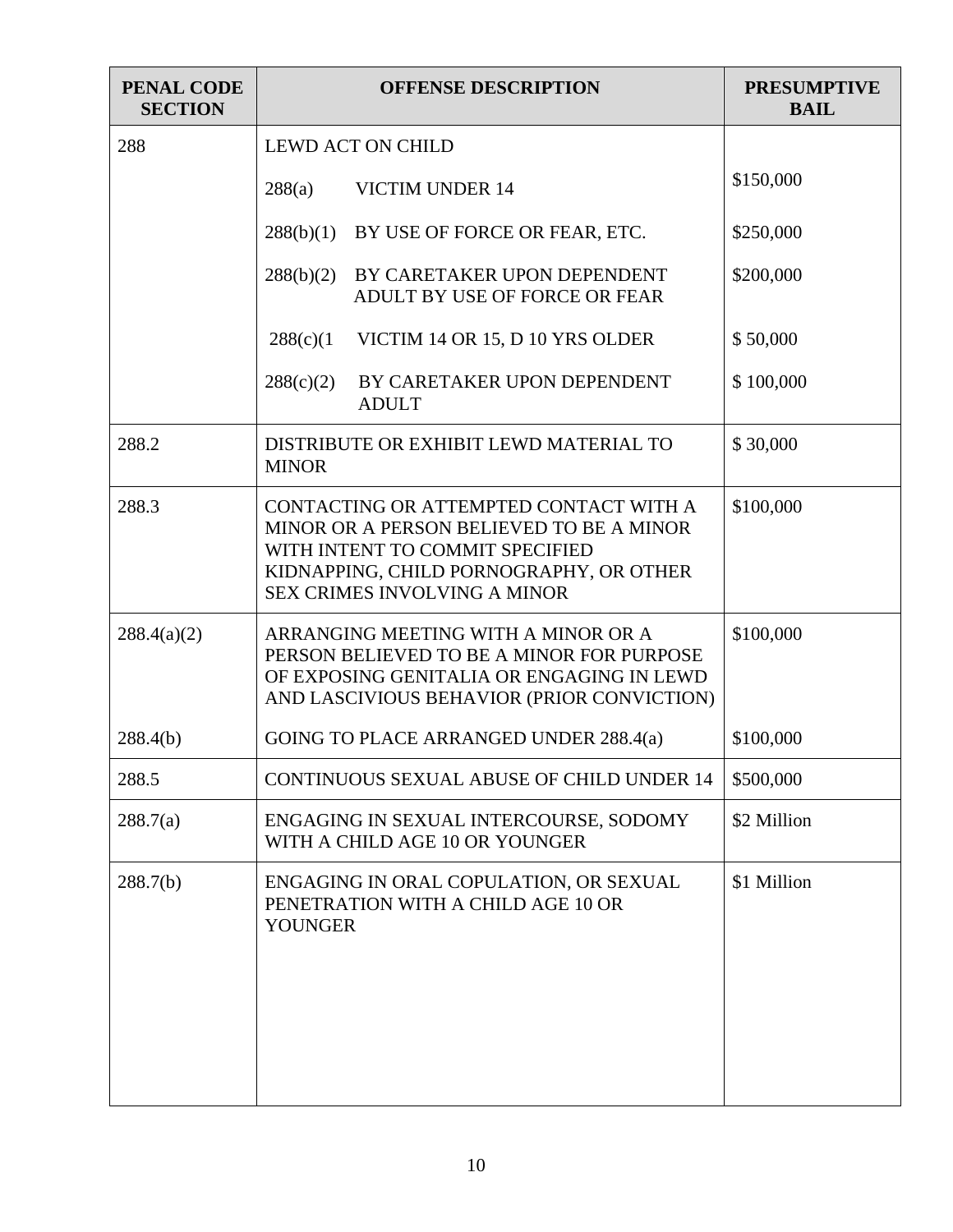| PENAL CODE<br><b>SECTION</b> | <b>OFFENSE DESCRIPTION</b>                                                       | <b>PRESUMPTIVE</b><br><b>BAIL</b> |
|------------------------------|----------------------------------------------------------------------------------|-----------------------------------|
| 288a                         | <b>ORAL COPULATION</b>                                                           |                                   |
|                              | 288a(b)(1) VICTIM UNDER 18                                                       | \$50,000                          |
|                              | 288a(b)(2) VICTIM UNDER 16, D OVER 21                                            | \$75,000                          |
|                              | 288a(c)(1) VICTIM UNDER 14, D 10 YEARS OLDER                                     | \$150,000                         |
|                              | 288a(c)(2) FORCE, VIOLENCE, DURESS, FEAR OF GBI                                  | \$150,000                         |
|                              | 288a(c)(3) THREAT OF RETALIATION                                                 | \$150,000                         |
|                              | 288a(d) IN CONCERT BY FORCE/FEAR OF BODILY<br><b>INJURY TO VICTIM OR ANOTHER</b> | \$250,000                         |
|                              | 288a(e) IN JAIL OR PRISON                                                        | \$25,000                          |
|                              | 288a(f) VICTIM UNCONSCIOUS                                                       | \$150,000                         |
|                              | 288a(g) VICTIM INCOMPETENT                                                       | \$150,000                         |
|                              | 288a(h) VICTIM INCOMPETENT, BOTH CONFINED<br>FOR MENTAL DISORDER                 | \$150,000                         |
|                              | 288a(i) VICTIM OVERCOME BY INTOXICANT                                            | \$150,000                         |
|                              | 288a(j) VICTIM BELIEVED WITH ANOTHER PERSON                                      | \$150,000                         |
|                              | 288a(k) THREAT TO USE AUTHORITY OF PUBLIC<br><b>OFFICIAL</b>                     | \$150,000                         |
| 289                          | RAPE BY FOREIGN OBJECT                                                           |                                   |
|                              | 289(a)(1)(A) FORCE, VIOLENCE, DURESS, FEAR                                       | \$150,000                         |
|                              | 289(a)(1)(B) FORCE, VIOLENCE, DURESS, FEAR ON<br><b>CHILD UNDER 14</b>           | \$250,000                         |
|                              | 289(a)(1)(C) FORCE, VIOLENCE, DURESS, FEAR ON<br><b>CHILD 14 OR OLDER</b>        | \$150,000                         |
|                              | $289(a)(2)$ THREAT                                                               | \$150,000                         |
|                              | 289(b) VICTIM INCOMPETENT                                                        | \$150,000                         |
|                              | 289(c) VICTIM INCOMPETENT, BOTH CONFINED<br>FOR MENTAL DISORDER                  | \$150,000                         |
|                              | 289(d) VICTIM UNCONSCIOUS                                                        | \$150,000                         |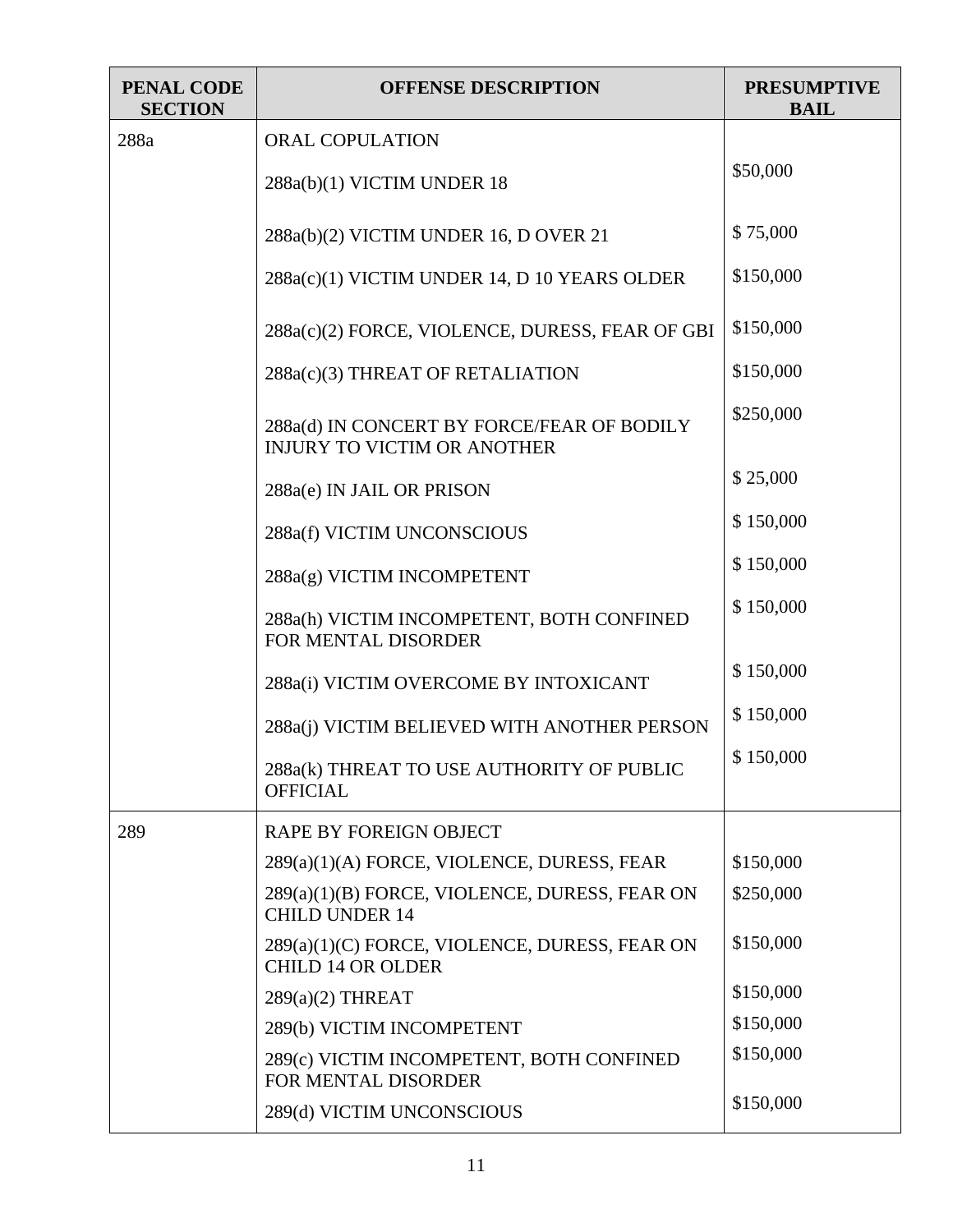| <b>PENAL CODE</b><br><b>SECTION</b> | <b>OFFENSE DESCRIPTION</b>                                                                                                                                         | <b>PRESUMPTIVE</b><br><b>BAIL</b> |
|-------------------------------------|--------------------------------------------------------------------------------------------------------------------------------------------------------------------|-----------------------------------|
|                                     | 289(e) VICTIM OVERCOME BY INTOXICANT                                                                                                                               | \$150,000                         |
|                                     | 289(f) VICTIM BELIEVED WITH ANOTHER PERSON                                                                                                                         | \$150,000                         |
|                                     | 289(g) THREAT TO USE AUTHORITY OF PUBLIC<br><b>OFFICE</b>                                                                                                          | \$150,000                         |
|                                     | 289(h) VICTIM UNDER 18                                                                                                                                             | \$75,000                          |
|                                     | 289(e) VICTIM UNDER 16, D OVER 21                                                                                                                                  | \$75,000                          |
|                                     | 289(j) VICTIM UNDER 14, D 10 YRS OLDER                                                                                                                             | \$150,000                         |
| 289.6                               | EMPLOYEE, OFFICER OR AGENT OF HEALTH OR<br>DETENTION FACILITY ENGAGING IN SEXUAL<br>ACTIVITY WITH CONFINED CONSENTING ADULT                                        | \$25,000                          |
| 290.018(b)                          | WILLFULLY FAILING TO REGISTER PURSUANT TO<br>PC 290                                                                                                                | \$35,000                          |
| 290.018(d)                          | WILLFULLY FAILING TO REGISTER BY MENTALLY<br>DISORDERED SEX OFFENDER                                                                                               | \$75,000                          |
| 290.018(f)                          | WILLFULLY FAILING TO REGISTER BY SEXUALLY<br>VIOLENT PREDATORY (SVP)                                                                                               | \$75,000                          |
| 298.2                               | <b>TAMPERING WITH DNA SAMPLES</b>                                                                                                                                  | \$25,000                          |
| 311.1                               | POSSESSING, PUBLISHING, PRODUCING, PRINTING,<br>ETC. OBSCENE MATTER OF PERSON UNDER AGE<br>18 WITH INTENT TO DISTRIBUTE, EXHIBIT OR<br><b>EXCHANGE WITH OTHERS</b> | \$75,000                          |
| $311.2(b)$ &(c)                     | <b>SALE OR DISTRIBUTIONOF OBSCENE MATERIAL</b>                                                                                                                     | \$75,000                          |
| 311.3 <sub>(d)</sub>                | DEPICTING MINORS FOR COMMERCIAL<br><b>CONSIDERATION OR TO PERSON 18 YEARS OR</b><br><b>OLDER</b>                                                                   |                                   |
| 311.4(b)                            | USE OF MINOR TO PERFORM PROHIBITED ACTS                                                                                                                            | \$100,000                         |
| 311.4(c)                            | OR DISTRIBUTE OBSCENE MATTER                                                                                                                                       |                                   |
| 311.11(a)                           | POSSESSION OF MATTER DEPICTING SEXUAL<br><b>CONDUCT OF CHILD UNDER 18</b>                                                                                          | \$50,000                          |
| 311.11(b)                           | POSSESSION OF MATTER DEPICTING SEXUAL<br><b>CONDUCT OF CHILD UNDER 18 WITH A PRIOR</b><br><b>CONVICTION</b>                                                        | \$75,000                          |
| 314(1)                              | <b>INDECENT EXPOSURE WITH PRIOR</b>                                                                                                                                | \$35,000                          |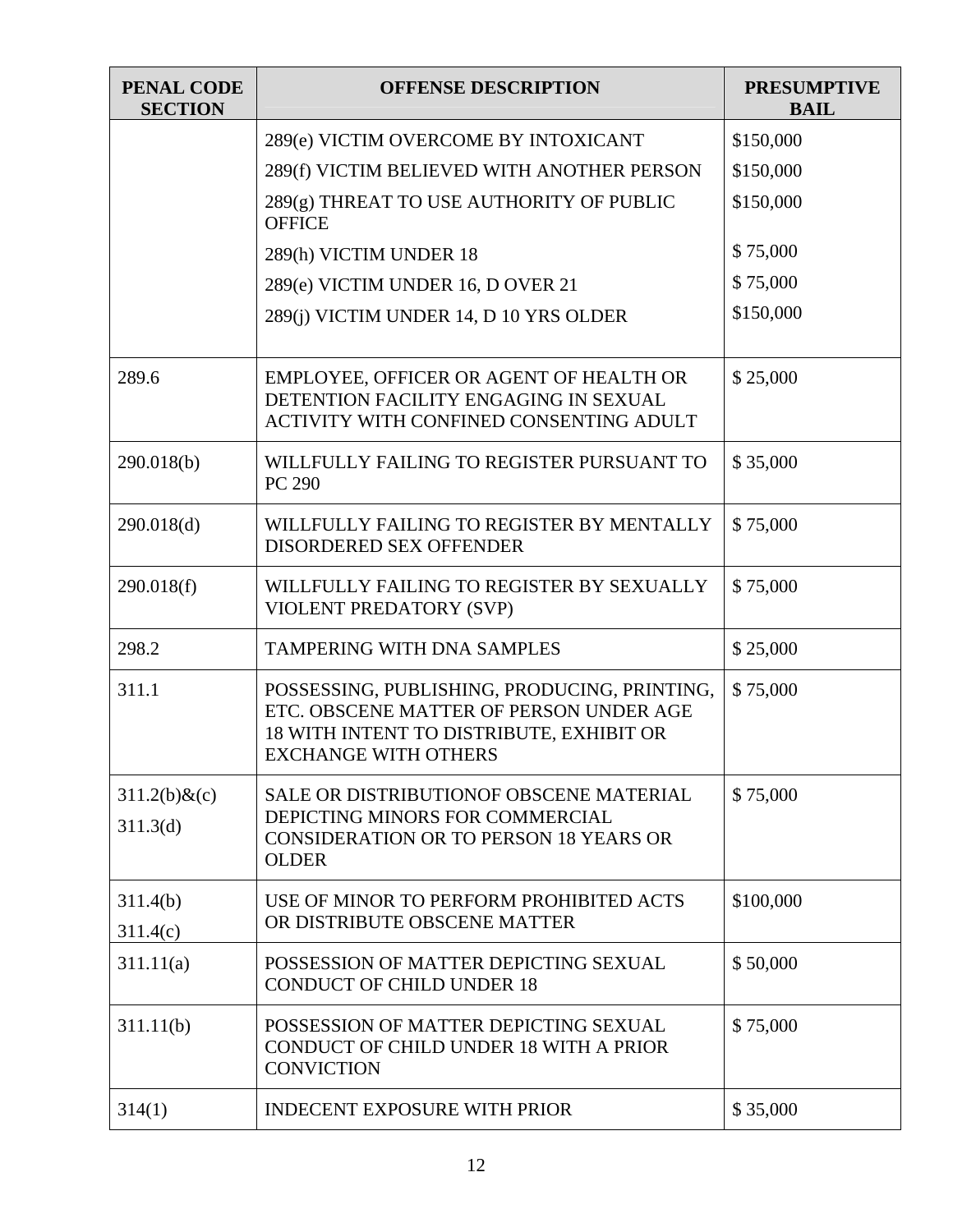| PENAL CODE<br><b>SECTION</b> | <b>OFFENSE DESCRIPTION</b>                                                     | <b>PRESUMPTIVE</b><br><b>BAIL</b> |
|------------------------------|--------------------------------------------------------------------------------|-----------------------------------|
| 337a                         | <b>BOOKMAKING</b>                                                              | \$3,000                           |
| 347                          | POISONING FOOD, DRINK, SPRING, WELL, ETC.                                      | \$100,000                         |
| 368(b)(1)                    | PHYSICAL ABUSE - ELDER ADULT                                                   | \$50,000                          |
| 368(b)(2)                    | -WITH GREAT BODILY INJURY                                                      | \$100,000                         |
| 368(b)(3)                    | - IF RESULTING IN DEATH                                                        | \$250,000                         |
| 368(d) & (e)                 | FELONY THEFT - ELDER ADULT                                                     | \$50,000                          |
| 368(f)                       | <b>FALSE IMPRISONMENT - ELDER ABUSE</b>                                        | \$50,000                          |
| 399.5                        | OWNING OR HAVING CUSTODY OR CONTROL OF<br>DOG TRAINED TO FIGHT, ATTACK OR KILL | \$20,000                          |
| 405(b)                       | <b>LYNCHING</b>                                                                | \$250,000                         |
| 417(b)                       | EXHIBITING LOADED FIREARM AT DAY CARE<br><b>CENTER</b>                         | \$50,000                          |
| 417(c)                       | EXHIBITING LOADED OR UNLOADED FIREARM IN<br>PRESENCE OF PEACE OFFICER          | \$50,000                          |
| 417.3                        | EXHIBITING FIREARM AT OCCUPANT OF VEHICLE                                      | \$50,000                          |
| 417.6                        | INTENTIONAL INFLICTION OF GREAT BODILY<br>HARM; EXHIBITING FIREARM             | \$50,000                          |
| 417.8                        | EXHIBITING FIREARM WITH INTENT TO RESIST<br>PEACE OFFICER                      | \$100,000                         |
| 422                          | THREATS TO COMMIT CRIME RESULTING IN<br>DEATH OR GREAT BODILY INJURY           | \$50,000                          |
| $422.75(a)$ or (b)<br>E      | <b>HATE CRIME</b>                                                              | \$50,000                          |
| 424                          | <b>EMBEZZLEMENT BY PUBLIC OFFICER</b>                                          | \$20,000                          |
| 451(a)                       | <b>ARSON – WITH GREAT BODILY INJURY</b>                                        | \$250,000                         |
| 451(b)                       | <b>ARSON - INHABITED STRUCTURE OR PROPERTY</b>                                 | \$150,000                         |
| 451(c)                       | <b>ARSON - STRUCTURE OR FOREST LAND</b>                                        | \$150,000                         |
| 451(d)                       | <b>ARSON - PERSONAL PROPERTY</b>                                               | \$25,000                          |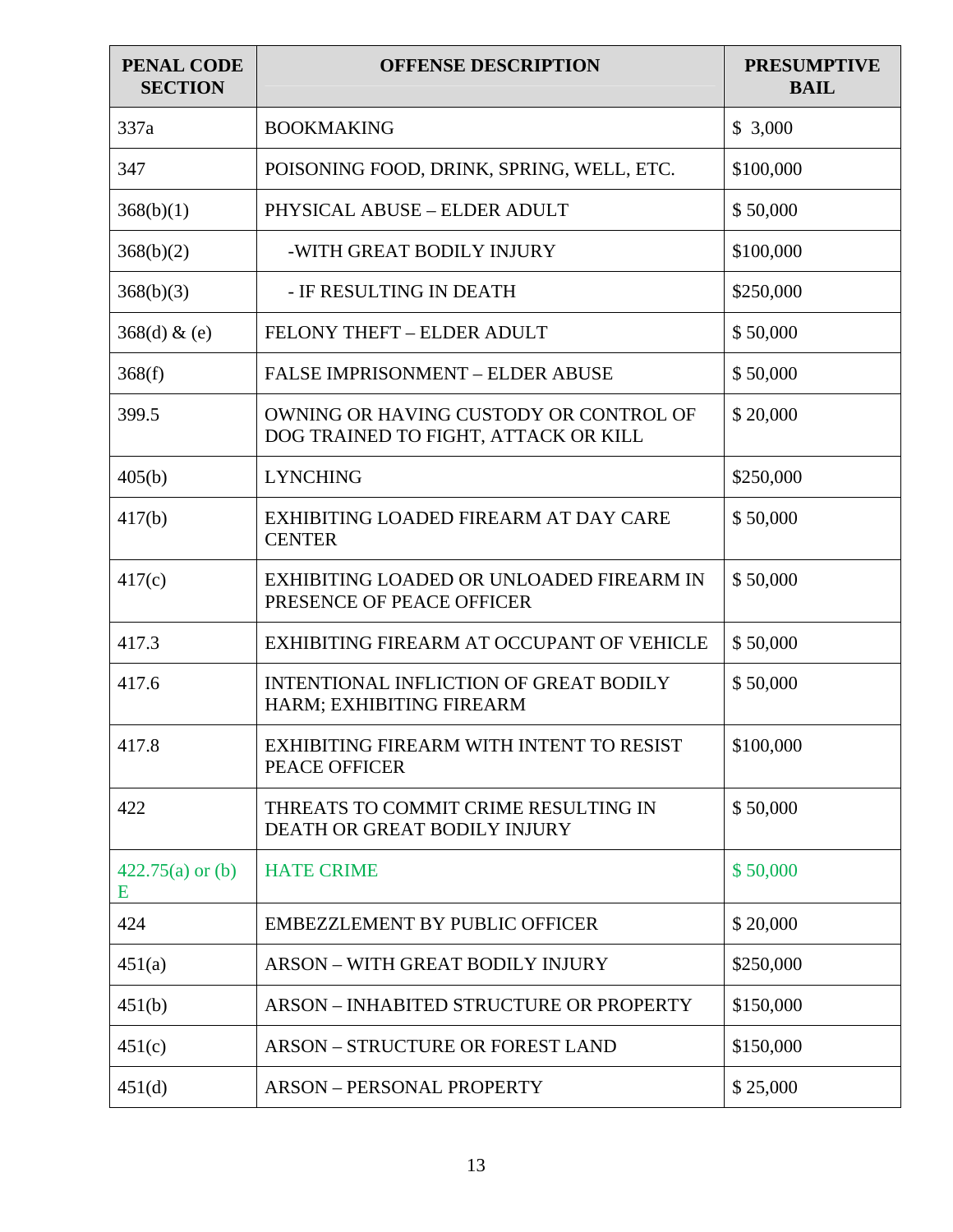| <b>PENAL CODE</b><br><b>SECTION</b> | <b>OFFENSE DESCRIPTION</b>                                                                                                                                                                                                                                                                                                                   | <b>PRESUMPTIVE</b><br><b>BAIL</b> |
|-------------------------------------|----------------------------------------------------------------------------------------------------------------------------------------------------------------------------------------------------------------------------------------------------------------------------------------------------------------------------------------------|-----------------------------------|
| 451.1                               | ARSON WITH PRIOR; GBI TO EMERGENCY<br>PERSONNEL; GBI TO MORE THAN 1 VICTIM;<br>MULTIPLE STRUCTURES; OR SPECIAL DEVICE<br><b>USED</b>                                                                                                                                                                                                         | \$250,000                         |
| 451.5                               | AGGRAVATED ARSON - WILLFUL, MALICIOUS<br>INTENT TO CAUSE INJURY TO ONE OR MORE<br>PERSONS, DAMAGE TO PROPERTY, ETC.                                                                                                                                                                                                                          | \$1 Million                       |
| 452                                 | UNLAWFULLY CAUSING A FIRE:<br>WITH GREAT BODILY INJURY<br>452(a)                                                                                                                                                                                                                                                                             | \$100,000                         |
|                                     | <b>INHABITED STRUCTURE OR PROPERTY</b><br>452(b)                                                                                                                                                                                                                                                                                             | \$50,000                          |
|                                     | STRUCTURE OR FOREST LAND<br>452(c)                                                                                                                                                                                                                                                                                                           | \$25,000                          |
| 452.1                               | <b>RECKLESS FIRE</b>                                                                                                                                                                                                                                                                                                                         | \$100,000                         |
| 453(a)                              | POSSESSION OF EXPLOSIVE OR FLAMMABLE<br><b>MATTER</b>                                                                                                                                                                                                                                                                                        | \$25,000                          |
| 454                                 | ARSON DURING STATE OF EMERGENCY                                                                                                                                                                                                                                                                                                              | \$250,000                         |
| 459/460(a)                          | FIRST DEGREE BURGLARY - INHABITED<br>DWELLING, COACH OR VESSEL                                                                                                                                                                                                                                                                               | \$60,000                          |
| 459/460(b)                          | <b>SECOND DEGREE BURGLARY</b>                                                                                                                                                                                                                                                                                                                | \$20,000                          |
| 459.5                               | <b>SHOPLIFTING</b><br>* Although this crime is normally a misdemeanor pursuant to Proposition 47,<br>felony bail is required for persons who are required to register pursuant to<br>Penal Code § 290 or have one or more prior convictions for an offense set forth<br>in Penal Code § 667(e)(2)(C)(iv).                                    | \$20,000                          |
| 464                                 | <b>BURGLARY - WITH EXPLOSIVES OR BURNING</b><br><b>DEVICE</b>                                                                                                                                                                                                                                                                                | \$50,000                          |
| 470/473                             | <b>FORGERY (EXCEEDING \$950)</b>                                                                                                                                                                                                                                                                                                             | \$10,000                          |
| 470/473                             | FORGERY (NOT EXCEEDING \$950)                                                                                                                                                                                                                                                                                                                | \$10,000                          |
|                                     | * Although this crime is normally a misdemeanor pursuant to Proposition 47,<br>felony bail is required for persons who are required to register pursuant to<br>Penal Code § 290 or have one or more prior convictions for an offense set forth<br>in Penal Code § $667(e)(2)(C)(iv)$ .                                                       |                                   |
| 476a                                | CHECK, INSUFFICIENT FUNDS (EXCEEDING \$950)                                                                                                                                                                                                                                                                                                  | \$5,000                           |
| 476a                                | CHECK, INSUFFICIENT FUNDS (NOT EXCEEDING<br>\$950)<br>* Although this crime is normally a misdemeanor pursuant to Proposition 47,<br>felony bail is required for persons who are required to register pursuant to<br>Penal Code $\S 290$ or have one or more prior convictions for an offense set forth<br>in Penal Code § 667(e)(2)(C)(iv). | \$5,000                           |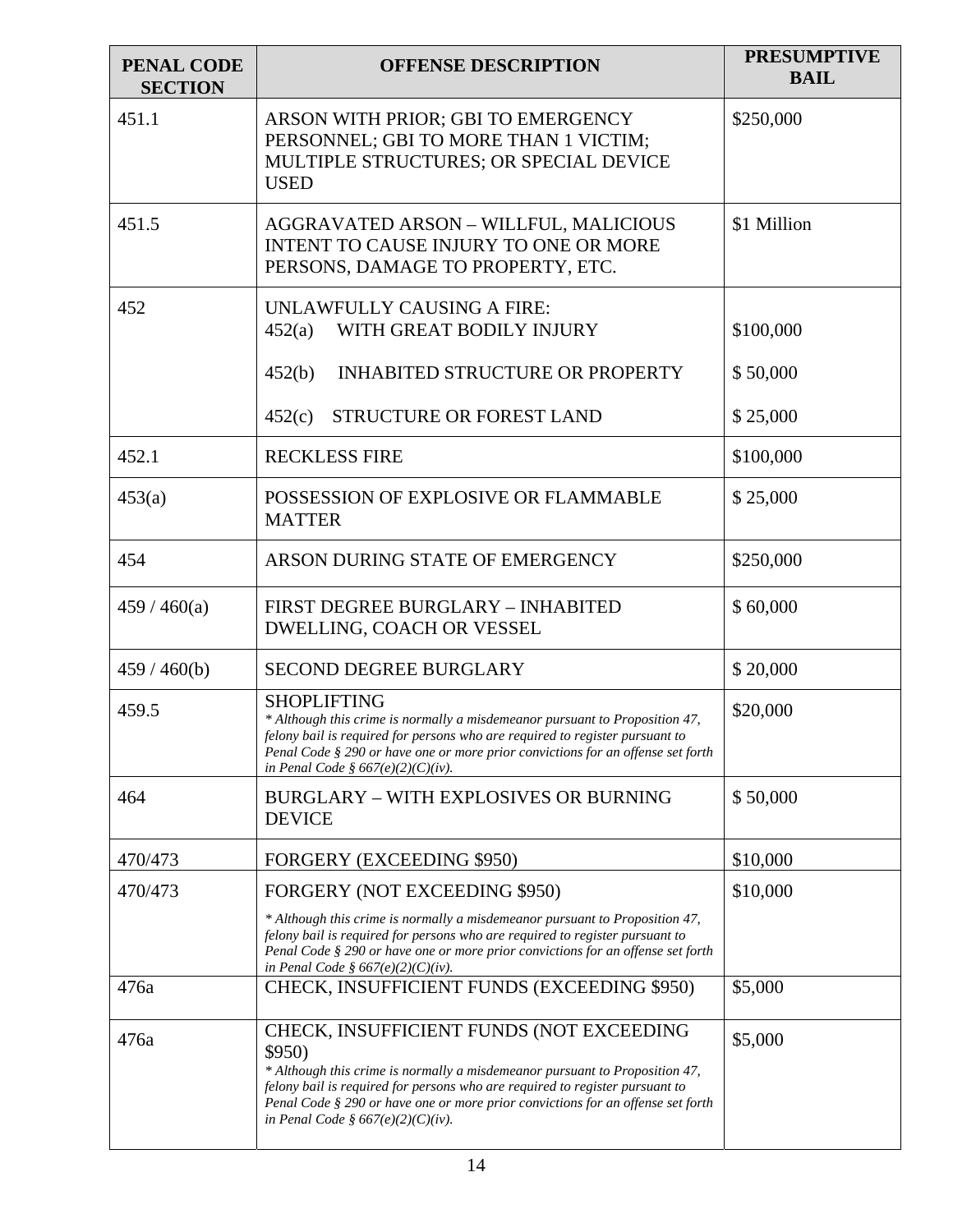| <b>PENAL CODE</b><br><b>SECTION</b> | <b>OFFENSE DESCRIPTION</b>                                                                                                                                                                                                                                                                | <b>PRESUMPTIVE</b><br><b>BAIL</b> |
|-------------------------------------|-------------------------------------------------------------------------------------------------------------------------------------------------------------------------------------------------------------------------------------------------------------------------------------------|-----------------------------------|
| 483.5(a)                            | MANUFACTURING, SELLING, OFFERING FOR SALE<br>DECEPTIVE IDENTIFICATION DOCUMENT                                                                                                                                                                                                            | \$10,000                          |
| 484b                                | DIVERSION OF FUNDS (OVER \$2,350)                                                                                                                                                                                                                                                         | \$10,000                          |
| 484c                                | OBTAINING FUNDS BY FALSE VOUCHER (OVER<br>\$950)                                                                                                                                                                                                                                          | \$10,000                          |
| 484e                                | <b>GRAND THEFT - ACCESS TO CARD ACCOUNT</b><br><b>INFORMATION WITHOUT CARDHOLDER'S</b><br><b>CONSENT</b>                                                                                                                                                                                  | \$10,000                          |
| 484f(a)                             | MAKING OR ATTEMPTING TO USE CONTERFEIT<br><b>ACCESS CARD WITH INTENT TO DEFRAUD</b>                                                                                                                                                                                                       | \$10,000                          |
| 484f(b)                             | UNAUTHORIZED SIGNING FOR ACCESS CARD                                                                                                                                                                                                                                                      | \$10,000                          |
| 484g                                | UNAUTORIZED USE OF ACCESS CARD (EXCEEDING<br>\$950)                                                                                                                                                                                                                                       | \$7,500                           |
| 487(a)                              | <b>GRAND THEFT</b>                                                                                                                                                                                                                                                                        | \$10,000                          |
| 487(c)                              | <b>GRAND THEFT – PERSON (EXCEEDING \$950)</b>                                                                                                                                                                                                                                             | \$30,000                          |
| 487(c)                              | GRAND THEFT - PERSON (NOT EXCEEDING \$950)                                                                                                                                                                                                                                                | \$30,000                          |
|                                     | *Pursuant to Proposition 47, this crime only applies to violators who are<br>required to register pursuant to Penal Code § 290 or have a prior conviction set<br>forth in Penal Code § 667(e)(2)(C)(iv).                                                                                  |                                   |
| 487(d)                              | <b>GRAND THEFT - AUTO/FIREARM (EXCEEDING</b><br>\$950)                                                                                                                                                                                                                                    | \$30,000                          |
| 487(d)                              | GRAND THEFT - AUTO/FIREARM (NOT EXCEEDING<br>\$950)                                                                                                                                                                                                                                       | \$30,000                          |
|                                     | *Pursuant to Proposition 47, this crime only applies to violators who are<br>required to register pursuant to Penal Code § 290 or have a prior conviction set<br>forth in Penal Code § 667(e)(2)(C)(iv).                                                                                  |                                   |
| 496                                 | RECEIVING STOLEN PROPERTY (EXCEEDING \$950)                                                                                                                                                                                                                                               | \$ 7,500                          |
| 496                                 | RECEIVING STOLEN PROPERTY (NOT EXCEEDING<br>\$950)                                                                                                                                                                                                                                        | \$ 7,500                          |
|                                     | * Although this crime is normally a misdemeanor pursuant to Proposition 47,<br>felony bail is required for persons who are required to register pursuant to<br>Penal Code $\S 290$ or have one or more prior convictions for an offense set forth<br>in Penal Code § $667(e)(2)(C)(iv)$ . |                                   |
| 496a                                | SECONDHAND DEALER; BUYING METALS STOLEN<br>FROM RAILROAD OR PUBLIC UTILITY (OVER \$950)                                                                                                                                                                                                   | \$3,000                           |
|                                     |                                                                                                                                                                                                                                                                                           |                                   |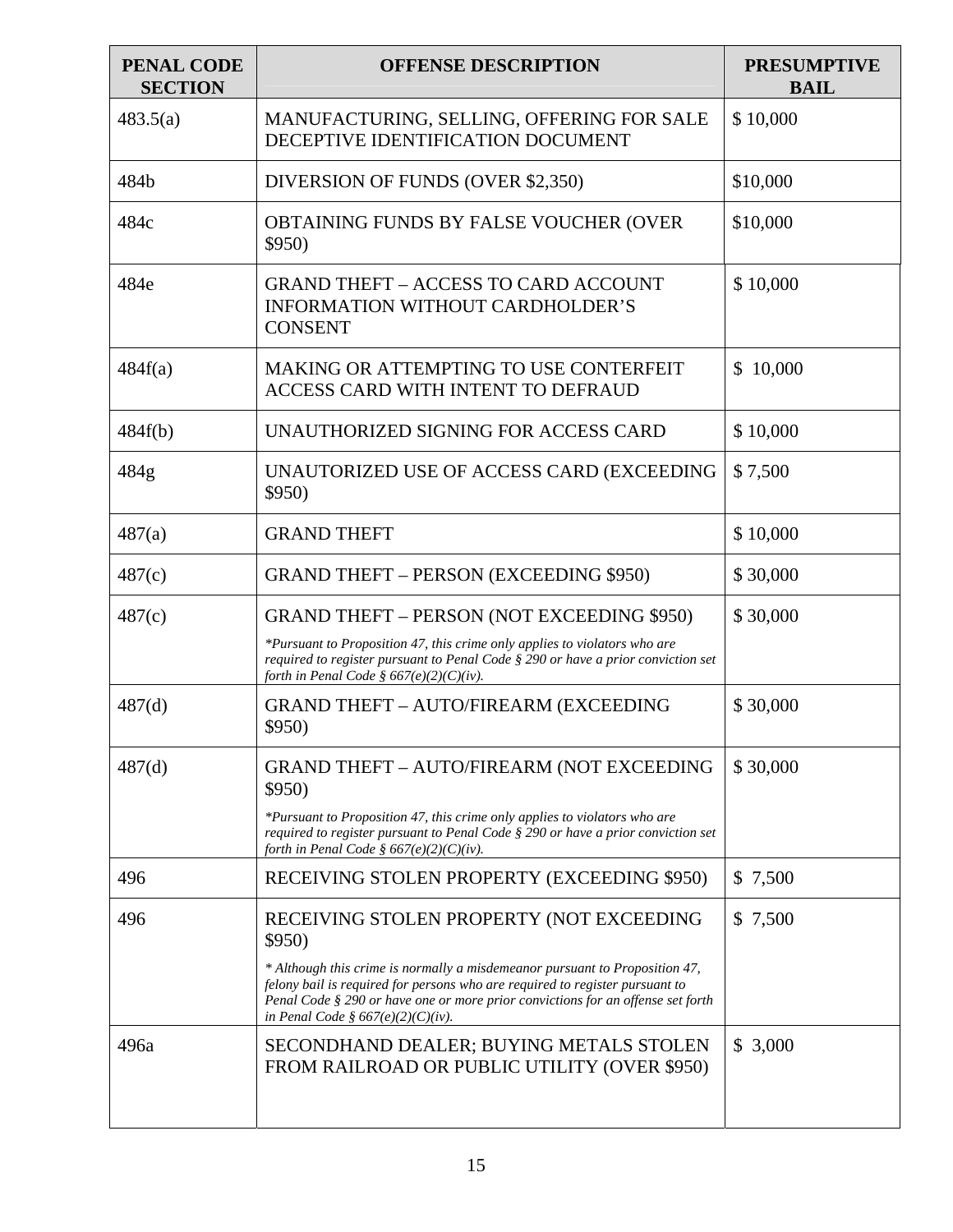| PENAL CODE<br><b>SECTION</b> | <b>OFFENSE DESCRIPTION</b>                                                                                                                                       | <b>PRESUMPTIVE</b><br><b>BAIL</b>                  |
|------------------------------|------------------------------------------------------------------------------------------------------------------------------------------------------------------|----------------------------------------------------|
| 498                          | THEFT OF UTILITIES (OVER \$950)                                                                                                                                  | \$10,000                                           |
| 502                          | UNAUTHORIZED TAMPERING WITH OR ACCESS TO<br><b>COMPUTER DATA AND SYSTEMS</b>                                                                                     | \$10,000                                           |
| 503, 487(b)(3)               | <b>EMBEZZLEMENT (OVER \$950)</b>                                                                                                                                 | \$5,000 or amount<br>taken whichever is<br>greater |
| 518                          | <b>EXTORTION</b>                                                                                                                                                 | \$25,000                                           |
| 524                          | EXTORTION - ATTEMPTS BY MEANS OF THREAT                                                                                                                          | \$25,000                                           |
| 529                          | <b>FALSE PERSONATION</b>                                                                                                                                         | \$10,000                                           |
| 529a                         | MAKE OR SELL FALSE BIRTH CERTIFICATE                                                                                                                             | \$15,000                                           |
| 530.5                        | <b>IDENTITY THEFT</b>                                                                                                                                            | \$20,000                                           |
| 537                          | DEFRAUDING INNKEEPER (OVER \$950)                                                                                                                                | \$10,000                                           |
| 548                          | <b>DEFRAUDING INSURER</b>                                                                                                                                        | \$15,000                                           |
| 550                          | <b>MAKING FRAUDULENT INSURANCE CLAIM</b>                                                                                                                         | \$20,000                                           |
| 591                          | INJURING OR TAPPING TELEGRAPH, TELEPHONE,<br>OR CABLE TV LINE                                                                                                    | \$10,000                                           |
| 593                          | <b>INJURING ELECTRIC POWER LINE</b>                                                                                                                              | \$10,000                                           |
| 594                          | VANDALISM, DESTRUCTION (\$400 OR MORE)                                                                                                                           | \$15,000                                           |
| 594.3                        | VANDALSIM TO PLACE OF WORSHIP OR<br><b>CEMETERY</b>                                                                                                              | \$50,000                                           |
| 594.4                        | INJECTING OR THROWING UPON, OR OTHERWISE<br>DEFACING ANY STRUCTURE WITH BUTYRIC ACID,<br>OR ANY OTHER SIMILAR NOXIOUS OR CAUSTIC<br><b>CHEMICAL OR SUBSTANCE</b> | \$25,000                                           |
| 594.7                        | VANDALISM WITH TWO PRIOR CONVICTIONS                                                                                                                             | \$40,000                                           |
| 626.9(b)                     | POSSESSION OF A FIREARM IN SCHOOL ZONE                                                                                                                           | \$25,000                                           |
| 626.9(d)                     | DISCHARGING FIREARM IN SCHOOL ZONE                                                                                                                               | \$50,000                                           |
| 626.9(h)                     | POSSESSION OF LOADED FIREARM ON COLLEGE<br><b>CAMPUS</b>                                                                                                         | \$25,000                                           |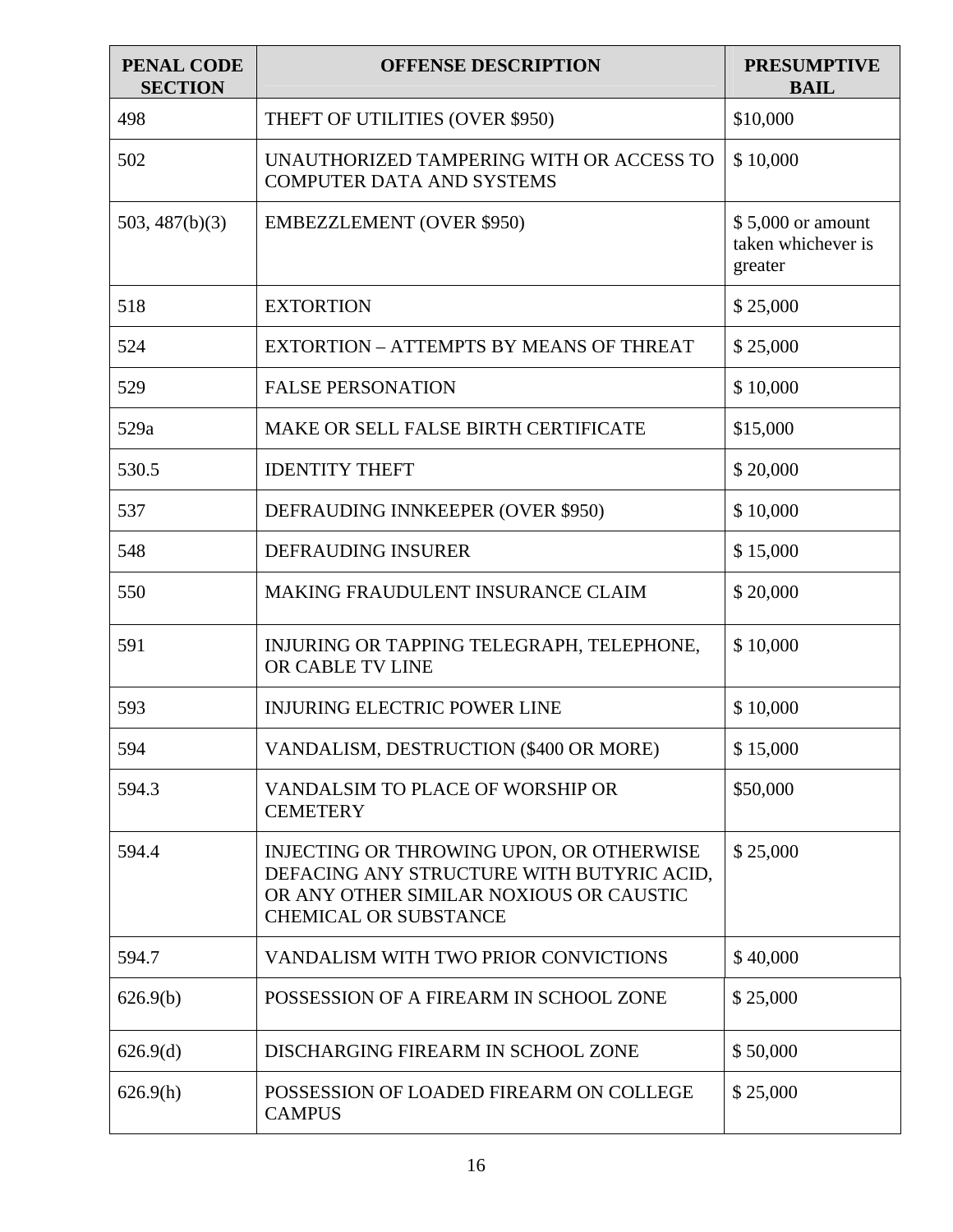| PENAL CODE<br><b>SECTION</b> | <b>OFFENSE DESCRIPTION</b>                                                                                                                                                                                                                                            | <b>PRESUMPTIVE</b><br><b>BAIL</b>                      |
|------------------------------|-----------------------------------------------------------------------------------------------------------------------------------------------------------------------------------------------------------------------------------------------------------------------|--------------------------------------------------------|
| 626.9(i)                     | POSSESSION OF FIREARM ON COLLEGE CAMPUS                                                                                                                                                                                                                               | \$20,000                                               |
| 626.95                       | POSSESSING CONCEALED FIREARM, POSSESSING<br>LOADED FIREARM, OR EXHIBITING FIREARM AT<br>YOUTH CENTER OR PLAYGROUND/PARK                                                                                                                                               | \$50,000                                               |
| 636(b)                       | INTENTIONALLY AND WITHOUT PERMISSION<br>NONELECTRONICALLY EAVESDROPPING UPON A<br>CONVERSATION BETWEEN A PERSON IN CUSTODY<br>AND THAT PERSON'S ATTORNEY, RELIGIOUS<br>ADVISOR, OR LICENSED PHYSICIAN                                                                 | \$5,000                                                |
| 646.9(a)                     | <b>STALKING</b>                                                                                                                                                                                                                                                       | \$50,000                                               |
| 646.9(b)                     | STALKING WITH TEMPORARY RESTRAINING<br>ORDER, INJUNCTION OR ANYOTHER COURT<br>ORDER THAT PROHIBITS BEHAVIOR SET FORTH IN<br>646.9(a)                                                                                                                                  | \$100,000                                              |
| 646.9(c)                     | STALKING W/ PRIOR FELONY CONVICTION<br>PURSUANT TO PC 273.5, 273.6, 422 OR 646.9(a)                                                                                                                                                                                   | \$150,000                                              |
| 647.6(b)                     | ANNOYING OR MOLESTING CHILD UNDER 18-<br><b>ENTERING HOME</b>                                                                                                                                                                                                         | \$50,000                                               |
| 653f                         | SOLICITATION TO COMMIT FELONY                                                                                                                                                                                                                                         | <b>SAME AS</b><br><b>SUBSTANTIVE</b><br><b>OFFENSE</b> |
| 653f(e)                      | SOLICITING TO COMMIT A VIOLATION<br>(RECEIVING HEALTH CARE BASED ON FALSE<br>DECLARATIONS)                                                                                                                                                                            | \$10,000                                               |
| 653t(d)                      | <b>INTERRUPTING TRANSMISSION OF AN</b><br>EMERGENCY COMMUNICATION RESULTING IN<br><b>SERIOUS BODILY INJURY OR PROPERTY LOSS</b>                                                                                                                                       | \$50,000                                               |
| 664                          | <b>ATTEMPT</b>                                                                                                                                                                                                                                                        | <b>SAME AS</b><br><b>COMPLETED</b><br><b>OFFENSE</b>   |
| 666                          | PETTY THEFT WITH PRIOR THEFT CONVICTION<br>*Pursuant to Proposition 47, this crime only applies to violators who are<br>required to register pursuant to Penal Code § 290 or have a prior conviction<br>set forth in Penal Code §§ 667(e)(2)(C)(iv) or $368(d)/(e)$ . | \$20,000                                               |
| 666.5                        | ENHANCEMENT FOR FELONY VEHICLE THEFT OR<br><b>GRAND THEFT AUTO WITH PRIOR</b>                                                                                                                                                                                         | \$10,000                                               |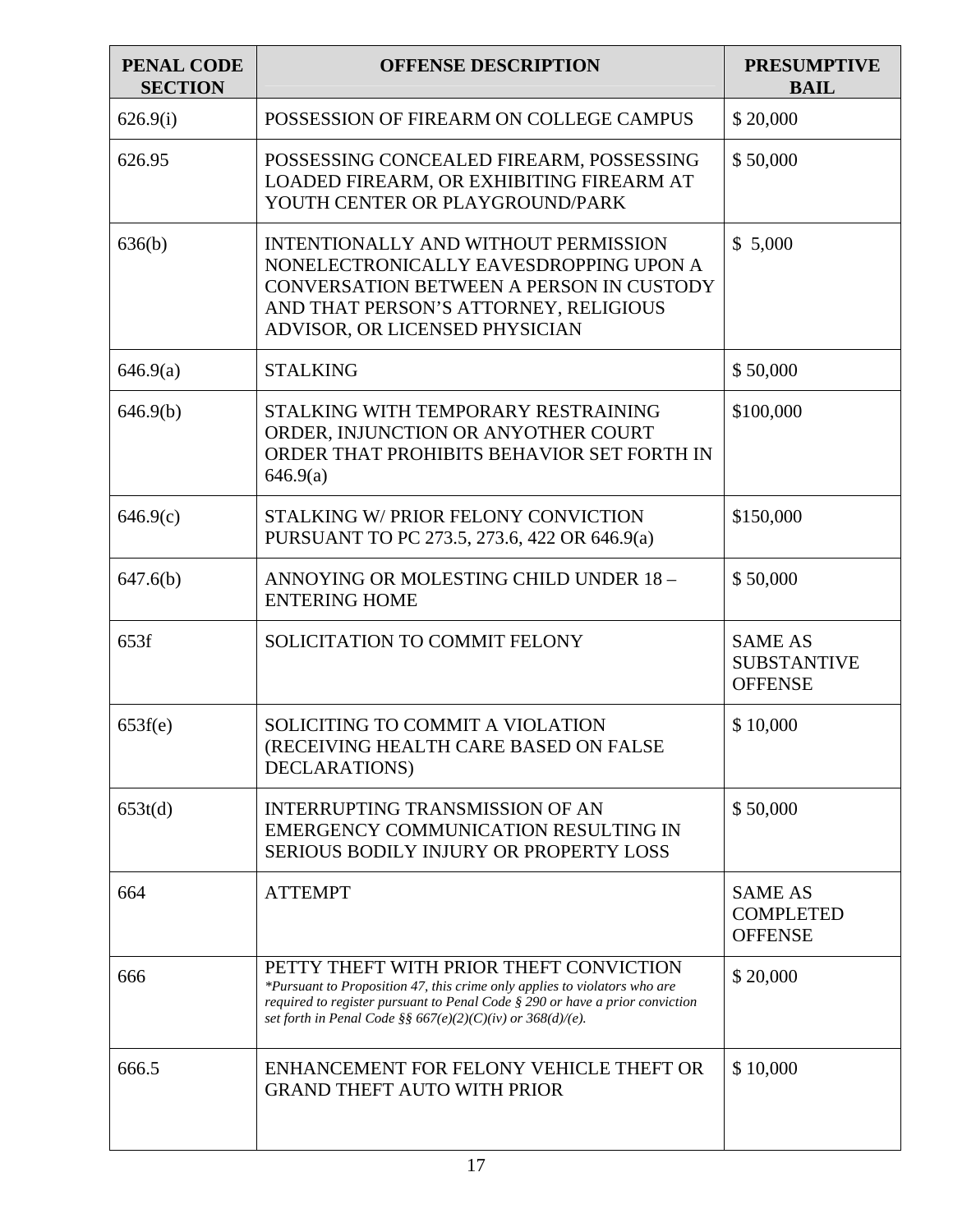| PENAL CODE<br><b>SECTION</b> | <b>OFFENSE DESCRIPTION</b>                                                                                                          | <b>PRESUMPTIVE</b><br><b>BAIL</b> |
|------------------------------|-------------------------------------------------------------------------------------------------------------------------------------|-----------------------------------|
| 667.5(c)(21)<br>E            | ENHANCEMENT FOR ANOTHER PERSON IN<br><b>RESIDENCE DURING BURLARY</b>                                                                | \$50,000                          |
| 667.51<br>E                  | ENHANCEMENT FOR PRIOR SEX OFFENSES, MINOR<br><b>VICTIM</b>                                                                          | \$1 Million                       |
| 667.6<br>E                   | ENHANCEMENT FOR PRIOR SEX OFFENSES                                                                                                  |                                   |
| 667.61<br>E                  | <b>ENHANCEMENT FOR FORCIBLE SEX CRIMES:</b><br>261(A)(2), 262(A)1, 264.1; FORCIBLE 286, 288(b);<br>FORCIBLE $288(A)$ , AND $289(A)$ |                                   |
| 667.71<br>Ε                  | ENHANCEMENT FOR HABITUAL SEX OFFENDERS                                                                                              |                                   |
| 667.8(a)<br>E                | KIDNAPPING TO COMMIT SEX OFFENSE<br>(261, 262, 264.1, 286, 288a, 289)                                                               | \$1 Million                       |
| 667.8(b)<br>E                | KIDNAPPING VICTIM UNDER 14 TO COMMIT SEX<br><b>OFFENSE</b><br>286(c), 288, 288a(c)                                                  | \$1 Million                       |
| 667.85<br>Ε                  | KIDNAPPING VICTIM UNDER 14 TO PERMANENTLY<br><b>DEPRIVE PARENT</b>                                                                  | \$100,000                         |
| 667.9(a)<br>E                | <b>CERTAIN ENUMERATED CRIMES WHEN VICTIM IS</b><br>DISABLED, IS 65 YEARS OF AGE OR OLDER OR<br><b>UNDER 14</b>                      | \$25,000                          |
| 667.9(b)<br>Ε                | CERTAIN ENUMERATED CRIMES WHEN VICTIM IS<br><b>DISABLED, AT LEAST 65 OR UNDER 14</b>                                                | \$25,000                          |
| 667.10<br>E                  | ANAL/GENITAL PENETRATION (289), VICTIM<br>DISABLED, AT LEAST 65 OR UNDER 14                                                         | \$25,000                          |
| 667.15(a)<br>E               | <b>EXHIBITING TO MINOR MATTER DEPICTING</b><br>MINOR ENGAGING IN SEXUAL CONDUCT (288)                                               | \$10,000                          |
| 667.1(b)<br>E                | <b>EXHIBITING TO MINOR MATTER DEPICTING</b><br>MINOR ENGAGING IN SEXUAL CONDUCT (PC 288.5)                                          | \$10,000                          |
| 1551                         | FUGITIVE RE: MURDER, ESCAPE, PAROLE<br>VIOLATION OR ANY OFFENSE PUNISHABLE BY<br>LIFE ARE "NO BAIL";                                | <b>NO BAIL</b>                    |
|                              |                                                                                                                                     | \$50,000                          |
| 4501                         | ASSAULT WITH A DEADLY WEAPON - PRISON<br><b>INMATE NOT SERVING LIFE</b>                                                             | \$500,000                         |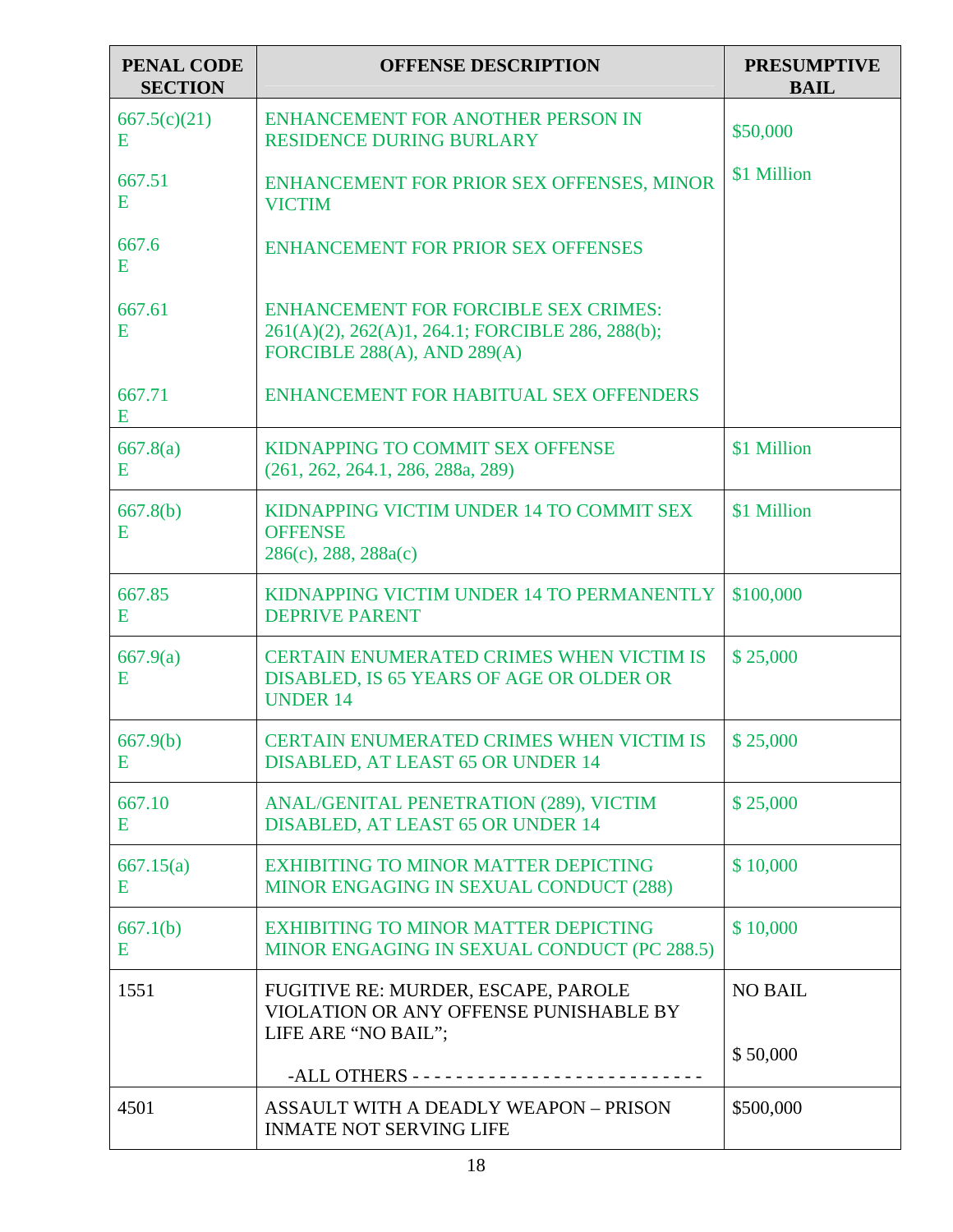| <b>PENAL CODE</b><br><b>SECTION</b> | <b>OFFENSE DESCRIPTION</b>                                                                                                                                                                                 | <b>PRESUMPTIVE</b><br><b>BAIL</b>               |
|-------------------------------------|------------------------------------------------------------------------------------------------------------------------------------------------------------------------------------------------------------|-------------------------------------------------|
| 4501.1                              | STATE PRISON INMATE COMMITTING BATTERY<br>UPON STATE PRISON OFFICER OR EMPLOYEE BY<br>THROWING, OR CAUSING TO BE PLACED OR<br>THROWN, A MIXTURE OF HUMAN EXCREMENT OR<br>OTHER BODILY FLUIDS OR SUBSTANCES | \$500,000                                       |
| 4501.5                              | PRISON INMATE BATTERY UPON PERSON NOT AN<br><b>INMATE</b>                                                                                                                                                  | \$100,000                                       |
| 4502                                | POSSESSION OR MANUFACTURING OF WEAPON<br>BY INMATE, PERSON CONFINED OR IN CUSTODY                                                                                                                          | \$100,000                                       |
| 4502(b)                             | MANUFACTURING OR ATTEMPTING TO<br>MANUFACTURE AN INSTRUMENT OR WEAPON                                                                                                                                      | \$100,000                                       |
| 4503                                | HOLDING OF HOSTAGES BY PRISON INMATE                                                                                                                                                                       | \$1 Million                                     |
| 4530<br>4530(a)                     | <b>ESCAPE FROM PRISON - ATTEMPT:</b><br>-WITH FORCE OR VIOLENCE                                                                                                                                            | \$1 Million                                     |
| 4530(b)                             | -WITHOUT FORCE OR VIOLENCE                                                                                                                                                                                 | \$1 Million                                     |
| 4532                                | ESCAPE FROM JAIL, FARM OR CAMP                                                                                                                                                                             | \$1 Million                                     |
| $4532(a)-(b)$                       | -WITH FORCE                                                                                                                                                                                                | \$1 Million                                     |
| $4532(a)-(b)$                       | -WITHOUT FORCE                                                                                                                                                                                             | \$500,000                                       |
| 4573                                | SMUGGLING A CONTROLLED SUBSTANCE OR<br>PARAPHERNALIA INTO PRISON, CAMP, OR JAIL                                                                                                                            | \$25,000                                        |
| 4573.5                              | SMUGGLING ALCOHOL OR DRUGS (OTHER THAN<br>A CONTROLLED SUBSTANCE) INTO JAIL                                                                                                                                | \$25,000                                        |
| 4573.9                              | NON-INMATE SELLING TO INMATE                                                                                                                                                                               | <b>SEE SCHEDULE</b><br><b>FOR H&amp;S 11352</b> |
| 4574                                | <b>SMUGGLING WEAPON INTO JAIL OR PRISON</b>                                                                                                                                                                | \$50,000                                        |
| 11411                               | <b>TERRORIZING</b>                                                                                                                                                                                         | \$50,000                                        |
| 11418(a)(1)                         | POSSESSION, MANUFACTURE OR USE OF WEAPON<br>OF MASS DESTRUCTION                                                                                                                                            | <b>NO BAIL</b>                                  |
| 11418(b)(1)                         | USE OF WEAPON OF MASS DESTRUCTION<br><b>AGAINST A PERSON</b>                                                                                                                                               | <b>NO BAIL</b>                                  |
| 11418(b)(2)                         | USE OF WEAPON OF MASS DESTRUCTION THAT<br><b>MAY CAUSE GBI OR DEATH</b>                                                                                                                                    | <b>NO BAIL</b>                                  |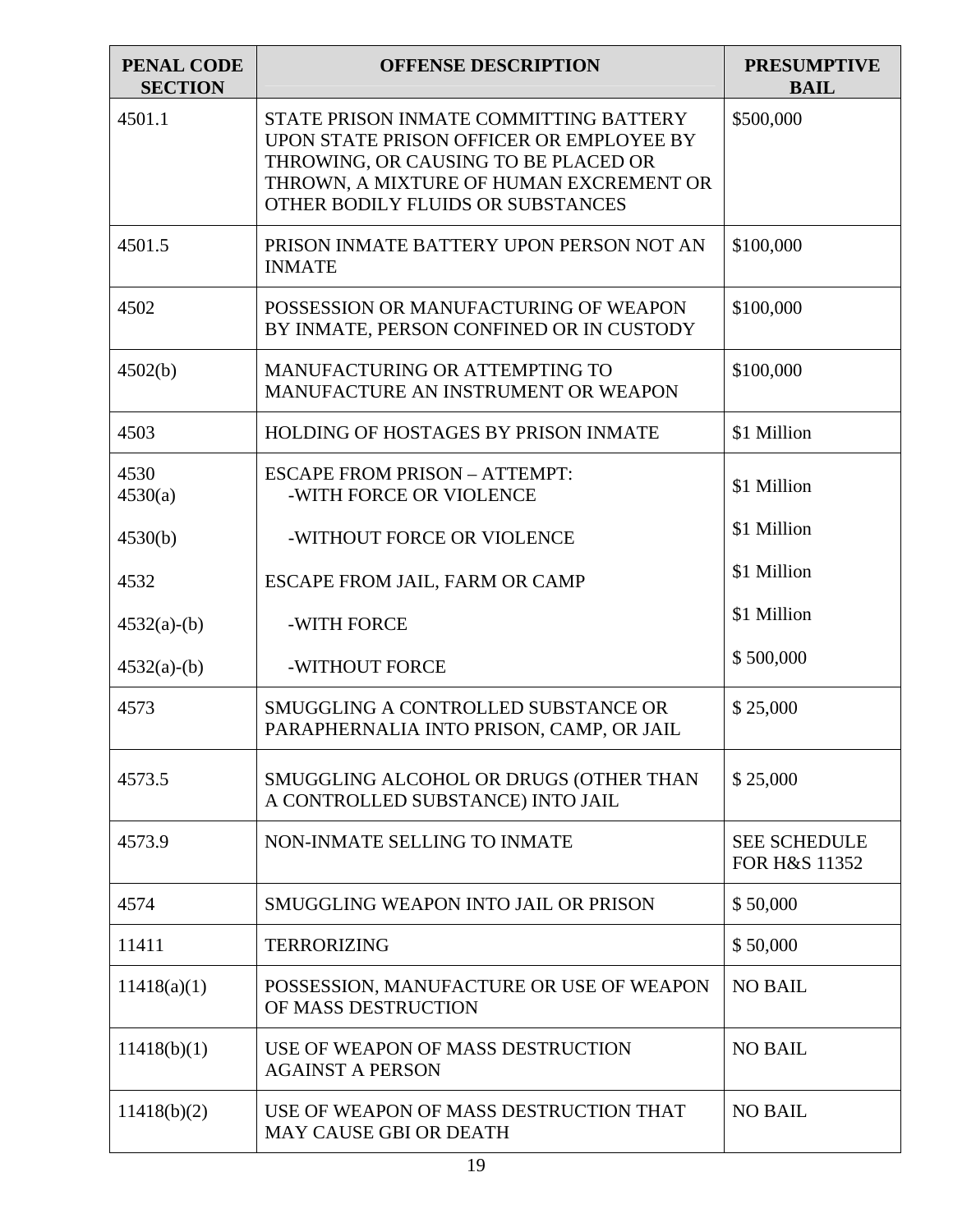| <b>PENAL CODE</b><br><b>SECTION</b> | <b>OFFENSE DESCRIPTION</b>                                                                               | <b>PRESUMPTIVE</b><br><b>BAIL</b> |
|-------------------------------------|----------------------------------------------------------------------------------------------------------|-----------------------------------|
| 11418(b)(3)                         | USE OF WEAPON OF MASS DESTRUCTION IN<br><b>WATER OR FOOD</b>                                             | <b>NO BAIL</b>                    |
| 11418(b)(4)                         | USE OF WEAPON OF MASS DESTRUCTION<br><b>AGAINST ANIMALS OR CROPS</b>                                     | <b>NO BAIL</b>                    |
| 11418(c)                            | USE OF WEAPON OF MASS DESTRUCTION<br><b>AGAINST NATURAL RESOURCES</b>                                    | <b>NO BAIL</b>                    |
| 11418(d)                            | <b>MANUFACTURING PATHOGENS</b>                                                                           | <b>NO BAIL</b>                    |
| 11418.1                             | USE OF FAKE WEAPON OF MASS DESTRUCTION                                                                   | \$50,000                          |
| 11418.5                             | <b>CREDIBLE THREAT TO USE WEAPON OF MASS</b><br><b>DESTRUCTION</b>                                       | \$500,000                         |
| 12021.5<br>E                        | POSSESSION OF FIREARM, DETACHABLE<br>MAGAZINE, OR BELT-FEEDING DEVICE DURING<br><b>STREET GANG CRIME</b> | \$20,000                          |
| 12022(a)(1)<br>Е                    | PRINCIPAL ARMED WITH FIREARM                                                                             | \$25,000                          |
| 12022(a)(2)<br>E                    | PRINCIPAL ARMED WITH ASSAULT WEAPON OR<br><b>MACHINE GUN</b>                                             | \$50,000                          |
| 12022(b)(1)<br>E                    | PERSONAL USE OF DEADLY/DANGEROUS<br><b>WEAPON OTHER THAN FIREARM</b>                                     | \$25,000                          |
| 12022(b)(2)<br>E                    | PERSONAL USE OF DEADLY/DANGEROUS<br><b>WEAPON AND CARJACKING</b>                                         | \$50,000                          |
| 12022(c)<br>Ε                       | PERSONALLY ARMED WITH FIREARM DURING<br><b>SPECIFIED DRUG OFFENSES</b>                                   | \$50,000                          |
| 12022(d)<br>E                       | KNOWLEDGE THAT PRINCIPAL IS PERSONALLY<br>ARMED DRUING SPECIFIED DRUG OFFENSES                           | \$25,000                          |
| 12022.1<br>Ε                        | NEW FELONY OFFENSE COMMITTED WHILE<br>DEFENDANT RELEASED ON BAIL OR O/R                                  | \$35,000                          |
| 12022.2(a)<br>E                     | ARMED WITH FIREARM WITH ARMOR/METAL<br>PIERCING AMMUNITION                                               | \$50,000                          |
| 12022.2(b)<br>E                     | WORE BULLETPROOF VEST DURING VIOLENT<br><b>OFFENSE</b>                                                   | \$50,000                          |
| 12022.3(a)<br>Ε                     | USE OF FIREARM OR DEADLY WEAPON DURING<br>SEXUAL OFFENSE (261, 262, 264.1, 286, 288, 288a, 289)          | \$75,000                          |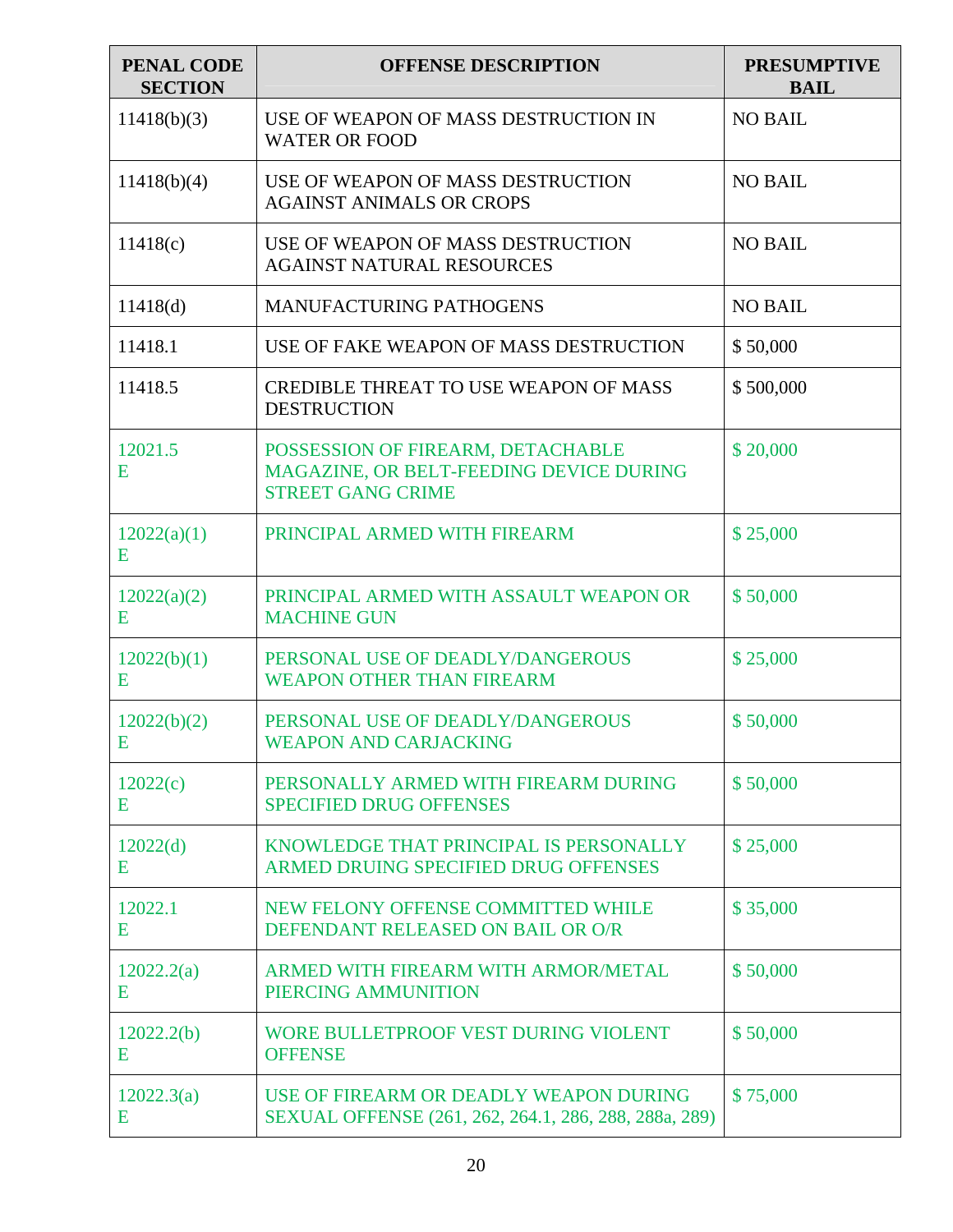| <b>PENAL CODE</b><br><b>SECTION</b> | <b>OFFENSE DESCRIPTION</b>                                                                                                                                                  | <b>PRESUMPTIVE</b><br><b>BAIL</b>                                                               |
|-------------------------------------|-----------------------------------------------------------------------------------------------------------------------------------------------------------------------------|-------------------------------------------------------------------------------------------------|
| 12022.3(b)<br>E                     | ARMED WITH FIREARM OR DEADLY WEAPON<br>DURING SEXUAL OFFENSE (261, 262, 264.1, 286, 288,<br>288a, 289)                                                                      | \$50,000                                                                                        |
| 12022.4<br>Ε                        | <b>FURNISHING FIREARM FOR FELONY</b>                                                                                                                                        | \$20,000                                                                                        |
| 12022.5(a)<br>E                     | PERSONAL USE OF FIREARM                                                                                                                                                     | \$50,000                                                                                        |
| 12022.5(b)<br>E                     | PERSONAL USE OF ASSAULT WEAPON OR<br><b>MACHINE GUN</b>                                                                                                                     | \$100,000                                                                                       |
| 12022.53(b)<br>E                    | PERSONAL USE OF FIREARM IN SPECIFIED CRIMES                                                                                                                                 | \$100,000                                                                                       |
| 12022.53(c)<br>E                    | PERSONAL DISCHARGE OF FIREARM IN SPECIFIED<br><b>CRIMES (APPENDIX A)</b>                                                                                                    | \$200,000                                                                                       |
| 12022.53(d)<br>E                    | PERSONAL DISCHARGE OF FIREARM CAUSING GBI<br>OR DEATH IN SPECIFIED CRIMES (APENDIX A); OR<br>12034 FROM VEHICLE OR 246 AT INHABITED<br><b>DWELLING, VEHICLE OR AIRCRAFT</b> | \$1 Million                                                                                     |
| 12022.55<br>E                       | DISCHARGING FIREARM FROM VEHICLE WITH GBI<br><b>OR DEATH</b>                                                                                                                | \$250,000                                                                                       |
| 12022.6<br>E                        | <b>INTENTIONALLY TAKING OR DAMAGING</b><br>PROPERTY DURING FELONY                                                                                                           | \$10,000 OR<br><b>AMOUNT OF</b><br><b>ALLEGED LOSS</b><br><b>WHICHEVER IS</b><br><b>GREATER</b> |
| $12022.7(a)$ to                     | PERSONAL INFLICTION OF GBI                                                                                                                                                  | \$30,000                                                                                        |
| 12022.7(e)<br>E                     | WITH PERMANENT BRAININJURY OR<br><b>PARALYSIS</b>                                                                                                                           | \$100,000                                                                                       |
|                                     | <b>VICTIM OVER 70</b><br><b>CHILD UNDER 5</b>                                                                                                                               | \$100,000<br>\$100,000                                                                          |
|                                     | <b>DV CASE</b>                                                                                                                                                              | \$50,000                                                                                        |
| 12022.75<br>E                       | ADMINISTER DRUG AGAINST VICTIM'S WILL BY<br><b>FORCE OR FEAR OF INJURY</b>                                                                                                  | \$50,000                                                                                        |
| 12022.8<br>E                        | <b>GBI IN SPECIFIED SEX OFFENSES</b>                                                                                                                                        | \$75,000                                                                                        |
| 12022.85<br>E                       | SPECIFIED SEX OFFENSE WITH AIDS OR HIV                                                                                                                                      | \$100,000                                                                                       |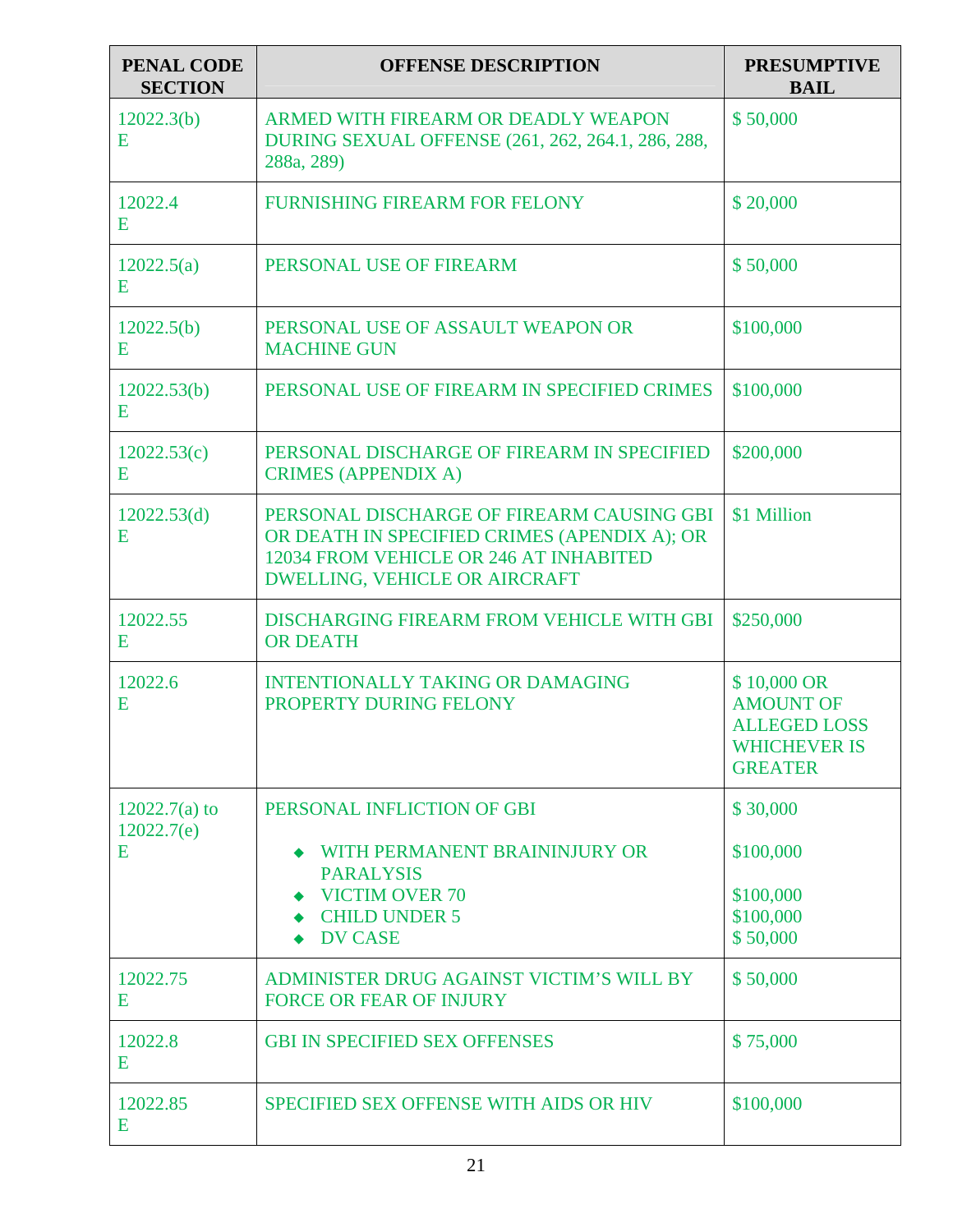| <b>PENAL CODE</b><br><b>SECTION</b> | <b>OFFENSE DESCRIPTION</b>                                                   | <b>PRESUMPTIVE</b><br><b>BAIL</b> |
|-------------------------------------|------------------------------------------------------------------------------|-----------------------------------|
| 12022.9<br>E                        | PERSONAL INFLICTION OF INJURY TERMINATING<br><b>PREGNANCY</b>                | \$50,000                          |
| 12022.95<br>E                       | <b>CHILD ENDANGERMENT WITH DEATH</b>                                         | \$50,000                          |
| 18710                               | POSSESSION OF DESTRUCTIVE DEVICE                                             | \$500,000                         |
| 18715                               | POSSESSION OF DESTRUCTIVE DEVICE IN PUBLIC<br>PLACE OR OTHER SPECIFIED PLACE | \$500,000                         |
| 18720                               | POSSESSION OF MATERIALS WITH INTENT TO<br><b>MAKE DESTRUCTIVE DEVICE</b>     | \$1 Million                       |
| 18725                               | POSSESSION OF DESTRUCTIVE DEVICE IN<br>VEHICLE, VESSEL OR AIRCRAFT           | \$500,000                         |
| 18730                               | SALE OR TRANSPORTATION OF A DESTRUCTIVE<br><b>DEVICE</b>                     | \$500,000                         |
| 18740                               | POSSESSION OR USE OF A DESTRUCTIVE DEVICE<br>WITH INTENT TO INJURE           | \$1 Million                       |
| 18745                               | POSSESSION OR USE OF A DESTRUCTIVE DEVICE<br>WITH INTENT TO MURDER           | No Bail                           |
| 18750                               | USE OF A DESTRUCTIVE DEVICE CAUSING BODILY<br><b>INJURY</b>                  | \$500,000                         |
| 18755                               | USE OF A DESTRUCTIVE DEVICE CAUSING DEATH<br>OR MAYHEM                       | No Bail                           |
| 19100                               | CARRYING A CONCEALED EXPLOSIVE<br><b>SUBSTANCE</b>                           | \$500,000                         |
| 20110                               | ASSEMBLING OR INTENT TO ASSEMBLE A<br><b>BOOBYTRAP DEVICE</b>                | \$500,000                         |
| 20310                               | MANUFACTURE, IMPORT, SELL OR POSSESS ANY<br><b>AIR GAUGE KNIFE</b>           | \$15,000                          |
| 20410                               | MANUFACTURE, IMPORT, SELL OR POSSESS ANY<br><b>BELT BUCKLE KNIFE</b>         | \$15,000                          |
| 20510                               | MANUFACTURE, IMPORT, SELL OR POSSESS ANY<br><b>CANE SWORD</b>                | \$15,000                          |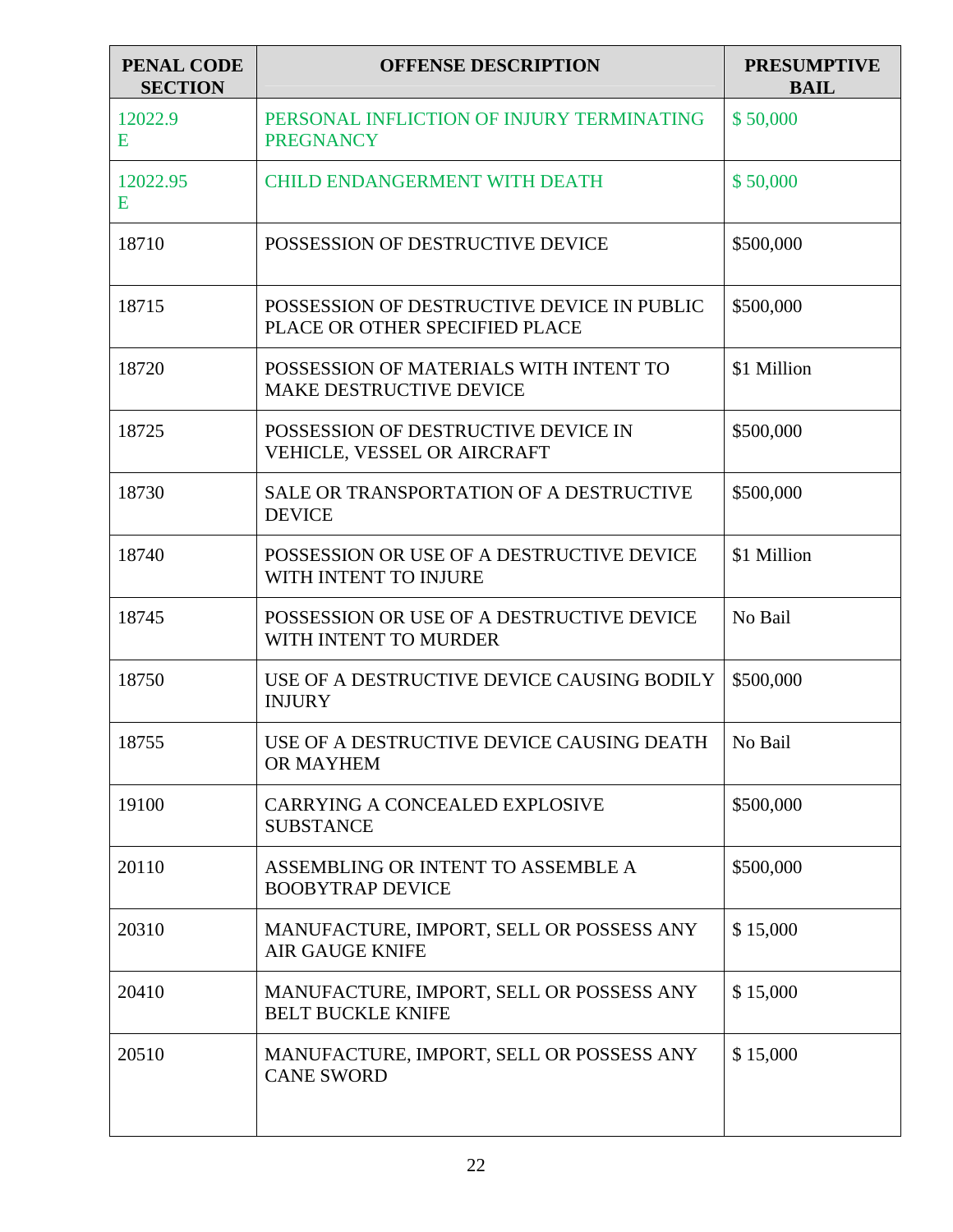| PENAL CODE<br><b>SECTION</b> | <b>OFFENSE DESCRIPTION</b>                                                                                    | <b>PRESUMPTIVE</b><br><b>BAIL</b> |
|------------------------------|---------------------------------------------------------------------------------------------------------------|-----------------------------------|
| 20610                        | MANUFACTURE, IMPORT, SELL OR POSSESS ANY<br><b>LIPSTICK CASE KNIFE</b>                                        | \$15,000                          |
| 20710                        | MANUFACTURE, IMPORT, SELL OR POSSESS ANY<br><b>SHOBI-ZUE</b>                                                  | \$15,000                          |
| 20910                        | MANUFACTURE, IMPORT, SELL OR POSSESS ANY<br><b>WRITING PEN KNIFE</b>                                          | \$15,000                          |
| 21110                        | MANUFACTURE, IMPORT, SELL OR POSSESS ANY<br><b>BALLISTIC KNIFE</b>                                            | \$15,000                          |
| 21310                        | CARRYING CONCEALED DIRK OR DAGGAR                                                                             | \$15,000                          |
| 21810                        | MANUFACTURE, IMPORT, SELL OR POSSESS<br><b>METAL KNUCKLES</b>                                                 | \$15,000                          |
| 22010                        | MANUFACTURE, IMPORT, SELL OR POSSESS ANY<br><b>NUNCHAKU</b>                                                   | \$15,000                          |
| 22210                        | MANUFACTURE, IMPORT, SELL OR POSSESS<br>LEADED CANE, BILLY, BLACKJACK, SANDBAG,<br>SANDCLUB, SAP OR SLUNGSHOT | \$15,000                          |
| 22410                        | MANUFACTURE, IMPORT, SELL OR POSSESS ANY<br><b>SHURIKEN</b>                                                   | \$15,000                          |
| 22810                        | UNLAWFUL USE OF TEAR GAS                                                                                      | \$15,000                          |
| 22910                        | ALTERING OR REMOVING MARKS OF<br><b>IDENTIFICATION ON TEAR GAS WEAPON</b>                                     | \$10,000                          |
| 23900                        | ALTERING OR OBLITERATING MARKS OF<br><b>IDENTIFICATION ON FIREARM</b>                                         | \$20,000                          |
| 24310                        | MANUFACTURE, IMPORT, SELL OR POSSESS ANY<br>CAMOUFLAGING FIREARM CONTAINER                                    | \$15,000                          |
| 24410                        | MANUFACTURE, IMPORT, SELL OR POSSESS ANY<br><b>CANE GUN</b>                                                   | \$15,000                          |
| 24510                        | MANUFACTURE, IMPORT, SELL OR POSSESS ANY<br>FIREARM NOT IMMEDIATELY RECOGNIZABLE AS<br>A FIREARM              | \$15,000                          |
| 24610                        | MANUFACTURE, IMPORT, SELL OR POSSESS ANY<br>UNDETECTABLE FIREARM                                              | \$15,000                          |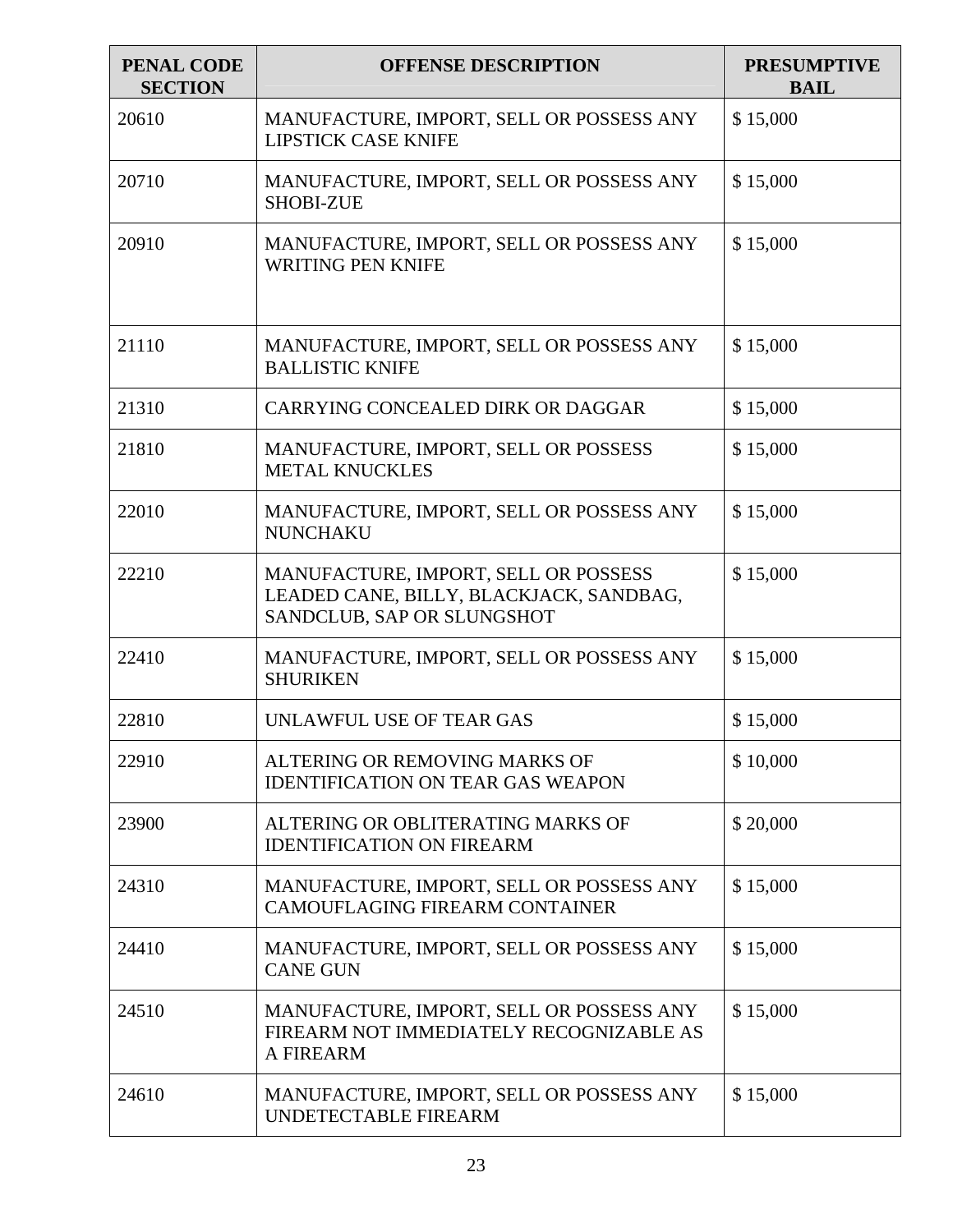| PENAL CODE<br><b>SECTION</b> | <b>OFFENSE DESCRIPTION</b>                                                                                                                     | <b>PRESUMPTIVE</b><br><b>BAIL</b> |
|------------------------------|------------------------------------------------------------------------------------------------------------------------------------------------|-----------------------------------|
| 24710                        | MANUFACTURE, IMPORT, SELL OR POSSESS ANY<br><b>WALLET GUN</b>                                                                                  | \$15,000                          |
| 25100                        | CRIMINAL STORAGE OF A FIREARM - 1 <sup>ST</sup> DEGREE                                                                                         | \$50,000                          |
| 25300                        | POSSESSION OF A FIREARM IN A PUBLIC PLACE<br><b>WHILE MASKED</b>                                                                               | \$25,000                          |
| 25400                        | CONCEALABLE FIREARM WITH PRIOR FELONY<br>CONVICTION, STOLEN FIREARM OR BY GANG<br><b>MEMBER</b>                                                | \$50,000                          |
| 25800                        | CARRYING LOADED FIREARM WITH INTENT TO<br><b>COMMIT A FELONY</b>                                                                               | \$50,000                          |
| 25850                        | CARRYING LOADED FIREARM IN VEHICLE OR ON<br>PERSON IN PUBLIC PLACE WITH PRIOR FELONY<br>CONVICTION, STOLEN FIREARM OR BY GANG<br><b>MEMBER</b> | \$50,000                          |
| 26100(b)                     | ALLOWING ANOTHER TO DISCHARGE FIREARM<br><b>FROM VEHICLE</b>                                                                                   | \$25,000                          |
| 26100(c)                     | DISCHARGE OF FIREARM FROM VEHICLE AT A<br><b>PERSON</b>                                                                                        | \$250,000                         |
| 26100(d)                     | <b>MALICIOUS DISCHARGE OF FIREARM FROM</b><br><b>VEHICLE</b>                                                                                   | \$100,000                         |
| 27500                        | KNOWINGLY SELL, DELIVER, GIVE, TRANSFER OR<br>SUPPLY FIREARM TO A FELON                                                                        | \$25,000                          |
| 27505                        | UNLAWFULLY SELL, LOAN OR TRANSFER<br><b>FIREARM TO A MINOR</b>                                                                                 | \$25,000                          |
| 28250                        | KNOWINGLY PROVIDE FALSE INFORMATION ON<br>FIREARM APPLICATION BY FELON OR OTHER<br>PROHIBITED PERSON                                           | \$10,000                          |
| 29800                        | POSSESSION OF FIREARM BY FELON                                                                                                                 | \$25,000                          |
| 29805                        | POSSESSION OF FIREARM BY PROHIBITED<br><b>MISDEMEANANT</b>                                                                                     | \$20,000                          |
| 29815                        | POSSESSION OF FIREARM IN VIOLATION OF<br>PROBATION CONDITION                                                                                   | \$20,000                          |
| 29820                        | POSSESSION OF FIREARM BY PROHIBITED PERSON<br>DUE TO PRIOR JUVENILE ADJUDICATION                                                               | \$20,000                          |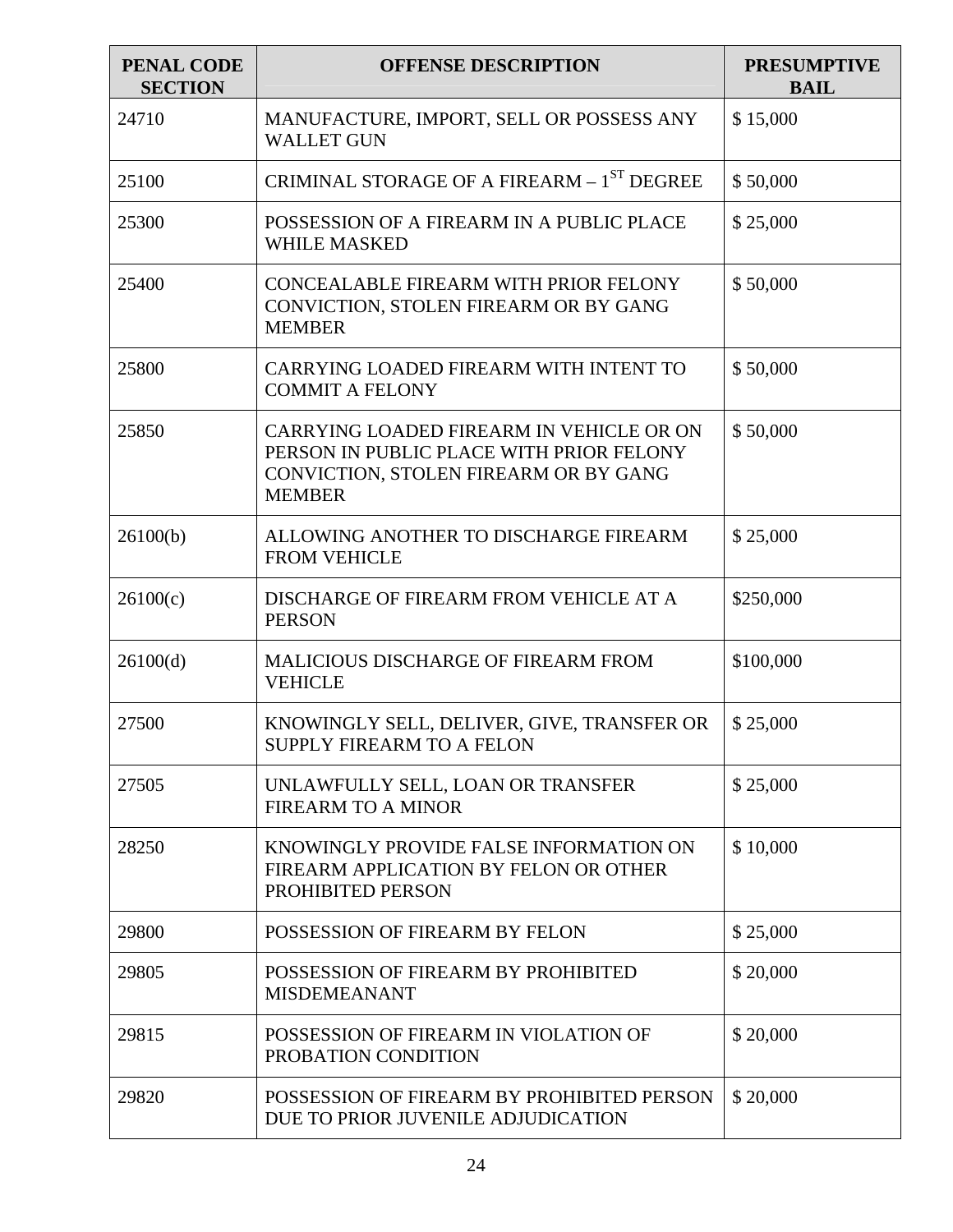| <b>PENAL CODE</b><br><b>SECTION</b> | <b>OFFENSE DESCRIPTION</b>                                                                                  | <b>PRESUMPTIVE</b><br><b>BAIL</b> |
|-------------------------------------|-------------------------------------------------------------------------------------------------------------|-----------------------------------|
| 29825                               | PURCHASE OR RECEIPT OF A FIREARM BY<br>PROHIBITED PERSON DUE TO EXISTING<br>RESTRAINING OR PROTECTIVE ORDER | \$50,000                          |
| 29900                               | POSSESSION OF FIREARM BY PERSON<br>PREVIOUSLY CONVICTED OF VIOLENT FELONY                                   | \$100,000                         |
| 30210                               | MANUFACTURE, IMPORT, SELL OR POSSESS<br><b>EXPLOSIVE BULLET OR FLECHETTE DART</b>                           | \$20,000                          |
| 30305                               | POSSESSION OF AMMUNITION BY FELON OR<br><b>OTHER PROHIBITED PERSON</b>                                      | \$25,000                          |
| 30315                               | POSSESSION OF HANDGUN AMMUNITION<br>DESIGNED TO PENETRATE METAL OR ARMOR                                    | \$25,000                          |
| 30320                               | MANUFACTURE, SELL, IMPORT OR TRANSPORT<br>HANDGUN AMMUNITION DESIGNED TO<br>PENETRATE METAL OR ARMOR        | \$25,000                          |
| 30600                               | MANUFACTURE, DISTRIBUTE, TRANSPORT,<br><b>IMPORT OR SELL ASSAULT WEAPON OR .50</b><br><b>CALIBER RIFLE</b>  | \$50,000                          |
| 30605                               | POSSESSION OF AN ASSAULT WEAPON                                                                             | \$50,000                          |
| 30720                               | FAILURE TO RELINQUISH OR DISPOSE OF SKS RIFLE                                                               | \$10,000                          |
| 31360                               | POSSESSION OF BODY ARMOR BY PERSON<br><b>CONVICTED OF VIOLENT FELONY</b>                                    | \$50,000                          |
| 31500                               | MANUFACTURE, IMPORT, SELL, GIVE, LEND OR<br>POSSESS UNCONVENTIONAL PISTOL                                   | \$20,000                          |
| 32310                               | MANUFACTURE, IMPORT, SELL, GIVE OR LEND<br><b>LARGE CAPACITY MAGAZINE</b>                                   | \$20,000                          |
| 32625                               | MANUFACTURE, SELL OR TRANSPORT MACHINE<br><b>GUN OR CONVERT FIREARM INTO MACHINE GUN</b>                    | \$50,000                          |
| 32900                               | MANUFACTURE, IMPORT, SELL, GIVE, LEND OR<br>POSSESS MULTIBURST TRIGGER ACTIVATOR                            | \$20,000                          |
| 33210                               | MANUFACTURE, IMPORT, SELL, GIVE, LEND OR<br>POSSESS SHORT-BARRELED RIFLE OR SHOTGUN                         | \$25,000                          |
| 33410                               | POSSESSION OF A SILENCER                                                                                    | \$25,000                          |
| 33600                               | MANUFACTURE, IMPORT, SELL OR POSSESS ZIP GUN                                                                | \$20,000                          |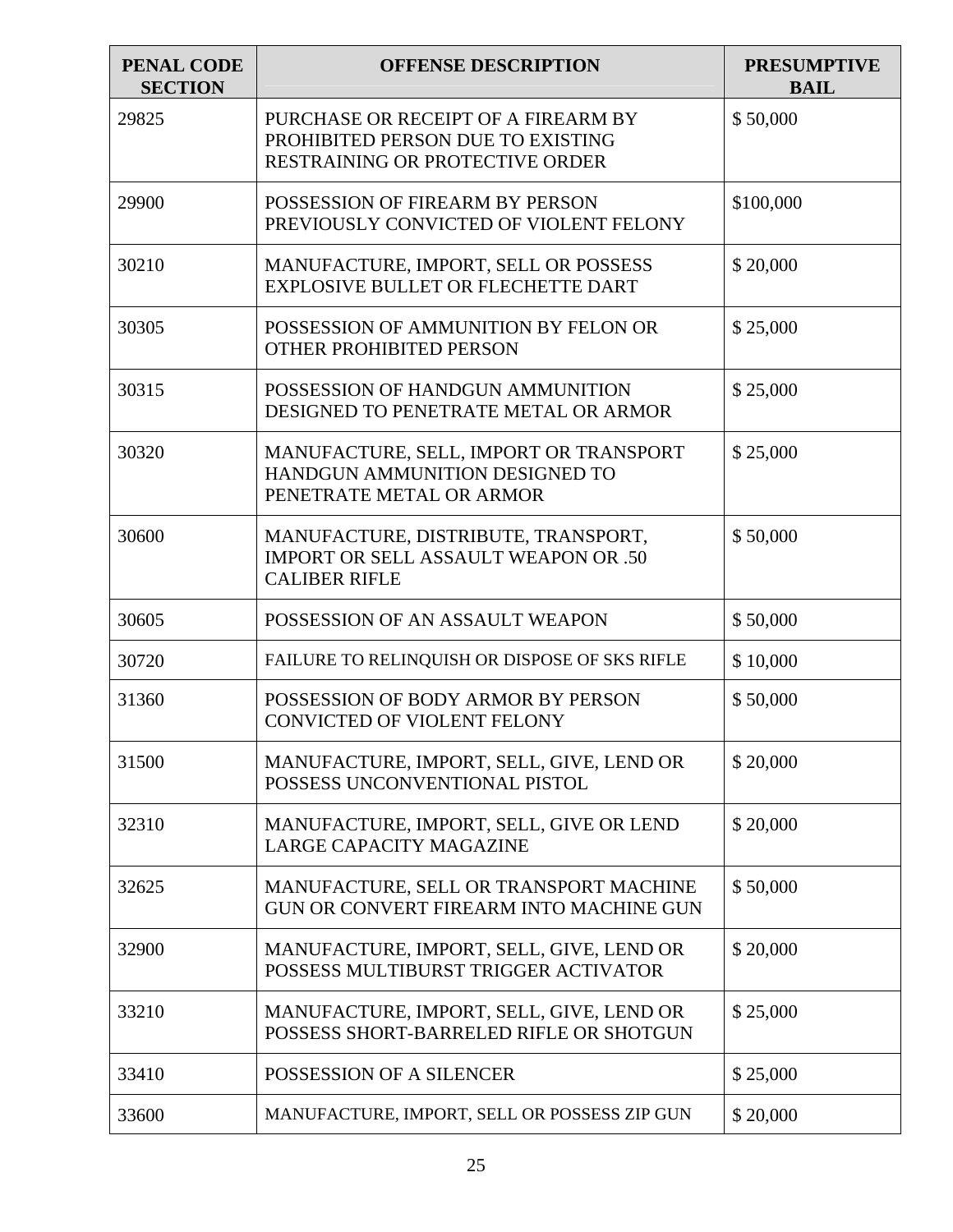| <b>BUSINESS &amp;</b><br><b>PROFESSIONS</b><br><b>CODE</b><br><b>SECTION</b> | <b>OFFENSE DESCRIPTION</b>                                                                                            | <b>PRESUMPTIVE</b><br><b>BAIL</b> |
|------------------------------------------------------------------------------|-----------------------------------------------------------------------------------------------------------------------|-----------------------------------|
| 729(b)(3)                                                                    | A PHYSICIAN, SURGEON, OR PSYCHOTHERAPIST<br>ENGAGING IN SEXUAL CONDUCT WITH TWO OR<br><b>MORE PATIENTS OR CLIENTS</b> | \$25,000                          |
| 729(b)(4)                                                                    | TWO OR MORE ACTS OF SEXUAL EXPLOITATION<br>WITH A SINGLE VICTIM BY A PHYSICIAN,<br><b>SURGEON OR PSYCHOTHERAPIST</b>  | \$25,000                          |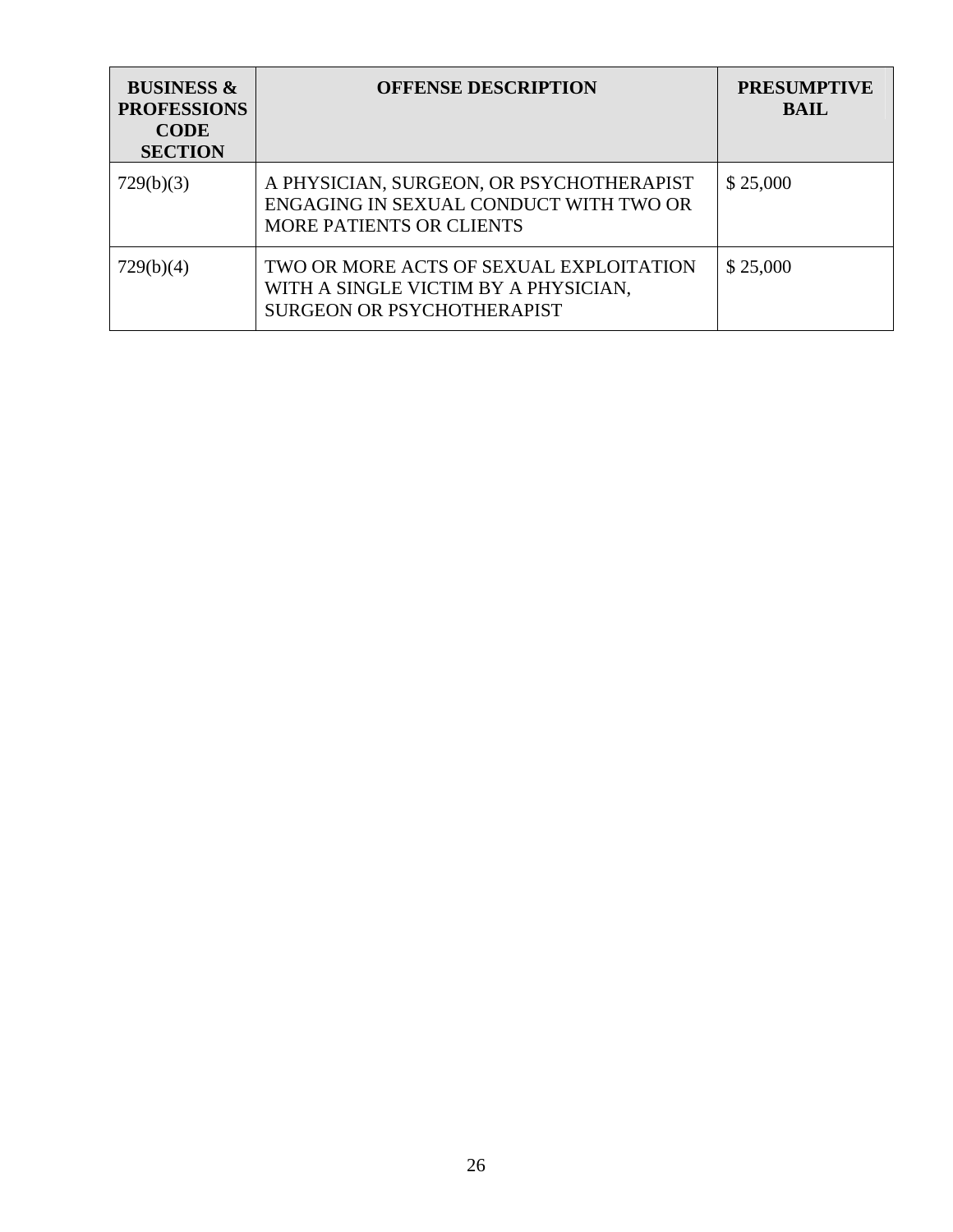| <b>HEALTH &amp;</b><br><b>SAFETY CODE</b><br><b>SECTION</b> | <b>OFFENSE DESCRIPTION</b>                                                                                                                                                                                                                                                                                                                           | <b>PRESUMPTIVE</b><br><b>BAIL</b>                                                                                                               |
|-------------------------------------------------------------|------------------------------------------------------------------------------------------------------------------------------------------------------------------------------------------------------------------------------------------------------------------------------------------------------------------------------------------------------|-------------------------------------------------------------------------------------------------------------------------------------------------|
| 11350                                                       | POSSESSION OF A CONTROLLED SUBSTANCE -<br>HEROIN/COCAINE/ETC.<br>* Although this crime is normally a misdemeanor pursuant to Proposition 47,<br>felony bail is required for persons who are required to register pursuant to<br>Penal Code § 290 or have one or more prior convictions for an offense set<br>forth in Penal Code § 667(e)(2)(C)(iv). | \$15,000                                                                                                                                        |
| 11351                                                       | POSSESSION OF CERTAIN CONTROLLED<br><b>SUBSTANCES FOR SALE</b>                                                                                                                                                                                                                                                                                       | \$20,000 if less than $\frac{1}{2}$<br>OZ.<br>\$75,000 if exceeding                                                                             |
| 11351.5                                                     | POSSESSION OF COCAINE FOR SALE                                                                                                                                                                                                                                                                                                                       | $\frac{1}{2}$ oz to 2 oz.<br>$$100,000$ if exceeding                                                                                            |
| 11352                                                       | <b>TRANSPORTATION OR SALE OF CERTAIN</b><br><b>CONTROLLED SUBSTANCES</b>                                                                                                                                                                                                                                                                             | 2 oz to 1 lb.<br>\$200,000 if exceeding<br>1 lb. To 3 lbs.<br>\$500,000 if exceeding<br>3 lbs. To 10 lbs.<br>\$1,000,000 if<br>exceeding 10 lbs |
| 11353                                                       | <b>EMPLOYMENT OF MINOR FOR UNLAWFUL</b><br><b>TRANSACTION</b>                                                                                                                                                                                                                                                                                        | \$100,000                                                                                                                                       |
| 11353.7                                                     | <b>SALE TO MINOR IN PUBLIC PLACE</b>                                                                                                                                                                                                                                                                                                                 | \$100,000                                                                                                                                       |
| 11354                                                       | MINOR EMPLOYING ANOTHER MINOR IN DRUG<br><b>SALES</b>                                                                                                                                                                                                                                                                                                | \$250,000                                                                                                                                       |
| 11355                                                       | SALE OR FURNISHING SUBSTANCE FALSELY<br>REPRESENTED TO BE A CONTROLLED<br><b>SUBSTANCE</b>                                                                                                                                                                                                                                                           | \$5,000                                                                                                                                         |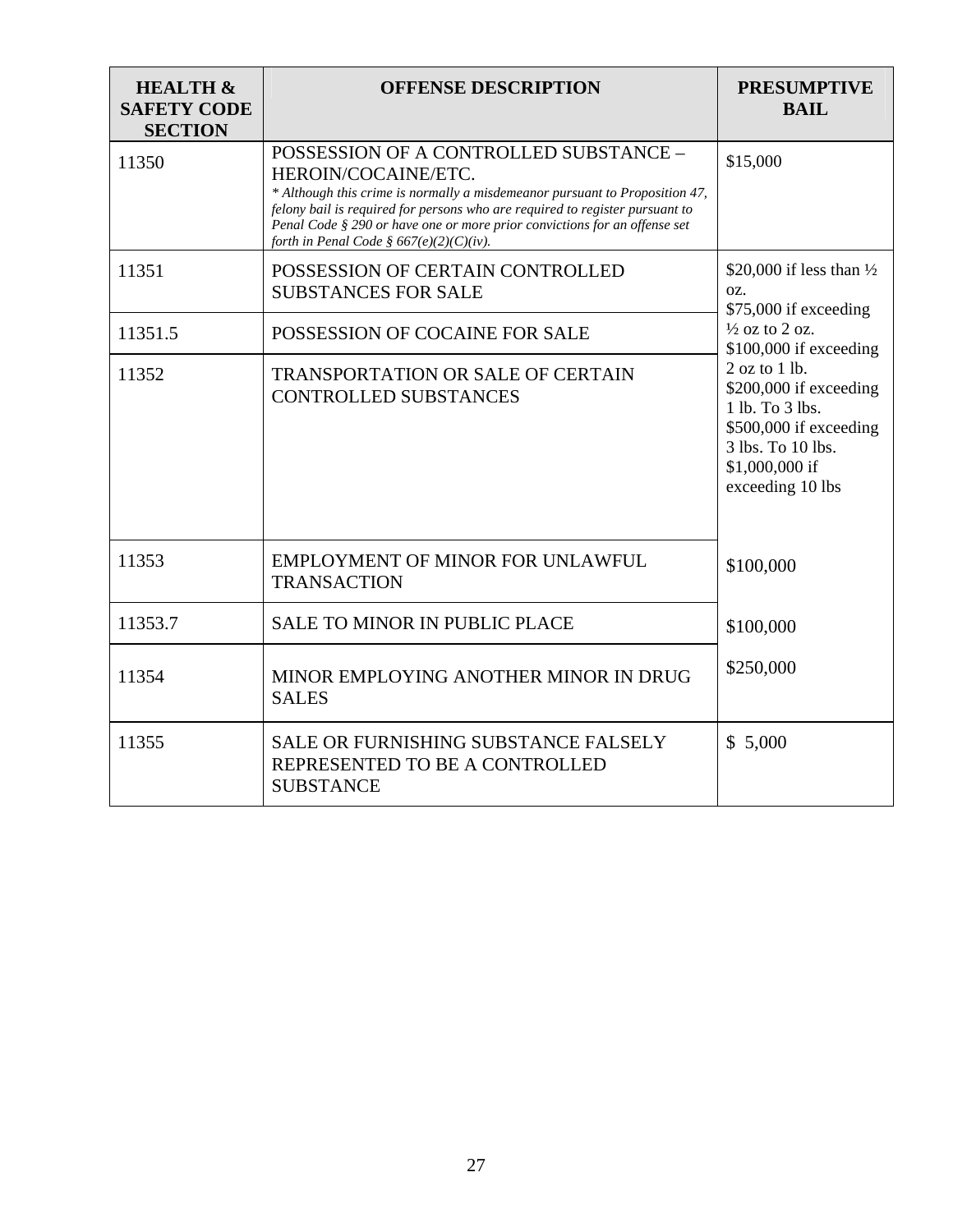| <b>HEALTH &amp;</b><br><b>SAFETY CODE</b><br><b>SECTION</b> | <b>OFFENSE DESCRIPTION</b>                                                                                                                                                                                                                                                                                                                                                                                                                                                                                                                           | <b>PRESUMPTIVE</b><br><b>BAIL</b>                                                                                      |
|-------------------------------------------------------------|------------------------------------------------------------------------------------------------------------------------------------------------------------------------------------------------------------------------------------------------------------------------------------------------------------------------------------------------------------------------------------------------------------------------------------------------------------------------------------------------------------------------------------------------------|------------------------------------------------------------------------------------------------------------------------|
| 11357(a)<br>11358<br>11359<br>11360<br>11361                | <b>MARIJUANA:</b><br>-POSSESSION OF CONCENTRATED CANNABIS<br>* Although this crime is normally a misdemeanor pursuant to Proposition 47,<br>felony bail is required for persons who are required to register pursuant to<br>Penal Code § 290 or have one or more prior convictions for an offense set<br>forth in Penal Code § $667(e)(2)(C)(iv)$ .<br>-CULTIVATION, PROCESSING<br>-POSSESSION FOR SALE<br>-TRANSPORTATION, SALE, FURNISHING<br>-PERSON OVER 18 USING MINOR IN SALE,<br>TRANSPORTING, ETC., OR FURNISHING, GIVING<br><b>TO MINOR</b> | \$15,000<br>\$5,000<br>\$10,000<br>\$10,000<br>\$25,000                                                                |
| 11363                                                       | PEYOTE - CULTIVATION, PROCESSING                                                                                                                                                                                                                                                                                                                                                                                                                                                                                                                     | \$10,000                                                                                                               |
| 11366                                                       | MAINTAINING A PLACE FOR SELLING, GIVING,<br>USING CONTROLLED SUBSTANCE                                                                                                                                                                                                                                                                                                                                                                                                                                                                               | \$10,000                                                                                                               |
| 11366.5                                                     | <b>MANAGEMENT OF LOCATION USED FOR</b><br>UNLAWFUL MANUFACTURE OR STORAGE OF<br><b>CONTROLLED SUBSTANCE</b>                                                                                                                                                                                                                                                                                                                                                                                                                                          | \$25,000                                                                                                               |
| 11366.6                                                     | USE OF LOCATION USED FOR UNLAWFUL<br>MANUFACTURE OR STORAGE OF CONTROLLED<br><b>SUBSTANCE</b>                                                                                                                                                                                                                                                                                                                                                                                                                                                        | \$25,000                                                                                                               |
| 11366.7                                                     | <b>SALE OF CHEMICAL OR LABORATORY</b><br>APPARATUS FOR UNLAWFUL USE                                                                                                                                                                                                                                                                                                                                                                                                                                                                                  | \$25,000                                                                                                               |
| 11368                                                       | NARCOTIC DRUG - FORGING OR ALTERING<br>PRESCRIPTION, POSSESSION BY USE OF FORGED<br><b>PRESCRIPTION</b>                                                                                                                                                                                                                                                                                                                                                                                                                                              | \$10,000                                                                                                               |
| 11370.2<br>E                                                | <b>ENHANCEMENT FOR PRIOR H&amp;S CONVICTIONS</b>                                                                                                                                                                                                                                                                                                                                                                                                                                                                                                     | \$20,000                                                                                                               |
| 11370.9(a)                                                  | RECEIVING, ACQUIRING OR ENGAGING IN A<br>TRANSACTION INVOLVING PROCEEDS OVER<br>\$25,000                                                                                                                                                                                                                                                                                                                                                                                                                                                             | \$25,000 TO \$50,000<br>$=$ \$10,000<br>\$51,000 TO \$100,000<br>$= $25,000$<br><b>OVER \$100,000</b><br>$=$ \$100,000 |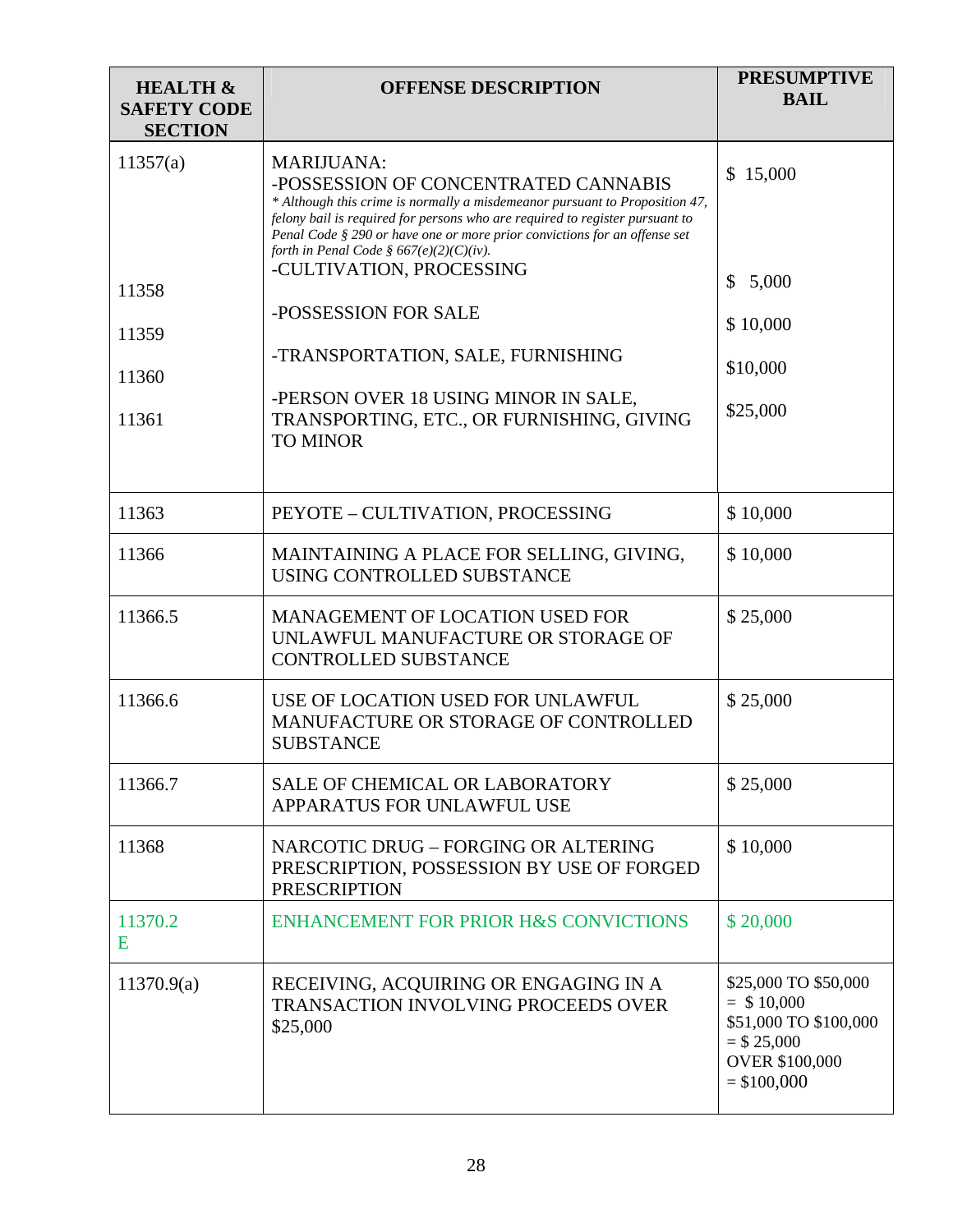| <b>HEALTH &amp;</b><br><b>SAFETY CODE</b><br><b>SECTION</b> | <b>OFFENSE DESCRIPTION</b>                                                                                                                                                                                                                                                                                                                                                          | <b>PRESUMPTIVE</b><br><b>BAIL</b>                                                                                                                                                                                                                                                                  |
|-------------------------------------------------------------|-------------------------------------------------------------------------------------------------------------------------------------------------------------------------------------------------------------------------------------------------------------------------------------------------------------------------------------------------------------------------------------|----------------------------------------------------------------------------------------------------------------------------------------------------------------------------------------------------------------------------------------------------------------------------------------------------|
| 11370.9(b)                                                  | GIVING, SELLING, TRANSFERRING PROCEEDS<br><b>OVER \$25,000</b>                                                                                                                                                                                                                                                                                                                      |                                                                                                                                                                                                                                                                                                    |
| 11370.9(c)                                                  | DIRECTING, PLANNING, ORGANIZING<br><b>TRANSPORTATION OF PROCEEDS OVER \$25,000</b>                                                                                                                                                                                                                                                                                                  |                                                                                                                                                                                                                                                                                                    |
| 11370.9(d)                                                  | CONDUCTING A TRANSACTION INVOLVING<br>PROCEEDS OVER \$25,000                                                                                                                                                                                                                                                                                                                        |                                                                                                                                                                                                                                                                                                    |
| 11377                                                       | POSSESSION OF CONTROLLED SUBSTANCE -<br>STIMULANTS, NARCOTICS, OPIATES,<br>DEPRESSANTS, ETC.<br>* Although this crime is normally a misdemeanor pursuant to Proposition 47,<br>felony bail is required for persons who are required to register pursuant to<br>Penal Code § 290 or have one or more prior convictions for an offense set<br>forth in Penal Code § 667(e)(2)(C)(iv). | \$15,000                                                                                                                                                                                                                                                                                           |
| $11378 - 11379.6$                                           | POSSESSION FOR SALE, SALE,<br>TRANSPORTATION, OR MANUFACTURE OF<br><b>CONTROLLED SUBSTANCE</b>                                                                                                                                                                                                                                                                                      | $$20,000$ if less than<br>$\frac{1}{2}$ oz.<br>\$75,000 if exceeding<br>$\frac{1}{2}$ oz to 2 oz.<br>\$100,000 if<br>exceeding 2 oz to 1<br>lb.<br>\$200,000 if<br>exceeding 1 lb. To 3<br>lbs.<br>\$500,000 if<br>exceeding 3 lbs. To<br>10 lbs.<br>\$1,000,000 if<br>exceeding 10 lbs            |
| 11380                                                       | EMPLOYMENT OF MINORS FOR UNLAWFUL<br><b>TRANSACTION</b>                                                                                                                                                                                                                                                                                                                             | \$50,000 if less than<br>$\frac{1}{2}$ OZ<br>\$100,000 if<br>exceeding $\frac{1}{2}$ oz to 2<br>OZ.<br>\$200,000 if<br>exceeding 2 oz. To 1<br>lb.<br>\$400,000 if<br>exceeding 1 lb. To 3<br><b>lbs</b><br>\$1,000,000 if<br>exceeding 3 lbs. To<br>10 lbs.<br>\$2,000,000 if<br>exceeding 10 lbs |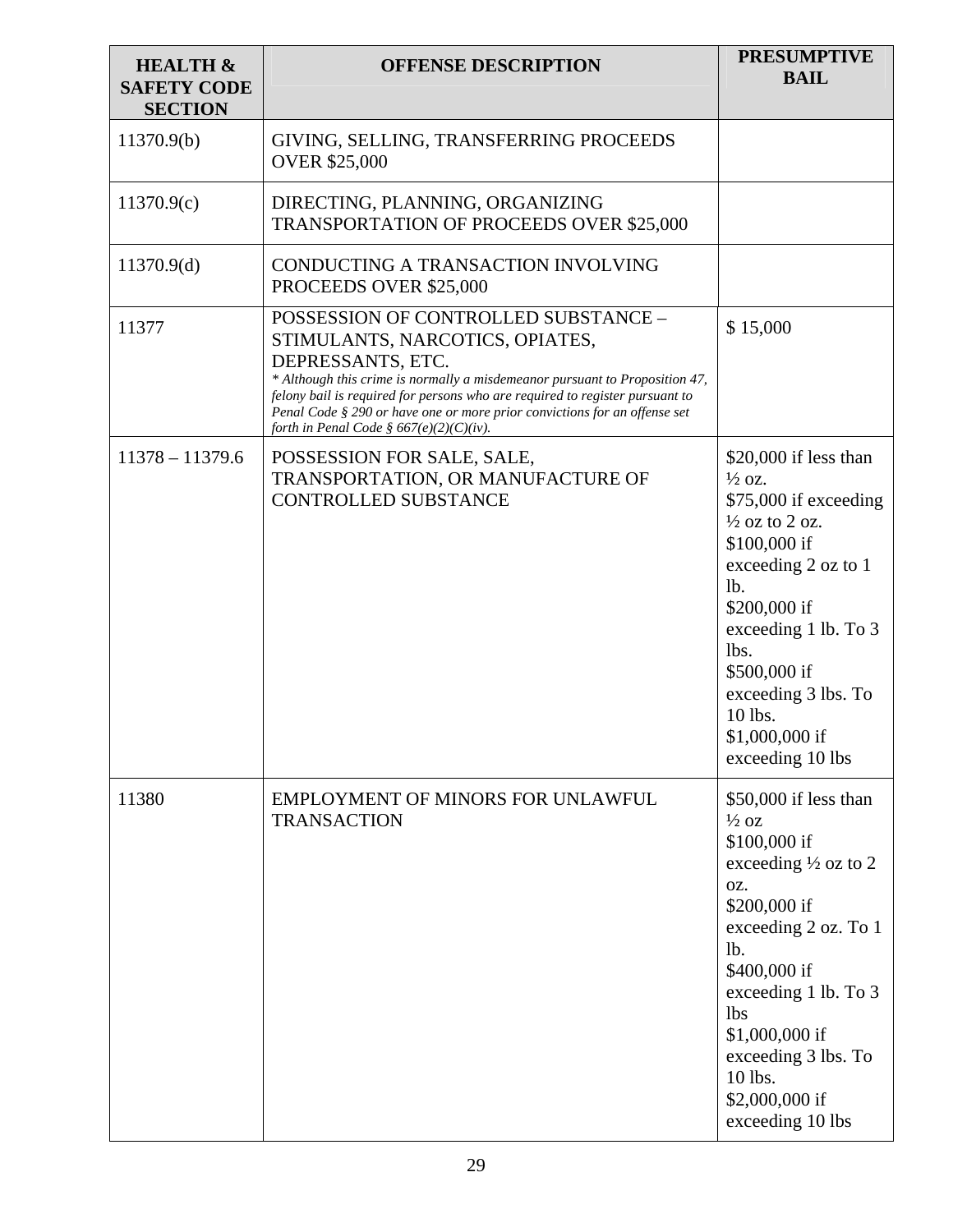| <b>HEALTH &amp;</b><br><b>SAFETY CODE</b><br><b>SECTION</b> | <b>OFFENSE DESCRIPTION</b>                                                                        | <b>PRESUMPTIVE</b><br><b>BAIL</b> |
|-------------------------------------------------------------|---------------------------------------------------------------------------------------------------|-----------------------------------|
| 11382                                                       | <b>SALE OR FURNISHING SUBSTANCE FALSELY</b><br>REPRESENTED TO BE A CONTROLLED<br><b>SUBSTANCE</b> | \$5,000                           |
| 11383                                                       | POSSESSION - PRECURSORS WITH INTENT TO<br><b>MANUFACTURE</b>                                      | \$50,000                          |
| 11550(e)                                                    | UNDER THE INFLUENCE WHILE IN POSSESSION<br><b>OF FIREARM</b>                                      | \$30,000                          |
| 25189.5                                                     | DISPOSAL OF HAZARDOUS WASTE AT<br>UNLAWFUL FACILITY; TRANSPORTATION                               | \$25,000                          |
| 25190                                                       | VIOLATION OF H&S 25189.5, 25189.6, 25189.7, 25191<br>& 25191 WITH PRIOR                           | \$5,000                           |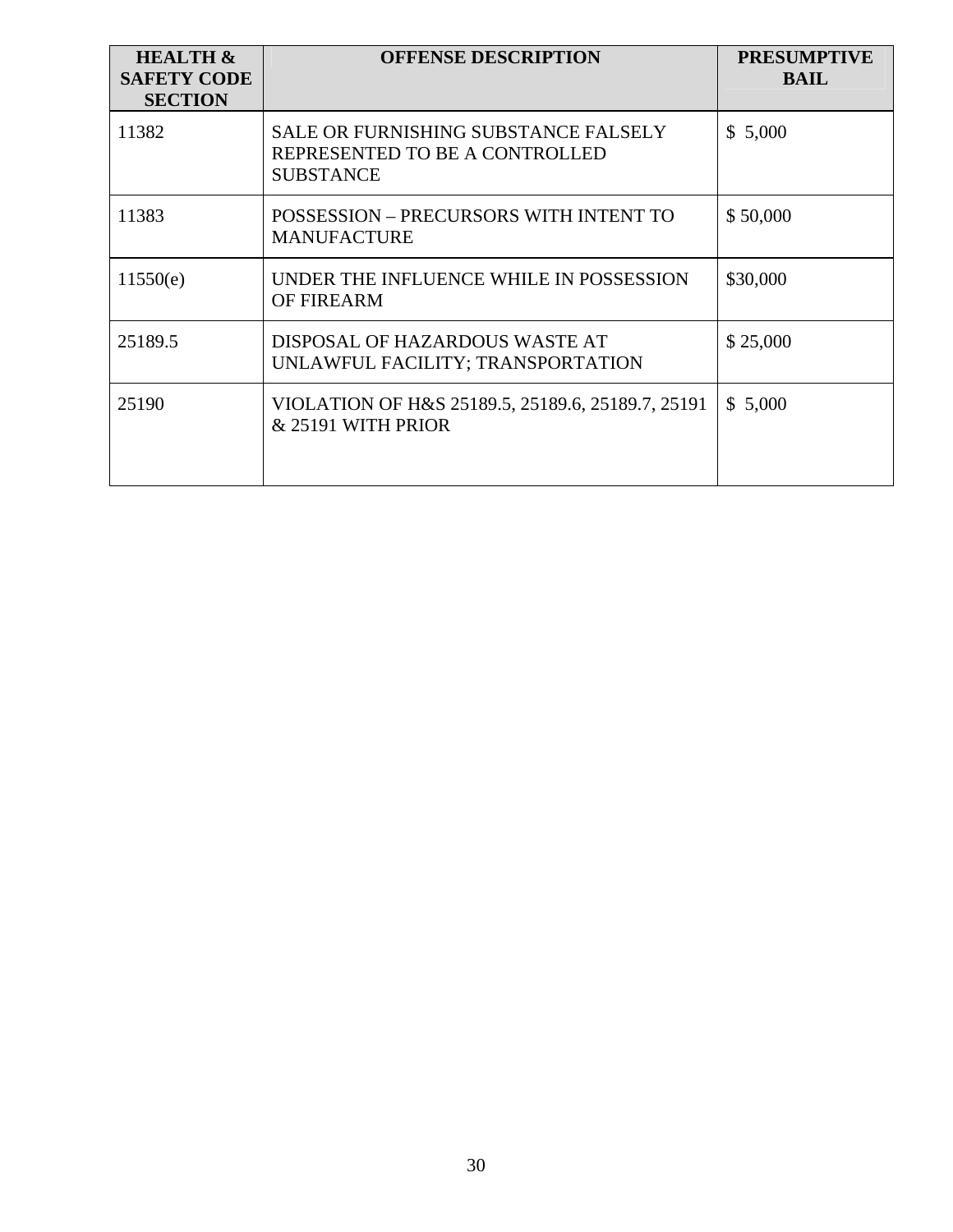| <b>WELFARE &amp;</b><br><b>INSTITUTIONS</b><br><b>CODE</b><br><b>SECTION</b> | <b>OFFENSE DESCRIPTION</b>                                                                      | <b>PRESUMPTIVE</b><br><b>BAIL</b> |
|------------------------------------------------------------------------------|-------------------------------------------------------------------------------------------------|-----------------------------------|
| 1768.8(b)                                                                    | ASSAULT BY A CYA INMATE UPON A NON-<br><b>INMATE BY MEANS OF FORCE LIKELY TO</b><br>PRODUCE GBI | \$75,000                          |
| 10980                                                                        | <b>WELFARE FRAUD</b>                                                                            | \$10,000                          |
| 11054                                                                        | PERJURY – AFFIRMATION OF ELIGIBILITY                                                            | \$10,000                          |
| 11483                                                                        | WELFARE FRAUD (AID FOR A CHILD)                                                                 | \$5,000                           |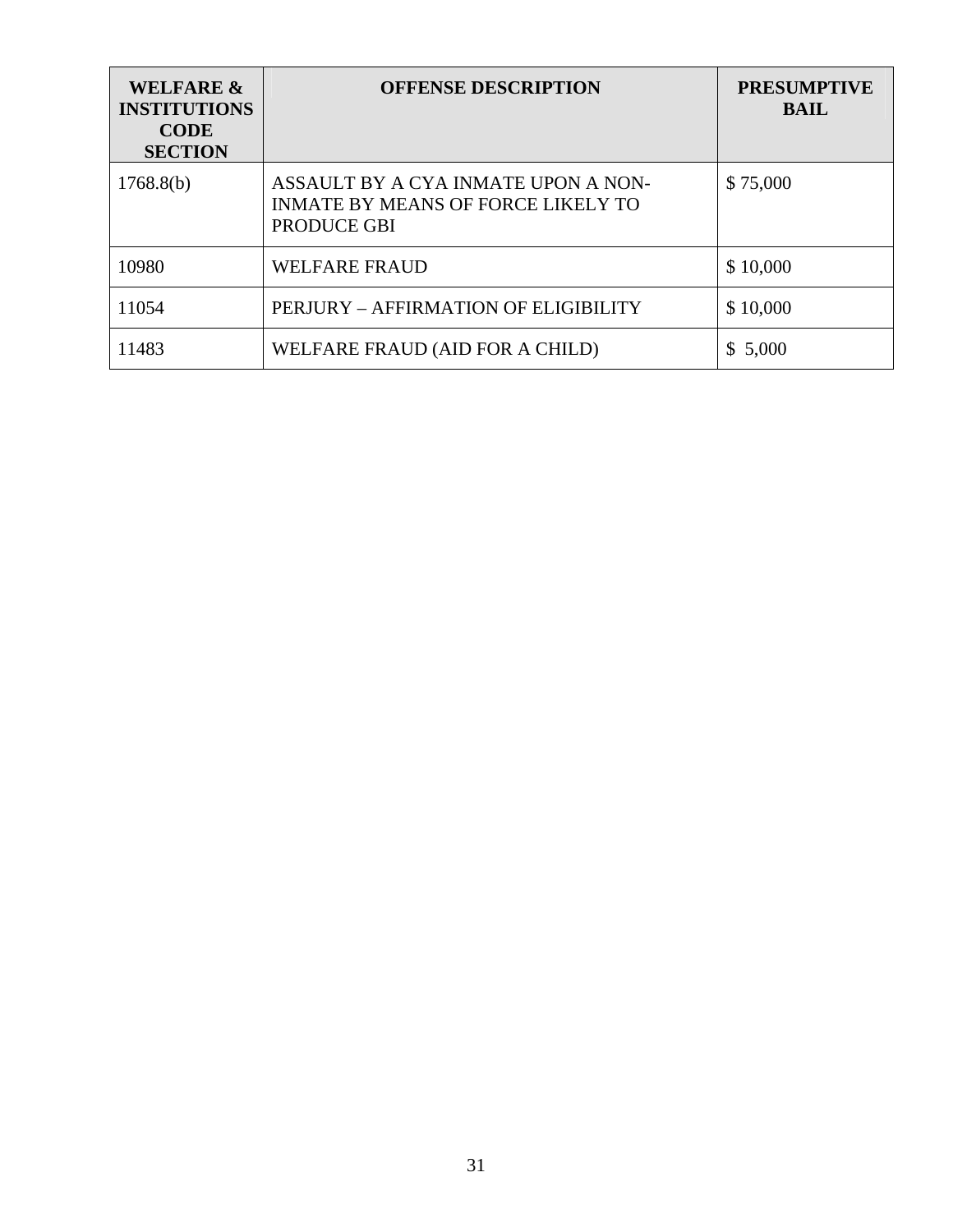| <b>VEHICLE</b><br><b>CODE</b><br><b>SECTION</b> | <b>OFFENSE DESCRIPTION</b>                                                                                                                                                                                                                           | <b>PRESUMPTIVE</b><br><b>BAIL</b> |
|-------------------------------------------------|------------------------------------------------------------------------------------------------------------------------------------------------------------------------------------------------------------------------------------------------------|-----------------------------------|
| 2800.2                                          | FLIGHT FROM PURSUING PEACE OFFICER                                                                                                                                                                                                                   | \$50,000                          |
| 2800.3                                          | FLIGHT FROM PURSUING PEACE OFFICER<br><b>CAUSING INJURY OR DEATH</b>                                                                                                                                                                                 | \$150,000                         |
| 2800.4                                          | DRIVING IN WRONG DIRECTION WHILE FLEEING<br><b>POLICE</b>                                                                                                                                                                                            | \$100,000                         |
| 4463                                            | FALSIFIED EVIDENCE OF REGISTRATION,<br>OWNERSHIP, OR IDENTIFICATION                                                                                                                                                                                  | \$10,000                          |
| 10801                                           | KNOWINGLY AND INTENTIONALLY OWNING A<br><b>CHOP SHOP</b>                                                                                                                                                                                             | \$25,000                          |
| 10802                                           | KNOWINGLY ALTERING, COUNTERFEITING,<br>DEFACING, REMOVING, ETC., VEHICLE<br><b>IDENTIFICATION NUMBERS</b>                                                                                                                                            | \$10,000                          |
| 10803(a)                                        | BUYING WITH THE INTENT TO RESELL MORE<br>THAN ONE MOTOR VEHICLE OR PARTS WITH THE<br>KNOWLEDGE THAT THE VINS HAVE BEEN<br><b>ALTERED</b>                                                                                                             | \$10,000                          |
| 10803(b)                                        | POSSESSING, FOR THE PURPOSE OF SALE, MORE<br>THAN ONE VEHICLE OR PARTS WITH THE<br>KNOWLEDGE THAT THE VINS HAVE BEEN<br><b>ALTERED</b>                                                                                                               | \$10,000                          |
| 1808.4(d)                                       | ILLEGAL DISCLOSURE OF CONFIDENTIAL HOME<br>ADDRESS INFORMATION OF JUDICIAL OFFICERS.<br>LEGISLATIVE MEMBERS, PUBLIC DEFENDERS,<br>DISTRICT ATTORNEYS, ATTORNEY GENERALS,<br>STATE PUBLIC DEFENDERS OR ATTORNEYS<br>EMPLOYED BY DEPARTMENT OF JUSTICE | \$50,000                          |
| 10851                                           | THEFT AND UNLAWFUL DRIVING OR TAKING OF<br><b>VEHICLE</b>                                                                                                                                                                                            | \$25,000                          |
| 20001b(1)                                       | HIT & RUN PERSONAL INJURY                                                                                                                                                                                                                            | \$25,000                          |
| 20001b(2)                                       | <b>DEATH OR SERIOUS INJURY</b>                                                                                                                                                                                                                       | \$75,000                          |
| 20001(c)<br>E                                   | HIT AND RUN AFTER MANSLAUGHTER                                                                                                                                                                                                                       | \$100,000                         |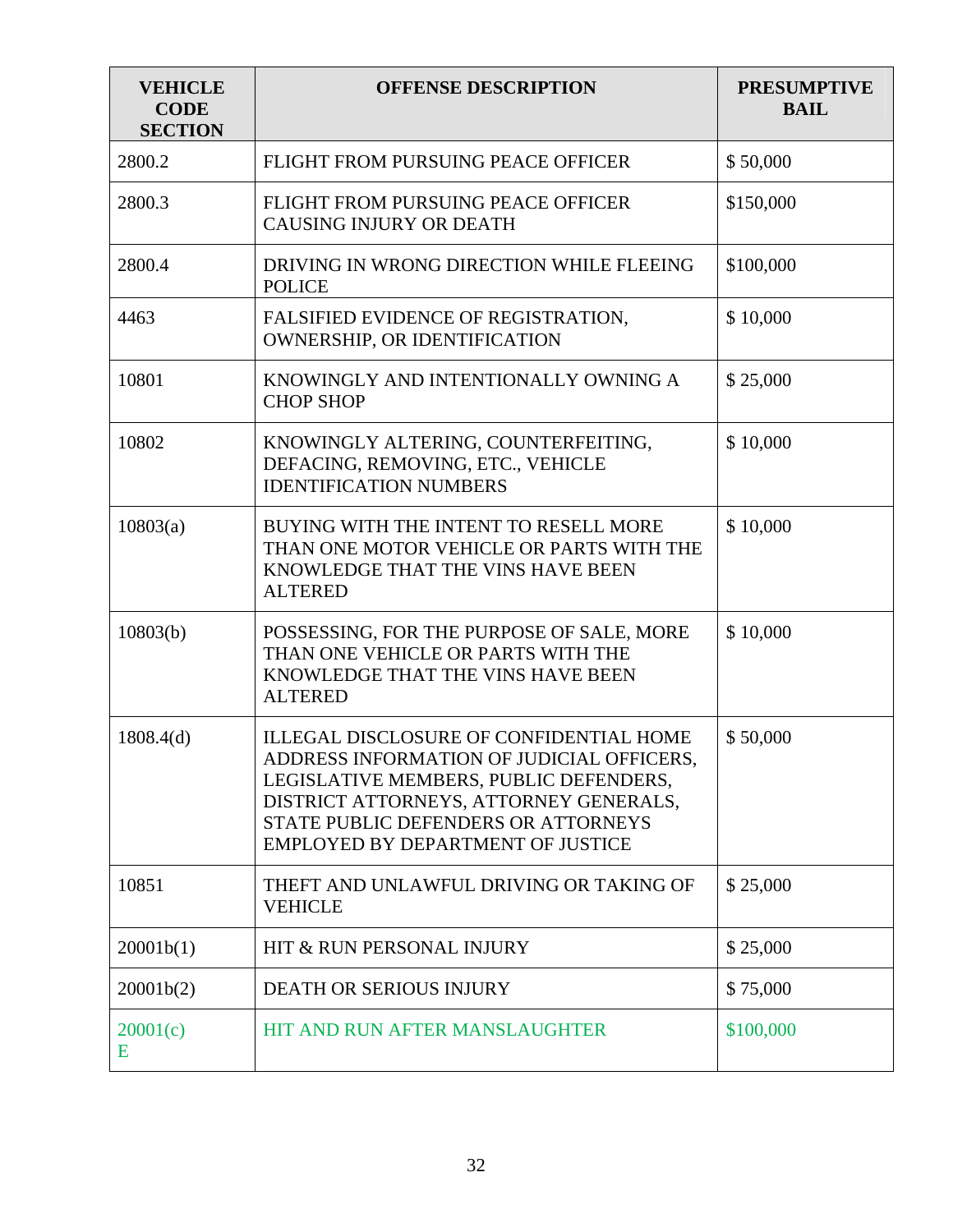| <b>VEHICLE</b><br><b>CODE</b><br><b>SECTION</b> | <b>OFFENSE DESCRIPTION</b>                                                                                                | <b>PRESUMPTIVE</b><br><b>BAIL</b>                                                                 |
|-------------------------------------------------|---------------------------------------------------------------------------------------------------------------------------|---------------------------------------------------------------------------------------------------|
| 23105                                           | RECKLESS DRIVING CAUSING ONE OR MORE<br>SPECIFIED INJURIES TO PERSON OTHER THAN<br><b>DRIVER</b>                          | \$50,000                                                                                          |
| 23109                                           | SPEED CONTESTS; EXHIBITION OF SPEED WITHIN<br>5 YEARS OF PRIOR, WHEN SERIOUS BODILY<br><b>INJURY TO NON-DRIVER OCCURS</b> | \$25,000                                                                                          |
| 23109.1                                         | ENGAGING IN SPEED CONTEST CAUSING ONE OR<br>MORE SPECIFIED INJURIES TO PERSON OTHER<br><b>THAN DRIVER</b>                 | \$50,000                                                                                          |
| 23110(b)                                        | THROWING SUBSTANCE OR MISSILE AT VEHICLE<br>WITH INTENT TO DO GREAT BODILY INJURY                                         | \$25,000                                                                                          |
| 23152 / 23550                                   | DRIVING UNDER THE INFLUENCE WITH 3 OR 4<br><b>PRIORS</b>                                                                  | \$75,000                                                                                          |
|                                                 | -WITH 5 OR MORE PRIORS                                                                                                    | \$100,000                                                                                         |
| 23153                                           | DRIVING UNDER THE INFLUENCE - CAUSING<br><b>BODILY INJURY (ONE VICTIM)</b>                                                | \$50,000                                                                                          |
|                                                 | -ADD \$25,000 PER VICTIM FOR SECOND, THIRD,<br>AND FOURTH VICTIM                                                          | \$25,000                                                                                          |
|                                                 | -WITH 2 OR MORE PRIORS OF 23152, 23153 OR<br>23103                                                                        | \$100,000                                                                                         |
| 23550.5                                         | DUI WITH PRIOR FELONY DUI                                                                                                 | \$75,000                                                                                          |
| 23558<br>E                                      | CAUSING BODILY INJURY OR DEATH OF MORE<br><b>THAN ONE VICTIM</b>                                                          | <b>MODIFY</b><br><b>PRESUMPTIVE</b><br><b>BAIL TO \$25,000</b><br>PER ADDITIONAL<br><b>VICTIM</b> |
| 23566<br>E                                      | <b>DUI WITH GBI AND PRIORS</b>                                                                                            | \$100,000                                                                                         |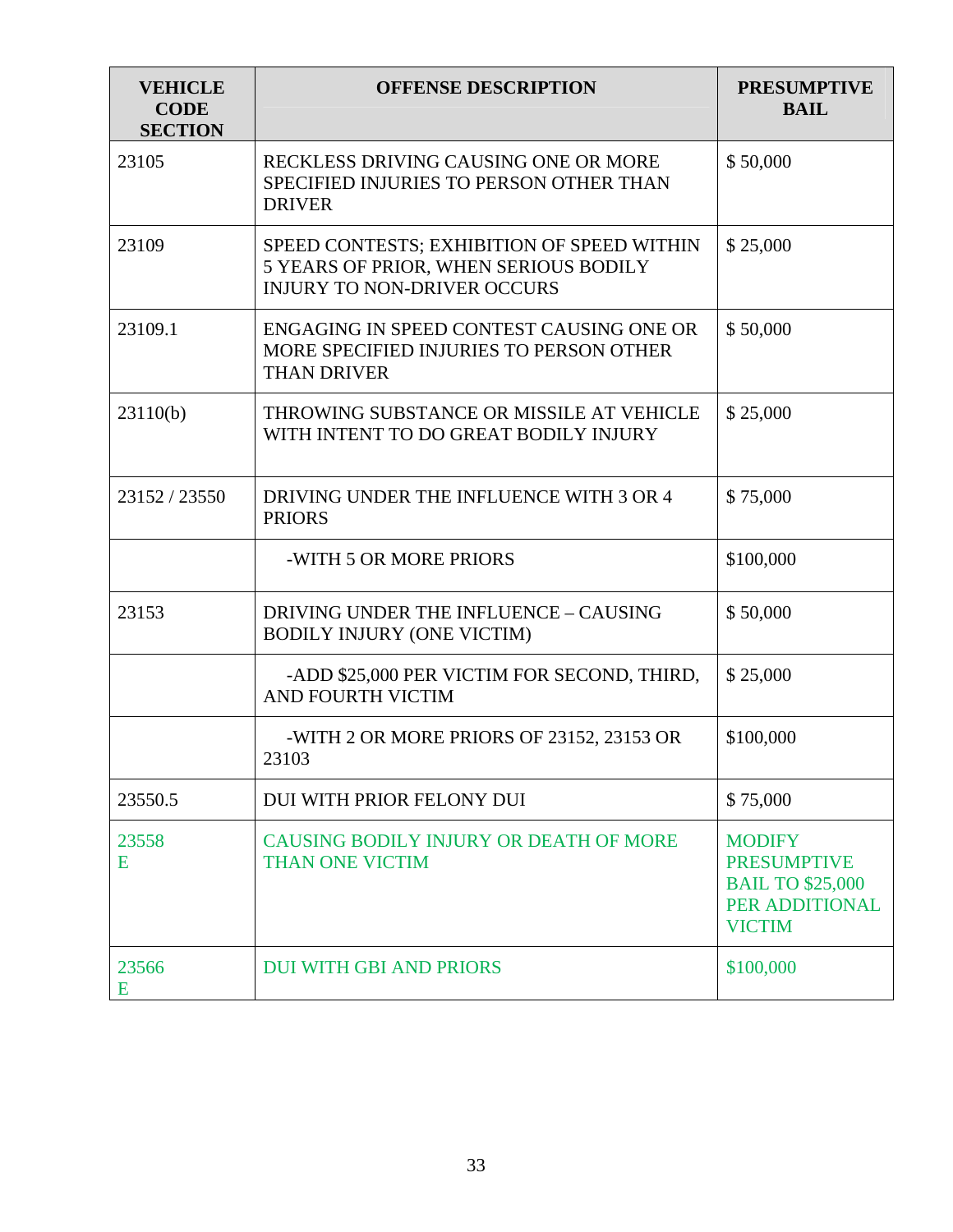| <b>FELONY PROBATION VIOLATIONS</b> |                                       |          |
|------------------------------------|---------------------------------------|----------|
|                                    | FAILURE TO APPEAR FOR JAIL COMMITMENT | NO BAIL  |
|                                    | ALL OTHER FELONY PROBATION VIOLATIONS | \$25,000 |

| OTHER TYPES OF FELONY SUPERVISION VIOLATIONS |                                                                               |                                                        |
|----------------------------------------------|-------------------------------------------------------------------------------|--------------------------------------------------------|
|                                              | POST-RELEASE COMMUNITY SUPERVISION                                            | <b>NO BAIL</b>                                         |
|                                              | <b>MANDATORY SUPERVISION</b>                                                  | <b>NO BAIL</b>                                         |
|                                              | PAROLE SUPERVISION                                                            | <b>NO BAIL</b>                                         |
|                                              | SUPERVISED O.R., SUPERVISED BAIL, OR<br>SUPERVISED PRE-TRIAL HOME CONFINEMENT | The amount of bail<br>set before supervised<br>release |

| <b>ENHANCEMENTS RELATING TO STATUS</b>                                                                                               |                                                                                            |
|--------------------------------------------------------------------------------------------------------------------------------------|--------------------------------------------------------------------------------------------|
| ON PAROLE, POST RELEASE COMMUNITY SUPERVISION, OR<br><b>MANDATORY SUPERVISION</b>                                                    | ADD: \$25,000                                                                              |
| ON MISDEMEANOR PROBATION                                                                                                             | ADD: \$10,000                                                                              |
| ON FELONY PROBATION                                                                                                                  | ADD \$25,000                                                                               |
| <b>EACH PRIOR FELONY CONVICTION</b>                                                                                                  | ADD: \$10,000                                                                              |
| EACH PRIOR FELONY CONVICTION WITH PRIOR PRISON TERM                                                                                  | ADD \$25,000                                                                               |
| ONE PRIOR "VIOLENT FELONY" CONVICTION (Penal Code § 667.5(c))<br>OR "SERIOUS FELONY" CONVICTION (Penal Code § 1192.7(c))             | <b>DOUBLE</b><br><b>CURRENT BAIL</b>                                                       |
| TWO OR MORE PRIOR "VIOLENT FELONY" CONVICTIONS (Penal<br>Code § 667.5(c)) OR "SERIOUS FELONY" CONVICTIONS (Penal Code §<br>1192.7(c) | <b>TRIPLE CURRENT</b><br><b>BAIL OR \$250,000</b><br><b>WHICHEVER IS</b><br><b>GREATER</b> |
| ANY ENHANCEMENT NOT LISTED IN THIS BAIL SCHEDULE                                                                                     | \$10,000                                                                                   |